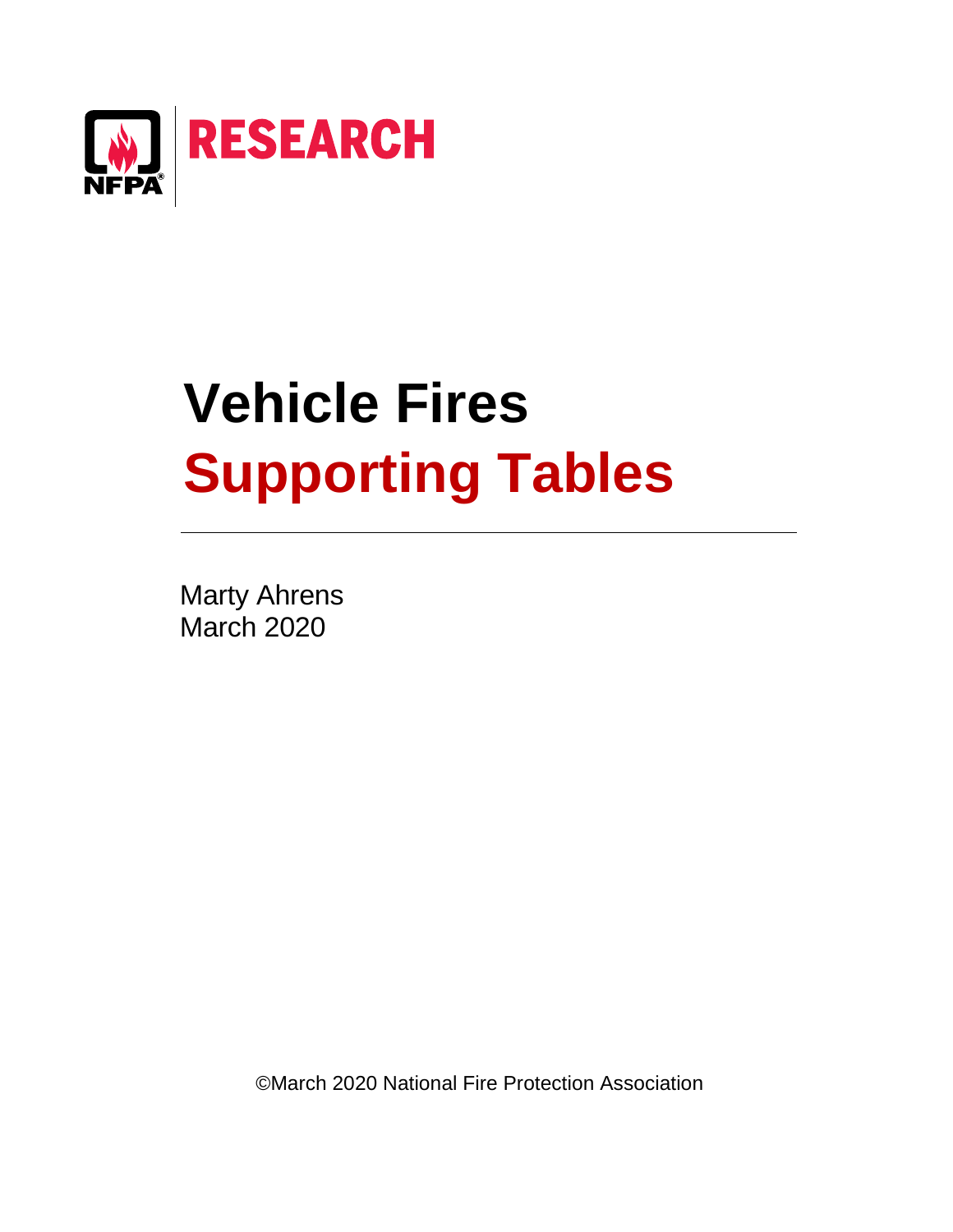The tables in this document are companions to the [report of the same name.](https://www.nfpa.org/vehiclefires) Firefighter deaths and injuries are excluded from this analysis.

Most tables, except fires by year, show estimates of 2013–2017 annual averages. All except Table 1 focus only on highway vehicle fires. Except for Table 3, all estimates were derived from the US Fire Administration's National Fire Incident Reporting System (NFIRS) and the NFPA annual fire department experience survey. Fires are rounded to the nearest 10, deaths and injuries are rounded to the nearest one, and property loss is rounded to the nearest million dollars. National estimates are projections. Casualty and loss projections can be heavily influenced by the inclusion or exclusion of one unusually serious fire. Percentages were calculated on the actual estimates, so two figures with the same rounded-off estimates might have different percentages. Except for trend tables, property loss is not adjusted for inflation. If a vehicle fire inside a structure spread to the structure itself, the incident would be considered a structure fire and would not be included in these tables. Inflation adjustments were made only for the trend tables.

To compensate for fires that were reported to local fire departments but not captured in NFIRS, estimates from NFPA's fire department experience survey are divided by totals in NFIRS. The resulting multipliers are applied to the NFIRS data. For more information on how national estimates of fires are calculated, see ["How NFPA's National Estimates Are Calculated for Home Structure](https://www.nfpa.org/-/media/Files/News-and-Research/Fire-statistics-and-reports/NFPA-estimates-and-methodology/HowNationalEstimatesAreCalculatedForHomeStructureFires.pdf) [Fires."](https://www.nfpa.org/-/media/Files/News-and-Research/Fire-statistics-and-reports/NFPA-estimates-and-methodology/HowNationalEstimatesAreCalculatedForHomeStructureFires.pdf)

Vehicle fires were identified by NFIRS incident type codes 130–139. The NFIRS mobile property data element was used to classify vehicles by type, regardless of the vehicle fire incident type. A highway vehicle fire is a fire involving a vehicle intended for highway use, including passenger road vehicles and trucks or freight road vehicles. The term *highway* is used to describe the vehicle, not the place where the fire occurred. Unknown data was allocated proportionally for each data element except for the incident type and property use. Major causal factors were pulled from several NFIRS data elements, including factors contributing to ignition, heat sources, and causes of ignition. Double counting might have occurred. Reports of fires from departments providing mutual aid were excluded from the analysis.

Highway vehicles were identified by NFIRS mobile property codes 10–29, which are used to classify passenger road and freight road transport vehicles. Cars, large trucks, and buses were also examined separately.

Cars or automobiles were identified by mobile property code 11, buses (including school buses, trackless trolleys, and motor coaches) by mobile property code 12, and large trucks by mobile property codes 21 and 23–27 (general use trucks, dump trucks, fire apparatus, trailers or semitrailers, and tank trucks. Pickup trucks and unclassified trucks were omitted.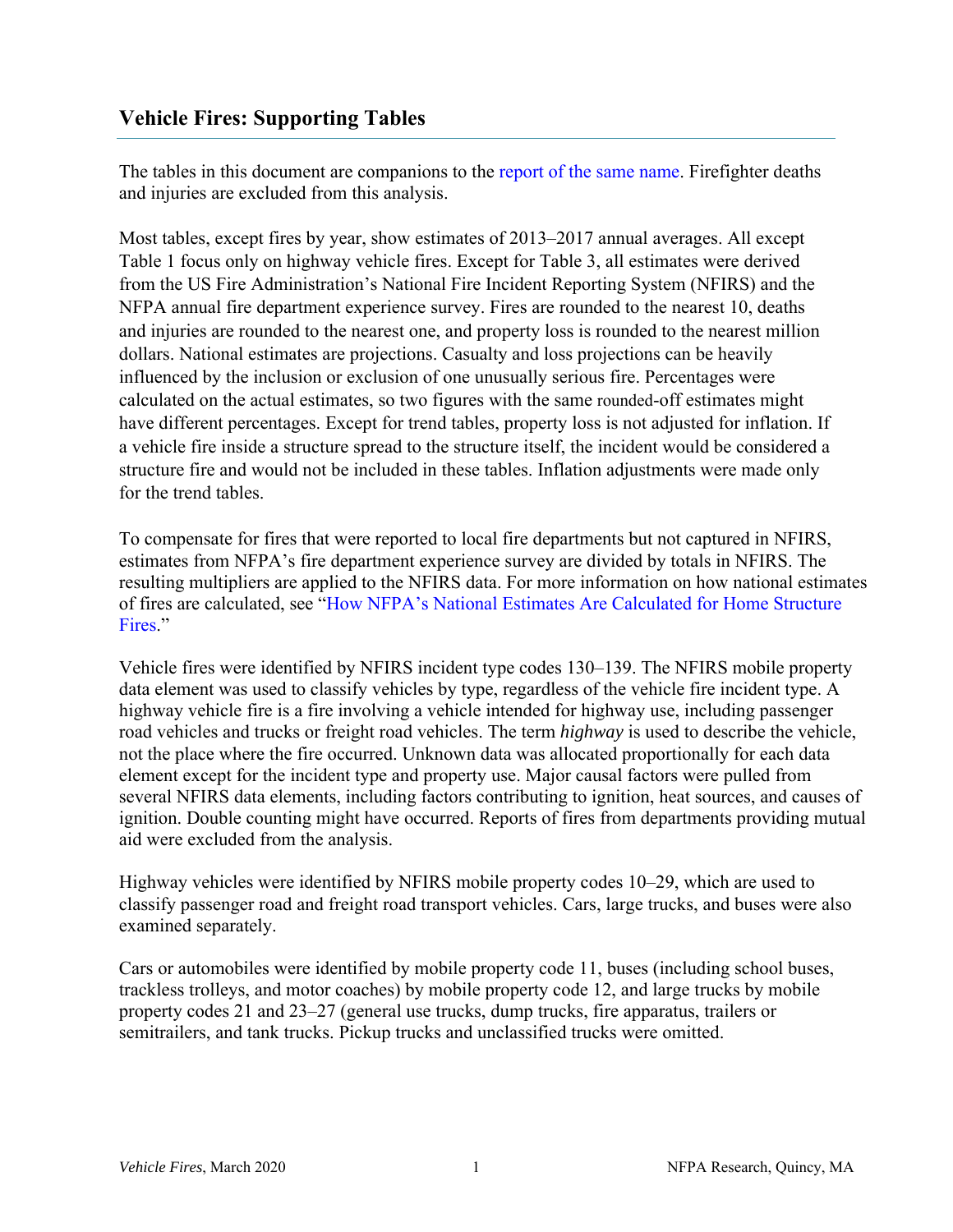# **List of Tables**

| <b>Table</b> |                                                                                                                                           | Page |
|--------------|-------------------------------------------------------------------------------------------------------------------------------------------|------|
| Table 1.     | Vehicle Fires by Type of Vehicle                                                                                                          | 3    |
|              |                                                                                                                                           |      |
|              | <b>Highway Vehicle Fires by:</b>                                                                                                          |      |
| Table 2.     | Year                                                                                                                                      | 6    |
| Table 3.     | Type of Vehicle                                                                                                                           | 7    |
| Table 4.     | Month                                                                                                                                     | 8    |
| Table 5.     | Day of Week                                                                                                                               | 9    |
| Table 6.     | Time of Day                                                                                                                               | 10   |
| Table 7.     | Property Use Where Fire Occurred                                                                                                          | 11   |
| Table 8.     | Cause of Ignition                                                                                                                         | 13   |
| Table 9.     | Factors Contributing to Ignition                                                                                                          | 14   |
| Table 10.    | <b>Heat Source</b>                                                                                                                        | 15   |
| Table 11.    | Area of Fire Origin                                                                                                                       | 16   |
| Table 12.    | Item First Ignited                                                                                                                        | 17   |
| Table 13.    | In Which Flammable or Combustible Liquids or Gases or Piping or Filters Were the<br>Items First Ignited by Type of Material First Ignited | 18   |
| Table 14.    | Fire Deaths and Injuries in Reported Highway Vehicle Fires by Age Group                                                                   | 19   |
|              |                                                                                                                                           |      |
| <b>Table</b> | <b>Car Fires by:</b>                                                                                                                      |      |
| Table 15.    | Property Use Where Fire Occurred                                                                                                          | 20   |
| Table 16.    | Cause of Ignition                                                                                                                         | 22   |
| Table 17.    | Factors Contributing to Ignition                                                                                                          | 23   |
| Table 18.    | <b>Heat Source</b>                                                                                                                        | 24   |
| Table 19.    | Area of Fire Origin                                                                                                                       | 25   |
| Table 20.    | Item First Ignited                                                                                                                        | 26   |
|              |                                                                                                                                           |      |
| <b>Table</b> | <b>Large Truck Fires by:</b>                                                                                                              |      |
| Table 21.    | Property Use Where Fire Occurred                                                                                                          | 27   |
| Table 22.    | Cause of Ignition                                                                                                                         | 28   |
| Table 23.    | <b>Factors Contributing to Ignition</b>                                                                                                   | 29   |
| Table 24.    | <b>Heat Source</b>                                                                                                                        | 30   |
| Table 25.    | Area of Fire Origin                                                                                                                       | 31   |
| Table 26     | Item First Ignited                                                                                                                        | 32   |
|              |                                                                                                                                           |      |
| <b>Table</b> | <b>Bus Fires by:</b>                                                                                                                      |      |
| Table 27.    | Property Use Where Fire Occurred                                                                                                          | 33   |
| Table 28.    | Cause of Ignition                                                                                                                         | 34   |
| Table 29.    | Factors Contributing to Ignition                                                                                                          | 35   |
| Table 30.    | <b>Heat Source</b>                                                                                                                        | 36   |
| Table 31.    | Area of Fire Origin                                                                                                                       | 37   |
| Table 32.    | Item First Ignited                                                                                                                        | 38   |
|              |                                                                                                                                           |      |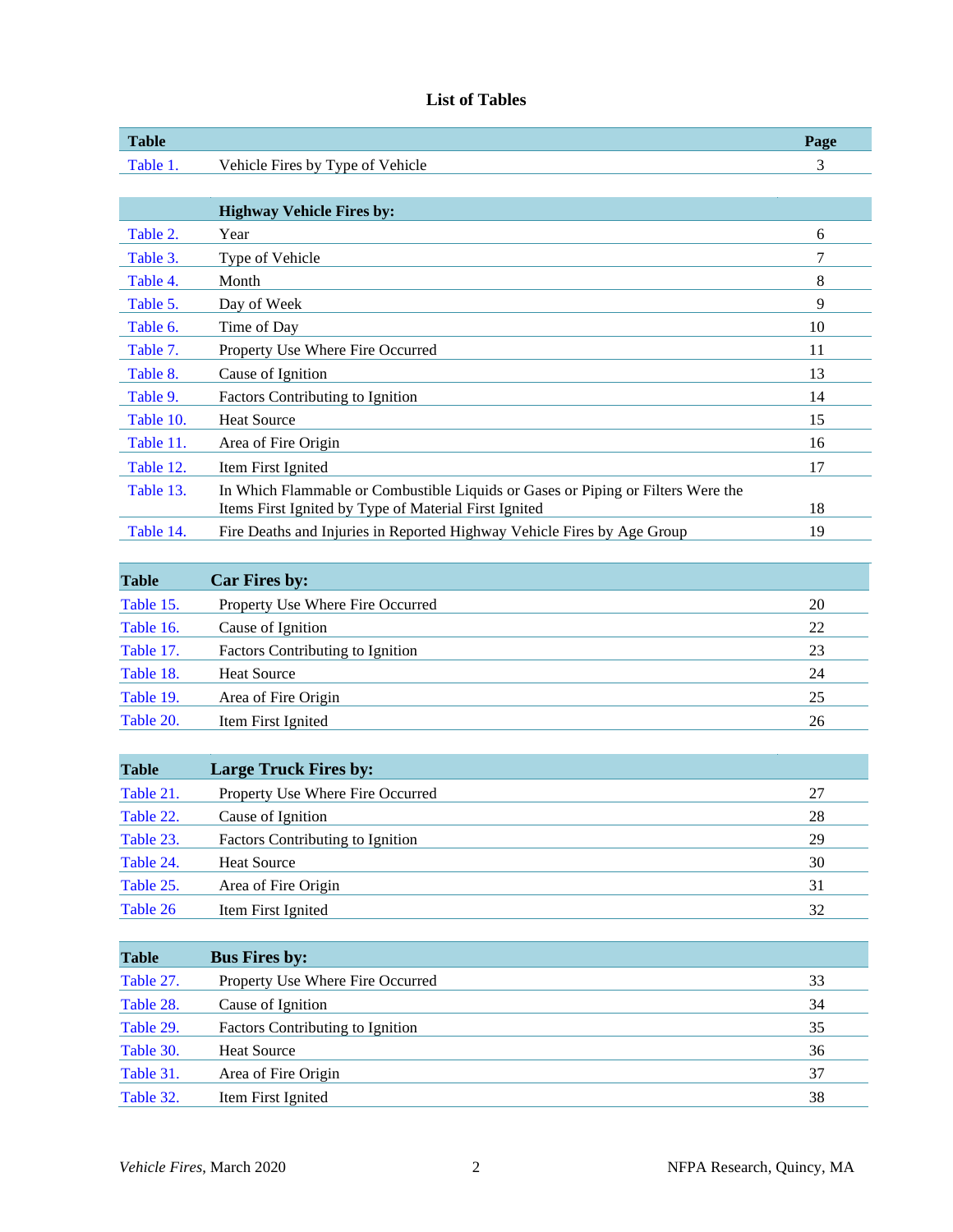#### **Table 1. Vehicle Fires by Type of Vehicle 2013–2017 Annual Averages**

<span id="page-3-0"></span>

| <b>Vehicle Type</b>                                                 | <b>Fires</b> |         |                  | <b>Civilian Deaths</b> | <b>Civilian</b><br><b>Injuries</b> |         |         | <b>Direct Property</b><br><b>Damage</b><br>(in Millions) |  |
|---------------------------------------------------------------------|--------------|---------|------------------|------------------------|------------------------------------|---------|---------|----------------------------------------------------------|--|
|                                                                     |              |         |                  |                        |                                    |         |         |                                                          |  |
| <b>Highway vehicles</b>                                             | 181,680      | (92%)   | 355              | (91%)                  | 1,172                              | (81%)   | \$1,259 | (74%)                                                    |  |
| Passenger road vehicles                                             | 161,060      | (82%)   | 302              | (77%)                  | 1,105                              | (70%)   | \$844   | (49%)                                                    |  |
| Trucks or freight road vehicles                                     | 20,620       | (10%)   | 53               | (14%)                  | 156                                | (11%)   | \$415   | (24%)                                                    |  |
| Passenger road vehicles                                             | 161,060      | (82%)   | 302              | (77%)                  | 1,105                              | (70%)   | \$844   | (49%)                                                    |  |
| Automobile or passenger car                                         | 117,370      | (59%)   | 230              | (59%)                  | 694                                | (48%)   | \$557   | (33%)                                                    |  |
| Motor home, camper, or bookmobile                                   | 2,230        | $(1\%)$ | 8                | (2%)                   | 58                                 | (4%)    | \$63    | (4%)                                                     |  |
| Motorcycle or trail bike                                            | 1,720        | $(1\%)$ | 3                | $(1\%)$                | 29                                 | $(2\%)$ | \$5     | $(0\%)$                                                  |  |
| Bus, school bus, or trackless trolley                               | 1,550        | $(1\%)$ | $\boldsymbol{0}$ | $(0\%)$                | 11                                 | $(1\%)$ | \$28    | $(2\%)$                                                  |  |
| Travel trailer designed to be towed                                 | 1,500        | (1%)    | 3                | $(1\%)$                | 24                                 | (2%)    | \$14    | (1%)                                                     |  |
| Off-road recreational vehicle                                       | 1,450        | $(1\%)$ | 1                | $(0\%)$                | 13                                 | (1%)    | \$7     | $(0\%)$                                                  |  |
| Collapsible camping trailer                                         | 190          | $(0\%)$ | 1                | $(0\%)$                | 1                                  | $(0\%)$ | \$1     | $(0\%)$                                                  |  |
| Mobile home or building or<br>manufactured housing                  | 140          | $(0\%)$ | 1                | $(0\%)$                | 4                                  | $(0\%)$ | \$3     | $(0\%)$                                                  |  |
| Unclassified passenger road vehicle                                 | 34,920       | (18%)   | 55               | (14%)                  | 182                                | (13%)   | \$166   | $(10\%)$                                                 |  |
| Trucks or freight road vehicles                                     | 20,620       | (10%)   | 53               | (14%)                  | 156                                | (11%)   | \$415   | (24%)                                                    |  |
| Semitrailer with or without tractor                                 | 6,350        | (3%)    | 22               | (6%)                   | 46                                 | (3%)    | \$167   | $(10\%)$                                                 |  |
| General use truck, dump truck, or fire<br>apparatus                 | 3,780        | $(2\%)$ | 4                | $(1\%)$                | 35                                 | $(2\%)$ | \$54    | (3%)                                                     |  |
| Pickup truck or non-motorized<br>hauling rig                        | 3,510        | $(2\%)$ | 9                | (2%)                   | 27                                 | $(2\%)$ | \$23    | $(1\%)$                                                  |  |
| Garbage, waste, or refuse truck                                     | 1,760        | (1%)    | $\boldsymbol{0}$ | $(0\%)$                | 10                                 | $(1\%)$ | \$39    | $(2\%)$                                                  |  |
| Tank truck for flammable or<br>combustible liquid or chemical cargo | 350          | $(0\%)$ | 6                | $(2\%)$                | 8                                  | $(1\%)$ | \$13    | $(1\%)$                                                  |  |
| Tank truck for nonflammable cargo                                   | 290          | $(0\%)$ | 1                | $(0\%)$                | 2                                  | $(0\%)$ | \$6     | $(0\%)$                                                  |  |
| Tank truck for compressed or LP-gas                                 | 40           | $(0\%)$ | $\boldsymbol{0}$ | $(0\%)$                | $\mathbf{1}$                       | $(0\%)$ | \$1     | $(0\%)$                                                  |  |
| Unclassified freight road transport<br>vehicle                      | 4,530        | (2%)    | 11               | (3%)                   | 27                                 | $(2\%)$ | \$111   | (6%)                                                     |  |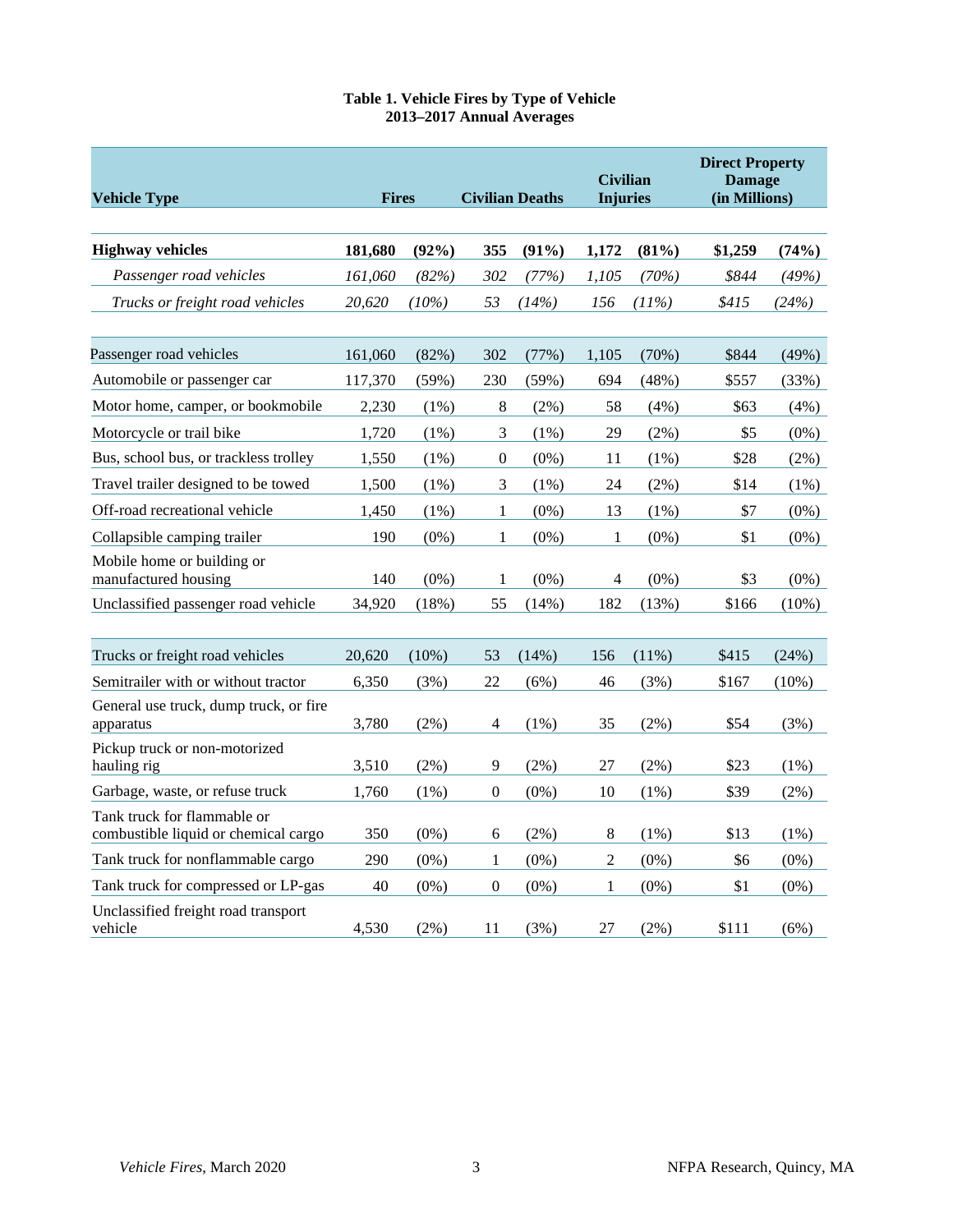#### **Table 1. Vehicle Fires by Type of Vehicle 2013–2017 Annual Averages (Continued)**

| <b>Vehicle Type</b>                                                                         | <b>Fires</b>     |         | <b>Civilian Deaths</b> |         | <b>Civilian</b><br><b>Injuries</b> |         | <b>Direct Property</b><br><b>Damage</b><br>(in Millions) |         |
|---------------------------------------------------------------------------------------------|------------------|---------|------------------------|---------|------------------------------------|---------|----------------------------------------------------------|---------|
|                                                                                             |                  |         |                        |         |                                    |         |                                                          |         |
| Industrial, agricultural, and<br>construction vehicles                                      | 8,230            | (4%)    | 2                      | (1%)    | 47                                 | (3%)    | \$262                                                    | (15%)   |
| Agricultural vehicle, including baler<br>or chopper                                         | 3,520            | $(2\%)$ | 1                      | $(0\%)$ | 9                                  | $(1\%)$ | \$95                                                     | (6%)    |
| Construction vehicle, including<br>bulldozer, shovel grader, scraper,<br>trencher, and plow | 1,390            | $(1\%)$ | 1                      | $(0\%)$ | 15                                 | (1%)    | \$48                                                     | (3%)    |
| Industrial loader, forklift, tow motor,<br>or stacker                                       | 1,060            | (1%)    | $\mathbf{0}$           | $(0\%)$ | 5                                  | $(0\%)$ | \$32                                                     | (2%)    |
| Timber harvest vehicle                                                                      | 440              | $(0\%)$ | $\boldsymbol{0}$       | $(0\%)$ | 2                                  | $(0\%)$ | \$24                                                     | (1%)    |
| Crane                                                                                       | 50               | $(0\%)$ | $\boldsymbol{0}$       | $(0\%)$ | 1                                  | $(0\%)$ | \$8                                                      | $(0\%)$ |
| Unclassified industrial, agricultural,<br>or construction vehicle                           | 1,760            | $(1\%)$ | 1                      | $(0\%)$ | 14                                 | (1%)    | \$55                                                     | (3%)    |
| Water vehicles                                                                              | 1,560            | (1%)    | 3                      | (1%)    | 99                                 | (7%)    | \$33                                                     | (2%)    |
| Boat under 65 ft                                                                            | 1,120            | (1%)    | 2                      | $(0\%)$ | 73                                 | (5%)    | \$21                                                     | (1%)    |
| Personal watercraft                                                                         | 200              | $(0\%)$ | $\boldsymbol{0}$       | $(0\%)$ | 15                                 | $(1\%)$ | \$1                                                      | $(0\%)$ |
| Boat or ship 65 ft or more and under<br>1,000 tons                                          | 40               | $(0\%)$ | $\boldsymbol{0}$       | $(0\%)$ | $\boldsymbol{0}$                   | $(0\%)$ | \$5                                                      | $(0\%)$ |
| Sailboat                                                                                    | 40               | $(0\%)$ | $\overline{0}$         | $(0\%)$ | 5                                  | $(0\%)$ | \$1                                                      | $(0\%)$ |
| Commercial fishing or processing<br>vessel                                                  | 30               | $(0\%)$ | $\boldsymbol{0}$       | $(0\%)$ | 2                                  | $(0\%)$ | \$1                                                      | $(0\%)$ |
| Barge, petroleum balloon, or towable<br>water vessel                                        | 20               | $(0\%)$ | $\boldsymbol{0}$       | $(0\%)$ | $\boldsymbol{0}$                   | $(0\%)$ | \$0                                                      | $(0\%)$ |
| Cargo or military ship of 1,000 tons<br>or more                                             | 10               | $(0\%)$ | $\boldsymbol{0}$       | $(0\%)$ | $\overline{0}$                     | $(0\%)$ | \$0                                                      | $(0\%)$ |
| Cruise liner or passenger ship of<br>1,000 tons or more                                     | $\boldsymbol{0}$ | $(0\%)$ | $\boldsymbol{0}$       | $(0\%)$ | $\boldsymbol{0}$                   | $(0\%)$ | \$0                                                      | $(0\%)$ |
| Tankship                                                                                    | $\boldsymbol{0}$ | $(0\%)$ | $\boldsymbol{0}$       | $(0\%)$ | $\boldsymbol{0}$                   | $(0\%)$ | \$0                                                      | $(0\%)$ |
| Unclassified water transport vessel                                                         | 80               | $(0\%)$ | 1                      | $(0\%)$ | 3                                  | $(0\%)$ | \$1                                                      | $(0\%)$ |
| Rail vehicles                                                                               | 760              | $(0\%)$ | $\mathbf{1}$           | (0%)    | 76                                 | (5%)    | \$23                                                     | (1%)    |
| Engine or locomotive                                                                        | 290              | $(0\%)$ | $\boldsymbol{0}$       | $(0\%)$ | $\boldsymbol{0}$                   | $(0\%)$ | \$10                                                     | $(1\%)$ |
| Box, freight, or hopper car                                                                 | 180              | $(0\%)$ | $\boldsymbol{0}$       | $(0\%)$ | $\boldsymbol{0}$                   | $(0\%)$ | \$2                                                      | $(0\%)$ |
| Maintenance equipment car, including<br>caboose or crane                                    | 80               | $(0\%)$ | $\boldsymbol{0}$       | (0%)    | $\boldsymbol{0}$                   | $(0\%)$ | \$1                                                      | $(0\%)$ |
| Diner or passenger car                                                                      | 60               | $(0\%)$ | $\boldsymbol{0}$       | $(0\%)$ | $\mathbf{1}$                       | $(0\%)$ | \$1                                                      | $(0\%)$ |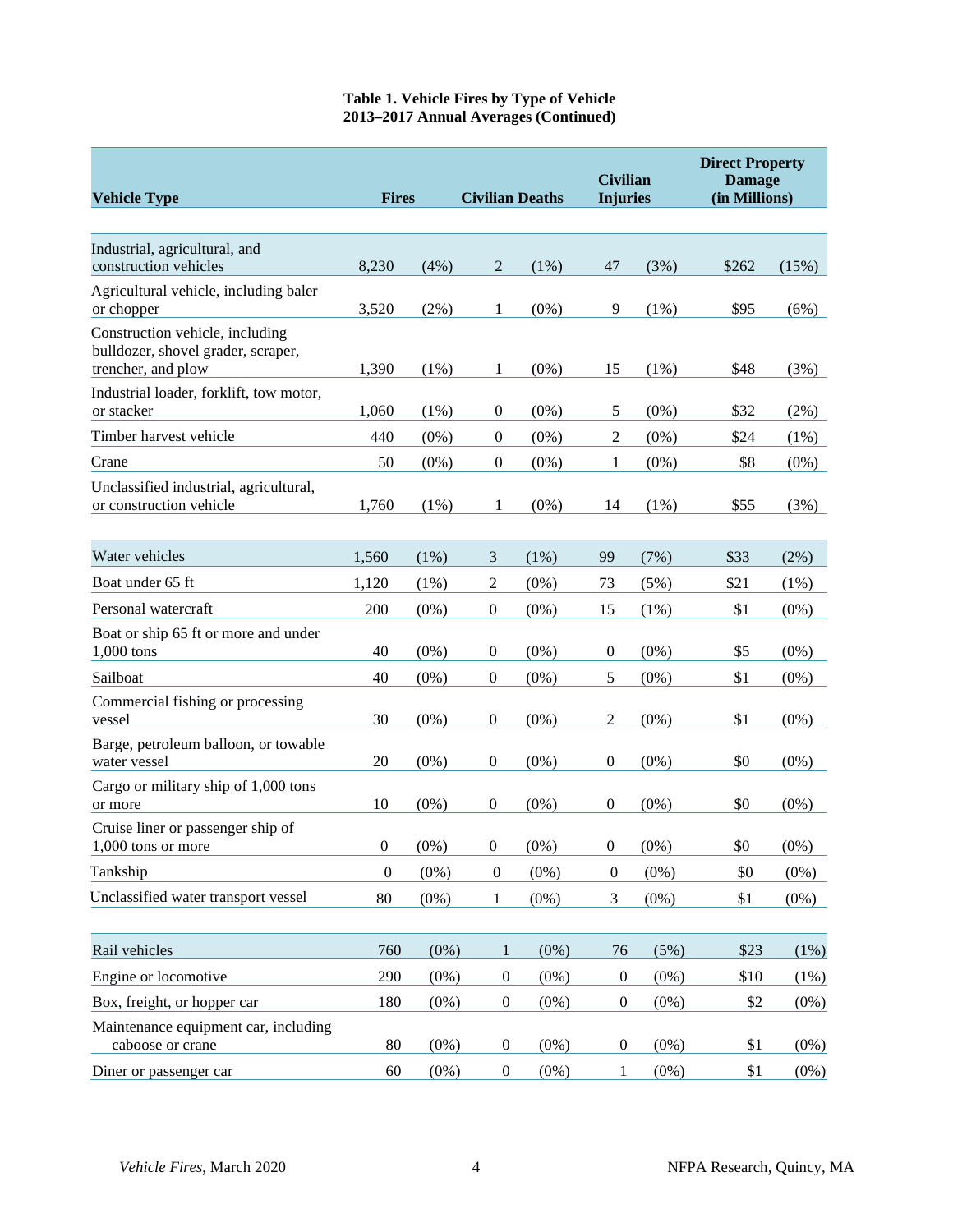#### **Table 1. Vehicle Fires by Type of Vehicle 2013–2017 Annual Averages (Continued)**

| <b>Vehicle Type</b>                                                 | <b>Fires</b><br><b>Civilian Deaths</b> |           |                  |           | <b>Civilian</b><br><b>Injuries</b> |              |         | <b>Direct Property</b><br><b>Damage</b><br>(in Millions) |  |
|---------------------------------------------------------------------|----------------------------------------|-----------|------------------|-----------|------------------------------------|--------------|---------|----------------------------------------------------------|--|
|                                                                     |                                        |           |                  |           |                                    |              |         |                                                          |  |
| Container or piggyback car                                          | 20                                     | $(0\%)$   | $\boldsymbol{0}$ | $(0\%)$   | $\boldsymbol{0}$                   | $(0\%)$      | \$0     | $(0\%)$                                                  |  |
| Rapid transit car or self-powered                                   |                                        |           |                  |           |                                    |              |         |                                                          |  |
| trolley                                                             | 20                                     | $(0\%)$   | 0                | $(0\%)$   | 0                                  | $(0\%)$      | \$0     | $(0\%)$                                                  |  |
| Tank car                                                            | 10                                     | $(0\%)$   | $\boldsymbol{0}$ | $(0\%)$   | 75                                 | (5%)         | \$5     | $(0\%)$                                                  |  |
| Unclassified rail transport vehicle                                 | 100                                    | $(0\%)$   | $\boldsymbol{0}$ | $(0\%)$   | $\boldsymbol{0}$                   | $(0\%)$      | \$2     | $(0\%)$                                                  |  |
| Aircraft                                                            | 310                                    | $(0\%)$   | 29               | (6%)      | 21                                 | (1%)         | \$44    | (3%)                                                     |  |
| Personal, business or utility aircraft<br>under 12,500 pounds       | 160                                    | $(0\%)$   | 18               | (4%)      | 12                                 | $(1\%)$      | \$6     | $(0\%)$                                                  |  |
| Jet or turbine-powered fixed-wing<br>commercial aircraft            | 40                                     | (0%)      | 1                | $(0\%)$   | 1                                  | $(0\%)$      | \$15    | (1%)                                                     |  |
| Personal, business, or utility aircraft<br>of 12,500 pounds or more | 30                                     | $(0\%)$   | 5                | $(1\%)$   | 4                                  | $(0\%)$      | \$12    | (1%)                                                     |  |
| Propeller-driven or turboprop fixed-<br>wing commercial aircraft    | 30                                     | $(0\%)$   | $\boldsymbol{0}$ | $(0\%)$   | $\boldsymbol{0}$                   | $(0\%)$      | \$1     | $(0\%)$                                                  |  |
| Military fixed-wing aircraft                                        | 10                                     | $(0\%)$   | 1                | $(0\%)$   | 1                                  | $(0\%)$      | \$8     | $(1\%)$                                                  |  |
| Non-military helicopter or gyrocopter                               | 10                                     | $(0\%)$   | $\mathbf{1}$     | $(0\%)$   | $\boldsymbol{0}$                   | $(0\%)$      | \$1     | $(0\%)$                                                  |  |
| Military non-fixed-wing aircraft                                    | $\overline{0}$                         | $(0\%)$   | $\boldsymbol{0}$ | $(0\%)$   | 0                                  | $(0\%)$      | \$0     | $(0\%)$                                                  |  |
| Balloon                                                             | $\boldsymbol{0}$                       | $(0\%)$   | $\boldsymbol{0}$ | $(0\%)$   | $\boldsymbol{0}$                   | $(0\%)$      | \$0     | $(0\%)$                                                  |  |
| Unclassified air transport vehicle                                  | 30                                     | $(0\%)$   | 3                | $(1\%)$   | $\overline{2}$                     | $(0\%)$      | \$1     | $(0\%)$                                                  |  |
| Miscellaneous vehicles                                              | 5,050                                  | (3%)      | 3                | $(1\%)$   | 37                                 | (3%)         | \$72    | (4%)                                                     |  |
| Home or garden vehicle                                              | 1,810                                  | $(1\%)$   | $\boldsymbol{0}$ | $(0\%)$   | 19                                 | $(1\%)$      | \$5     | $(0\%)$                                                  |  |
| Mechanically moved shipping contain                                 | 40                                     | $(0\%)$   | $\boldsymbol{0}$ | $(0\%)$   | 1                                  | $(0\%)$      | \$1     | $(0\%)$                                                  |  |
| Armored vehicle                                                     | 30                                     | $(0\%)$   | $\boldsymbol{0}$ | $(0\%)$   | 1                                  | $(0\%)$      | \$2     | $(0\%)$                                                  |  |
| Aerial tramway vehicle                                              | 10                                     | $(0\%)$   | $\boldsymbol{0}$ | $(0\%)$   | 0                                  | $(0\%)$      | \$0     | $(0\%)$                                                  |  |
| Missile, rocket, or space vehicle                                   | $\boldsymbol{0}$                       | $(0\%)$   | 0                | $(0\%)$   | $\boldsymbol{0}$                   | $(0\%)$      | \$0     | $(0\%)$                                                  |  |
|                                                                     |                                        |           |                  |           |                                    |              |         |                                                          |  |
| Unclassified mobile property                                        | 3,160                                  | $(2\%)$   | 3                | $(1\%)$   | 16                                 | (1%)         | \$65    | (4%)                                                     |  |
| Total                                                               | 197,500                                | $(100\%)$ | 392              | $(100\%)$ |                                    | 1,442 (100%) | \$1,711 | $(100\%)$                                                |  |

Note: Subcategories are only shown if they account for at least 1 percent of the fires. Sums might not equal totals due to rounding errors.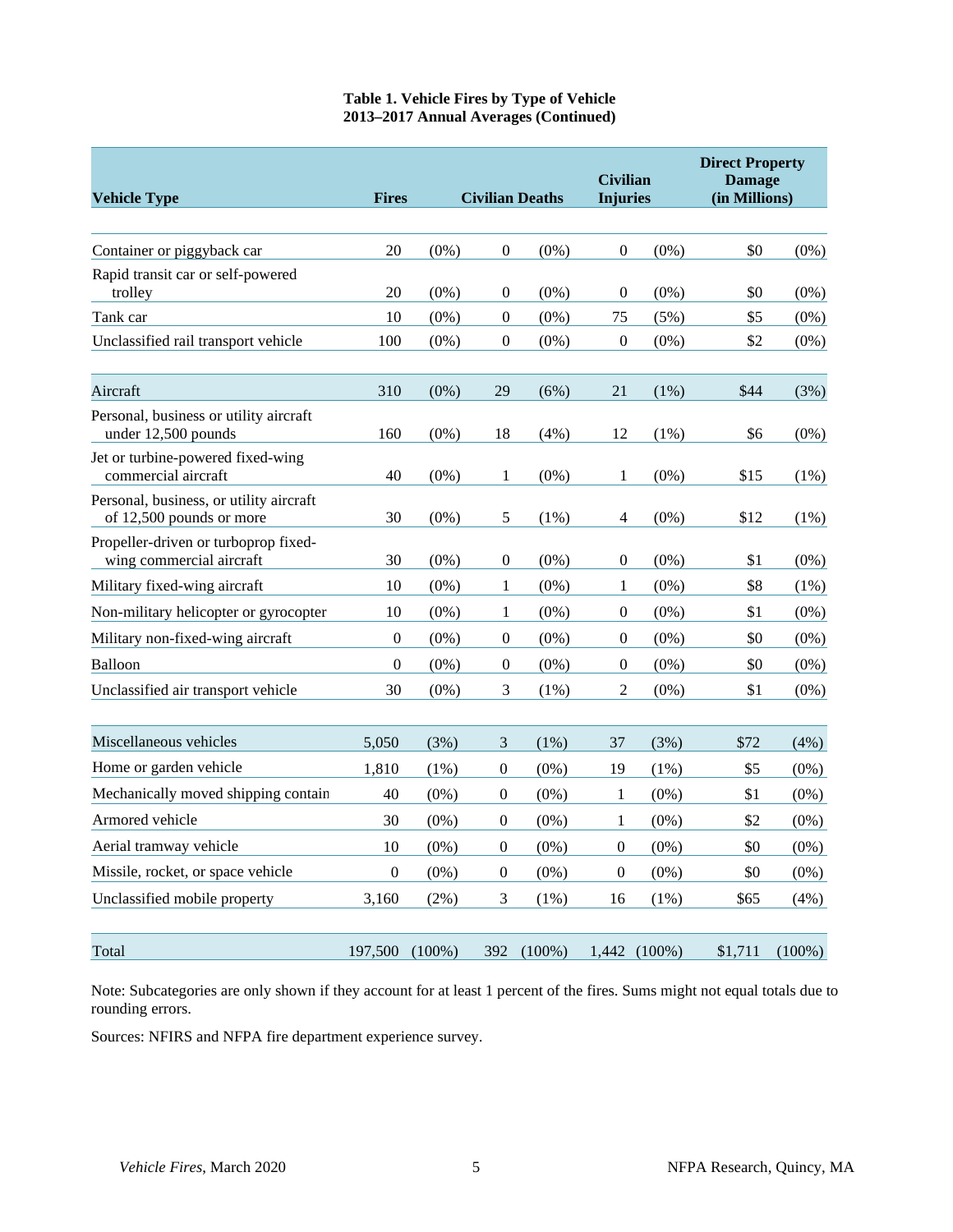<span id="page-6-0"></span>

|      |              |                 |                 | <b>Direct Property</b>         | Loss in 2018                    |
|------|--------------|-----------------|-----------------|--------------------------------|---------------------------------|
|      |              | <b>Civilian</b> | <b>Civilian</b> | <b>Damage</b><br>(in Millions) | <b>Dollars</b><br>(in Millions) |
| Year | <b>Fires</b> | <b>Deaths</b>   | <b>Injuries</b> |                                |                                 |
| 1980 | 456,000      | 650             | 2,850           | \$0.5                          | \$1.4                           |
| 1981 | 453,000      | 770             | 2,900           | \$0.5                          | \$1.4                           |
| 1982 | 433,000      | 575             | 3,250           | \$0.5                          | \$1.4                           |
| 1983 | 435,500      | 670             | 3,400           | \$0.6                          | \$1.5                           |
| 1984 | 437,000      | 530             | 3,250           | \$0.6                          | \$1.5                           |
| 1985 | 437,000      | 770             | 3,250           | \$0.7                          | \$1.6                           |
| 1986 | 438,000      | 665             | 2,850           | \$0.7                          | \$1.5                           |
| 1987 | 451,000      | 755             | 2,900           |                                |                                 |
| 1988 | 459,000      | 800             | 2,750           | \$0.7                          | \$1.6                           |
| 1989 | 415,500      | 560             | 2,750           | \$0.8                          | \$1.7                           |
| 1990 | 415,000      | 645             | 3,025           | \$0.8                          | \$1.6                           |
|      | 406,500      | 530             |                 | \$0.8                          | \$1.6                           |
| 1991 |              |                 | 2,675           | \$0.8                          | \$1.5                           |
| 1992 | 385,500      | 665             | 2,750           | \$0.8                          | \$1.5                           |
| 1993 | 402,000      | 540             | 2,400           | \$0.9                          | \$1.5                           |
| 1994 | 402,000      | 555             | 2,325           | \$1.0                          | \$1.6                           |
| 1995 | 386,000      | 490             | 2,275           | \$1.0                          | \$1.7                           |
| 1996 | 395,000      | 550             | 2,075           | \$1.1                          | \$1.8                           |
| 1997 | 377,000      | 450             | 1,950           | \$1.1                          | \$1.7                           |
| 1998 | 358,500      | 545             | 2,050           | \$1.1                          | \$1.7                           |
| 1999 | 345,000      | 450             | 1,600           | \$1.1                          | \$1.7                           |
| 2000 | 325,000      | 450             | 1,325           | \$1.2                          | \$1.7                           |
| 2001 | 327,000      | 470             | 1,750           | \$1.3                          | \$1.8                           |
| 2002 | 307,000      | 540             | 1,700           | \$1.2                          | \$1.7                           |
| 2003 | 286,000      | 455             | 1,400           | \$1.1                          | \$1.5                           |
| 2004 | 266,500      | 520             | 1,300           | \$1.0                          | \$1.3                           |
| 2005 | 259,000      | 500             | 1,450           | \$1.0                          | \$1.3                           |
| 2006 | 250,000      | 445             | 1,075           | \$1.0                          | \$1.2                           |
| 2007 | 227,500      | 365             | 1,500           | \$1.1                          | \$1.3                           |
| 2008 | 207,000      | 350             | 850             | \$1.2                          | \$1.4                           |
| 2009 | 190,500      | 260             | 1,455           | \$1.0                          | \$1.2                           |
| 2010 | 184,500      | 285             | 1,440           | \$1.0                          | \$1.1                           |
| 2011 | 187,500      | 270             | 1,020           | \$1.0                          | \$1.1                           |
| 2012 | 172,500      | 300             | 800             | \$1.3                          | \$1.2                           |
| 2013 | 164,000      | 300             | 925             | \$1.1                          | \$1.1                           |
| 2014 | 167,500      | 310             | 1,275           | \$1.1                          | \$1.2                           |
| 2015 | 174,000      | 445             | 1,550           | \$1.2                          | \$1.4                           |
| 2016 | 173,000      | 280             | 1,075           | \$1.3                          | \$1.4                           |
| 2017 | 168,000      | 400             | 1,370           | \$1.4                          | \$1.5                           |
| 2018 | 181,500      | 490             | 1,300           | \$1.4                          | \$1.4                           |

#### **Table 2. Highway Vehicle Fires by Year 1980–2018**

*Source:* NFPA fire department experience survey as presented in NFPA's *Fire Loss in the United States*  series of reports. Inflation adjustments were based on the consumer price index purchasing power of the dollar.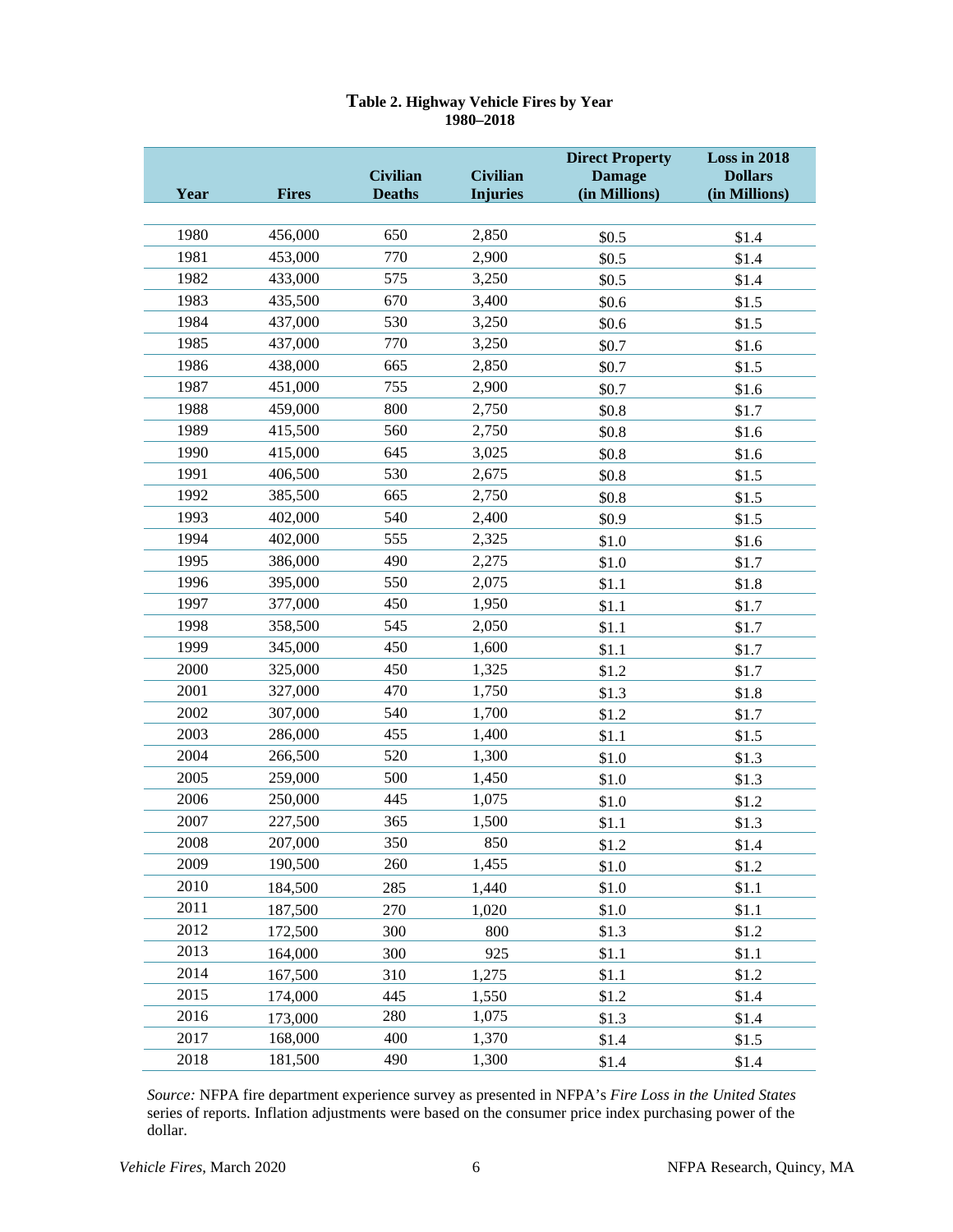<span id="page-7-0"></span>

| <b>Vehicle Type</b>                                                    | <b>Fires</b>     |           |                  | <b>Civilian Deaths</b> |                  | <b>Civilian Injuries</b> |         | <b>Direct Property</b><br><b>Damage</b><br>(in Millions) |
|------------------------------------------------------------------------|------------------|-----------|------------------|------------------------|------------------|--------------------------|---------|----------------------------------------------------------|
|                                                                        |                  |           |                  |                        |                  |                          |         |                                                          |
| Passenger road vehicles                                                | 161,100          | (89%)     | 302              | (85%)                  | 1,015            | (87%)                    | \$844   | (67%)                                                    |
| Automobile or passenger car                                            | 117,400          | (65%)     | 230              | (65%)                  | 694              | (59%)                    | \$557   | (44%)                                                    |
| Motor home, camper, or<br>bookmobile                                   | 2,200            | (1%)      | 8                | $(2\%)$                | 58               | (5%)                     | \$63    | (5%)                                                     |
| Motorcycle or trail bike                                               | 1,700            | $(1\%)$   | 3                | (1%)                   | 29               | $(2\%)$                  | \$5     | $(0\%)$                                                  |
| Bus, school bus, or trackless<br>trolley                               | 1,500            | $(1\%)$   | $\boldsymbol{0}$ | $(0\%)$                | 11               | (1%)                     | \$28    | (2%)                                                     |
| Travel trailer designed to be<br>towed                                 | 1,500            | (1%)      | 3                | (1%)                   | 24               | (2%)                     | \$14    | (1%)                                                     |
| Off-road recreational vehicle                                          | 1,400            | $(1\%)$   | 1                | $(0\%)$                | 13               | (1%)                     | \$7     | (1%)                                                     |
| Collapsible camping trailer                                            | 200              | $(0\%)$   | 1                | (0%)                   | $\mathbf{1}$     | $(0\%)$                  | \$1     | $(0\%)$                                                  |
| Mobile home or building or<br>manufactured housing                     | 100              | $(0\%)$   | 1                | $(0\%)$                | $\overline{4}$   | $(0\%)$                  | \$3     | $(0\%)$                                                  |
| Unclassified passenger road<br>vehicle                                 | 34,900           | (19%)     | 55               | (16%)                  | 182              | (16%)                    | \$166   | (13%)                                                    |
| Trucks or freight road vehicles                                        | 20,600           | (11%)     | 53               | (15%)                  | 156              | (13%)                    | \$415   | (33%)                                                    |
| Semitrailer with or without<br>tractor                                 | 6,400            | (3%)      | 22               | (6%)                   | 46               | (4%)                     | \$167   | (13%)                                                    |
| General use truck, dump<br>truck, or fire apparatus                    | 3,800            | (2%)      | $\overline{4}$   | (1%)                   | 35               | (3%)                     | \$54    | (4%)                                                     |
| Pickup truck or non-<br>motorized hauling rig                          | 3,500            | $(2\%)$   | 9                | (2%)                   | 27               | (2%)                     | \$23    | (2%)                                                     |
| Garbage, waste, or refuse<br>truck                                     | 1,800            | $(1\%)$   | $\boldsymbol{0}$ | (0%)                   | 10               | (1%)                     | \$39    | (3%)                                                     |
| Tank truck for flammable or<br>combustible liquid or<br>chemical cargo | 300              | $(0\%)$   | $\boldsymbol{6}$ | (2%)                   | 8                | (1%)                     | \$13    | (1%)                                                     |
| Tank truck for<br>nonflammable cargo                                   | 300              | $(0\%)$   | $\mathbf{1}$     | $(0\%)$                | $\boldsymbol{2}$ | $(0\%)$                  | \$6     | (1%)                                                     |
| Tank truck for compressed<br>or LP-gas                                 | $\boldsymbol{0}$ | $(0\%)$   | $\boldsymbol{0}$ | $(0\%)$                | $\mathbf{1}$     | $(0\%)$                  | \$1     | $(0\%)$                                                  |
| Unclassified freight road<br>transport vehicle                         | 4,500            | (2%)      | 11               | (3%)                   | $27\,$           | $(2\%)$                  | \$111   | (9%)                                                     |
| Total                                                                  | 181,700          | $(100\%)$ | 355              | $(100\%)$              | 1,172            | $(100\%)$                | \$1,259 | $(100\%)$                                                |

# **Table 3. US Highway Vehicle Fire Problem by Type of Vehicle 2013–2017 Annual Averages**

Note: Sums might not equal totals due to rounding errors.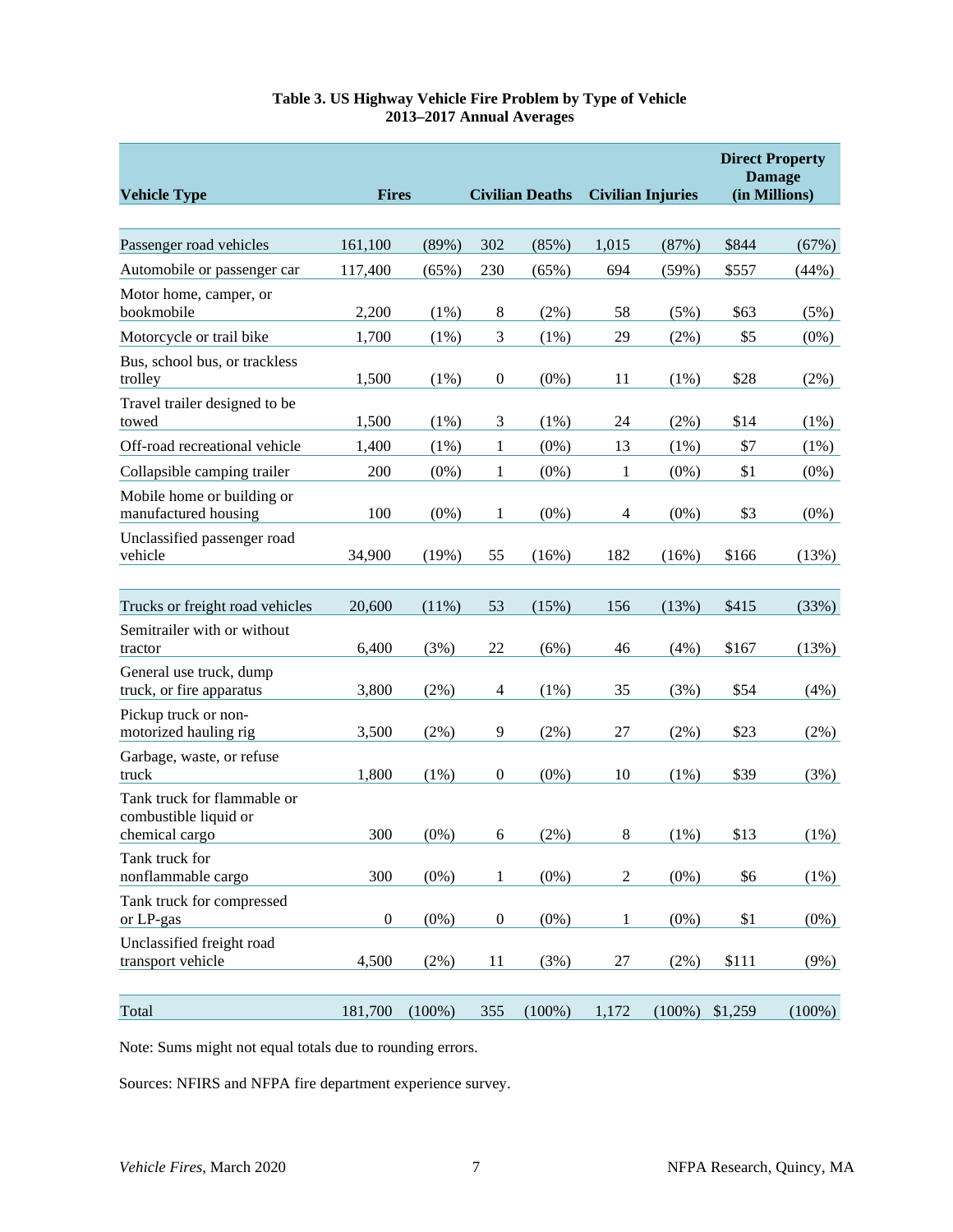<span id="page-8-0"></span>

| <b>Month</b>      | <b>Fires</b> |           | <b>Civilian Deaths</b> |           | <b>Civilian Injuries</b> |           | <b>Direct Property</b><br><b>Damage</b><br>(in Millions) |           |
|-------------------|--------------|-----------|------------------------|-----------|--------------------------|-----------|----------------------------------------------------------|-----------|
|                   |              |           |                        |           |                          |           |                                                          |           |
| January           | 14,900       | $(8\%)$   | 23                     | (6%)      | 80                       | (7%)      | \$95                                                     | $(8\%)$   |
| February          | 13,900       | $(8\%)$   | 29                     | $(8\%)$   | 89                       | $(8\%)$   | \$91                                                     | (7%)      |
| March             | 15,100       | $(8\%)$   | 27                     | $(8\%)$   | 98                       | $(8\%)$   | \$126                                                    | (10%)     |
| April             | 14,900       | $(8\%)$   | 32                     | $(9\%)$   | 99                       | $(8\%)$   | \$103                                                    | $(8\%)$   |
| May               | 16,000       | $(9\%)$   | 29                     | $(8\%)$   | 104                      | (9%)      | \$109                                                    | $(9\%)$   |
| June              | 16,200       | $(9\%)$   | 24                     | (7%)      | 110                      | $(9\%)$   | \$110                                                    | $(9\%)$   |
| July              | 17,000       | $(9\%)$   | 31                     | $(9\%)$   | 113                      | $(10\%)$  | \$112                                                    | $(9\%)$   |
| August            | 16,200       | $(9\%)$   | 32                     | $(9\%)$   | 111                      | $(10\%)$  | \$109                                                    | $(9\%)$   |
| September         | 15,000       | (8%)      | 28                     | $(8\%)$   | 104                      | $(9\%)$   | \$95                                                     | (8%)      |
| October           | 14,900       | $(8\%)$   | 37                     | $(10\%)$  | 98                       | $(8\%)$   | \$111                                                    | $(9\%)$   |
| November          | 13,800       | $(8\%)$   | 35                     | (10%)     | 77                       | (7%)      | \$103                                                    | $(8\%)$   |
| December          | 13,700       | $(8\%)$   | 29                     | $(8\%)$   | 88                       | $(8\%)$   | \$94                                                     | (7%)      |
| Total             | 181,700      | $(100\%)$ | 355                    | $(100\%)$ | 1.172                    | $(100\%)$ | \$1,259                                                  | $(100\%)$ |
| Average per month | 15,100       | $(8\%)$   | 30                     | $(8\%)$   | 98                       | $(8\%)$   | \$105                                                    | $(8\%)$   |

#### **Table 4. Highway Vehicle Fires by Month 2013–2017 Annual Averages**

Note: Sums might not equal totals due to rounding errors.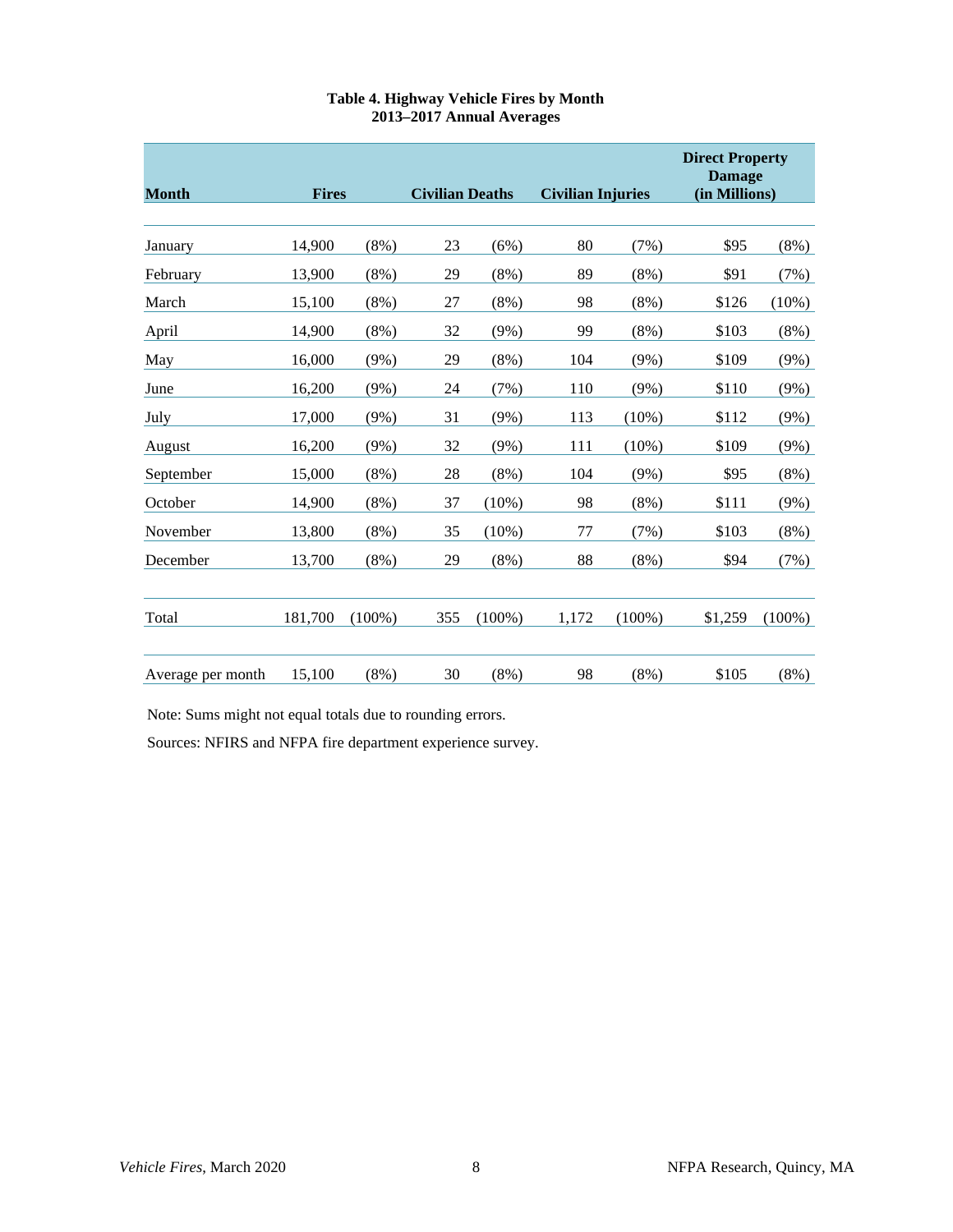<span id="page-9-0"></span>

| Day of Week                | <b>Fires</b> |           |     | <b>Civilian Deaths</b> |       | Civilian Injuries | <b>Direct</b><br><b>Property Damage</b><br>(in Millions) |           |
|----------------------------|--------------|-----------|-----|------------------------|-------|-------------------|----------------------------------------------------------|-----------|
|                            |              |           |     |                        |       |                   |                                                          |           |
| Sunday                     | 24,100       | (13%)     | 60  | (17%)                  | 155   | (13%)             | \$174                                                    | (14%)     |
| Monday                     | 26,400       | (15%)     | 57  | (16%)                  | 156   | (13%)             | \$196                                                    | (16%)     |
| Tuesday                    | 25,800       | (14%)     | 40  | $(11\%)$               | 163   | (14%)             | \$179                                                    | (14%)     |
| Wednesday                  | 25,700       | $(14\%)$  | 40  | $(11\%)$               | 163   | $(14\%)$          | \$169                                                    | (13%)     |
| Thursday                   | 25,700       | (14%)     | 45  | (13%)                  | 175   | (15%)             | \$175                                                    | (14%)     |
| Friday                     | 27,600       | (15%)     | 51  | $(14\%)$               | 172   | (15%)             | \$182                                                    | $(14\%)$  |
| Saturday                   | 26,300       | $(14\%)$  | 62  | (18%)                  | 188   | (16%)             | \$184                                                    | (15%)     |
|                            |              |           |     |                        |       |                   |                                                          |           |
| Total                      | 181,700      | $(100\%)$ | 355 | $(100\%)$              | 1,172 | $(100\%)$         | \$1,259                                                  | $(100\%)$ |
|                            |              |           |     |                        |       |                   |                                                          |           |
| Average per day<br>of week | 26,000       | $(14\%)$  | 51  | $(14\%)$               | 167   | $(14\%)$          | \$180                                                    | $(14\%)$  |
|                            |              |           |     |                        |       |                   |                                                          |           |

# **Table 5. Highway Vehicle Fires by Day of Week 2013–2017 Annual Averages**

Note: Sums might not equal totals due to rounding errors.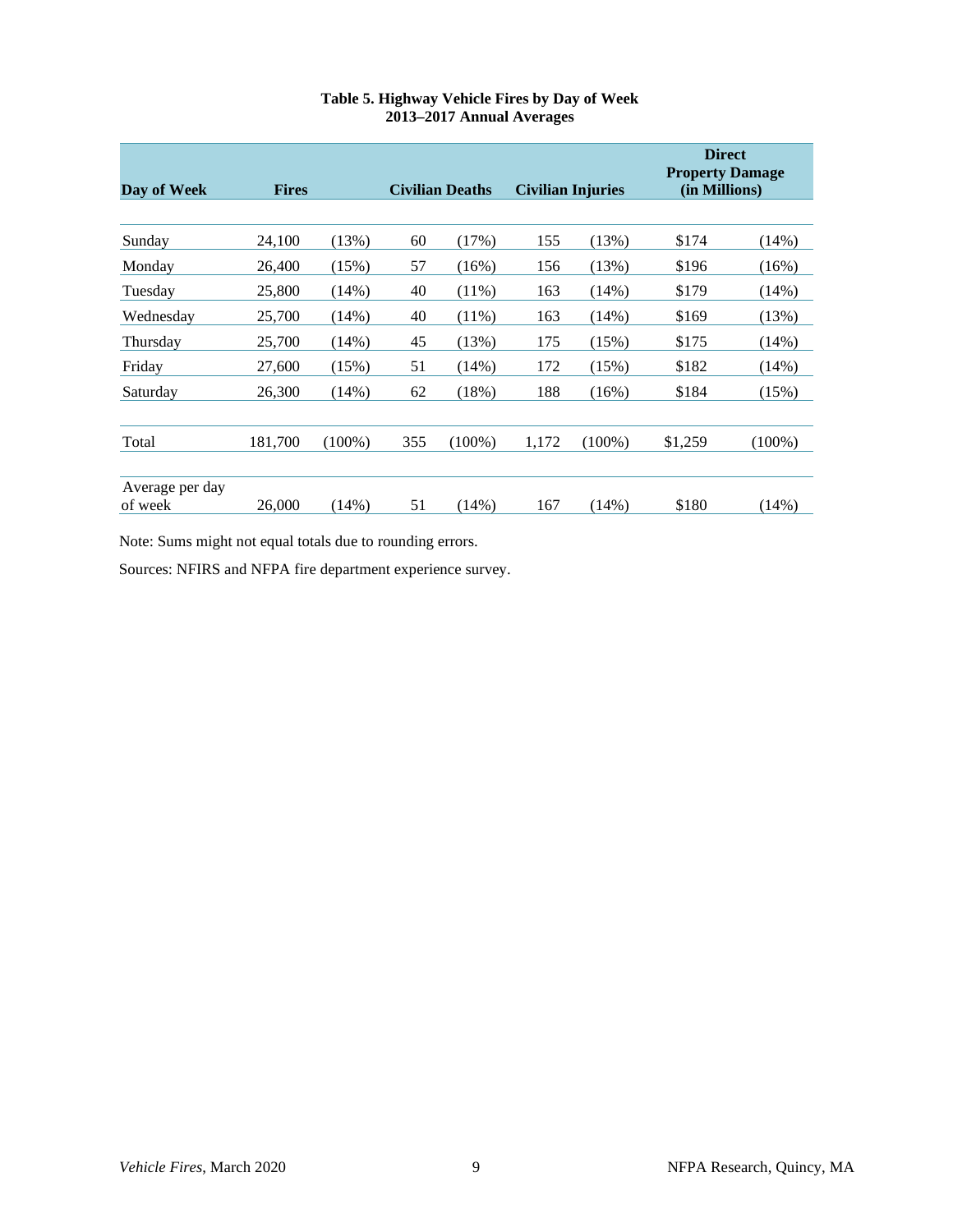<span id="page-10-0"></span>

| <b>Time of Day</b>           | <b>Fires</b> |           | <b>Civilian Deaths</b> |           | <b>Civilian Injuries</b> |           | <b>Direct Property</b><br><b>Damage</b><br>(in Millions) |           |
|------------------------------|--------------|-----------|------------------------|-----------|--------------------------|-----------|----------------------------------------------------------|-----------|
|                              |              |           |                        |           |                          |           |                                                          |           |
| Midnight-12:59 a.m.          | 5,700        | (3%)      | 26                     | (7%)      | 38                       | (3%)      | \$51                                                     | (4%)      |
| $1:00-1:59$ a.m.             | 5,200        | (3%)      | 20                     | (6%)      | 31                       | (3%)      | \$45                                                     | (4%)      |
| 2:00-2:59 a.m.               | 5,100        | (3%)      | 27                     | $(8\%)$   | 43                       | (4%)      | \$49                                                     | (4%)      |
| 3:00-3:59 a.m.               | 4,700        | (3%)      | 24                     | (7%)      | 30                       | (3%)      | \$52                                                     | (4%)      |
| 4:00-4:59 a.m.               | 4,400        | $(2\%)$   | 19                     | (5%)      | 19                       | (2%)      | \$72                                                     | (6%)      |
| 5:00-5:59 a.m.               | 4,400        | $(2\%)$   | 11                     | (3%)      | 24                       | $(2\%)$   | \$43                                                     | (3%)      |
| 6:00-6:59 a.m.               | 4,900        | (3%)      | 15                     | (4%)      | 23                       | $(2\%)$   | \$34                                                     | (3%)      |
| 7:00-7:59 a.m.               | 5,800        | (3%)      | 8                      | (2%)      | 24                       | $(2\%)$   | \$35                                                     | (3%)      |
| 8:00-8:59 a.m.               | 6,300        | (3%)      | 10                     | (3%)      | 33                       | (3%)      | \$39                                                     | (3%)      |
| 9:00-9:59 a.m.               | 6,600        | (4%)      | 11                     | (3%)      | 39                       | (3%)      | \$46                                                     | (4%)      |
| 10:00-10:59 a.m.             | 7,400        | (4%)      | 15                     | (4%)      | 55                       | (5%)      | \$45                                                     | (4%)      |
| 11:00-11:59 a.m.             | 8,400        | (5%)      | 11                     | (3%)      | 59                       | (5%)      | \$52                                                     | (4%)      |
| Noon-12:59 p.m.              | 9,400        | (5%)      | 10                     | (3%)      | 74                       | (6%)      | \$58                                                     | (5%)      |
| $1:00-1:59$ p.m.             | 10,000       | (6%)      | 9                      | (3%)      | 65                       | (6%)      | \$64                                                     | (5%)      |
| 2:00-2:59 p.m.               | 10,800       | (6%)      | 15                     | (4%)      | 83                       | (7%)      | \$73                                                     | (6%)      |
| 3:00-3:59 p.m.               | 11,500       | (6%)      | 11                     | (3%)      | 73                       | (6%)      | \$68                                                     | (5%)      |
| 4:00-4:59 p.m.               | 11,400       | (6%)      | 12                     | (3%)      | 80                       | (7%)      | \$59                                                     | (5%)      |
| 5:00-5:59 p.m.               | 11,200       | (6%)      | 13                     | (4%)      | 79                       | (7%)      | \$65                                                     | (5%)      |
| $6:00-6:59$ p.m.             | 10,200       | (6%)      | 15                     | (4%)      | 77                       | (7%)      | \$56                                                     | (4%)      |
| 7:00-7:59 p.m.               | 9,000        | (5%)      | 13                     | (4%)      | 56                       | (5%)      | \$53                                                     | (4%)      |
| 8:00-8:59 p.m.               | 8,300        | (5%)      | 11                     | (3%)      | 54                       | (5%)      | \$48                                                     | (4%)      |
| 9:00-9:59 p.m.               | 7,700        | (4%)      | 15                     | (4%)      | 42                       | (4%)      | \$48                                                     | (4%)      |
| 10:00-10:59 p.m.             | 6,900        | (4%)      | 19                     | (5%)      | 30                       | (3%)      | \$51                                                     | (4%)      |
| $11:00-11:59$ p.m.           | 6,200        | (3%)      | 15                     | (4%)      | 42                       | (4%)      | \$54                                                     | (4%)      |
| Total                        | 181,700      | $(100\%)$ | 355                    | $(100\%)$ | 1,172                    | $(100\%)$ | \$1,259                                                  | $(100\%)$ |
| Average per hour of<br>alarm | 7,600        | (4%)      | 15                     | (4% )     | 49                       | (4%)      | \$52                                                     | (4%)      |

# **Table 6. Highway Vehicle Fires by Time of Day 2013–2017 Annual Averages**

Note: Sums might not equal totals due to rounding errors.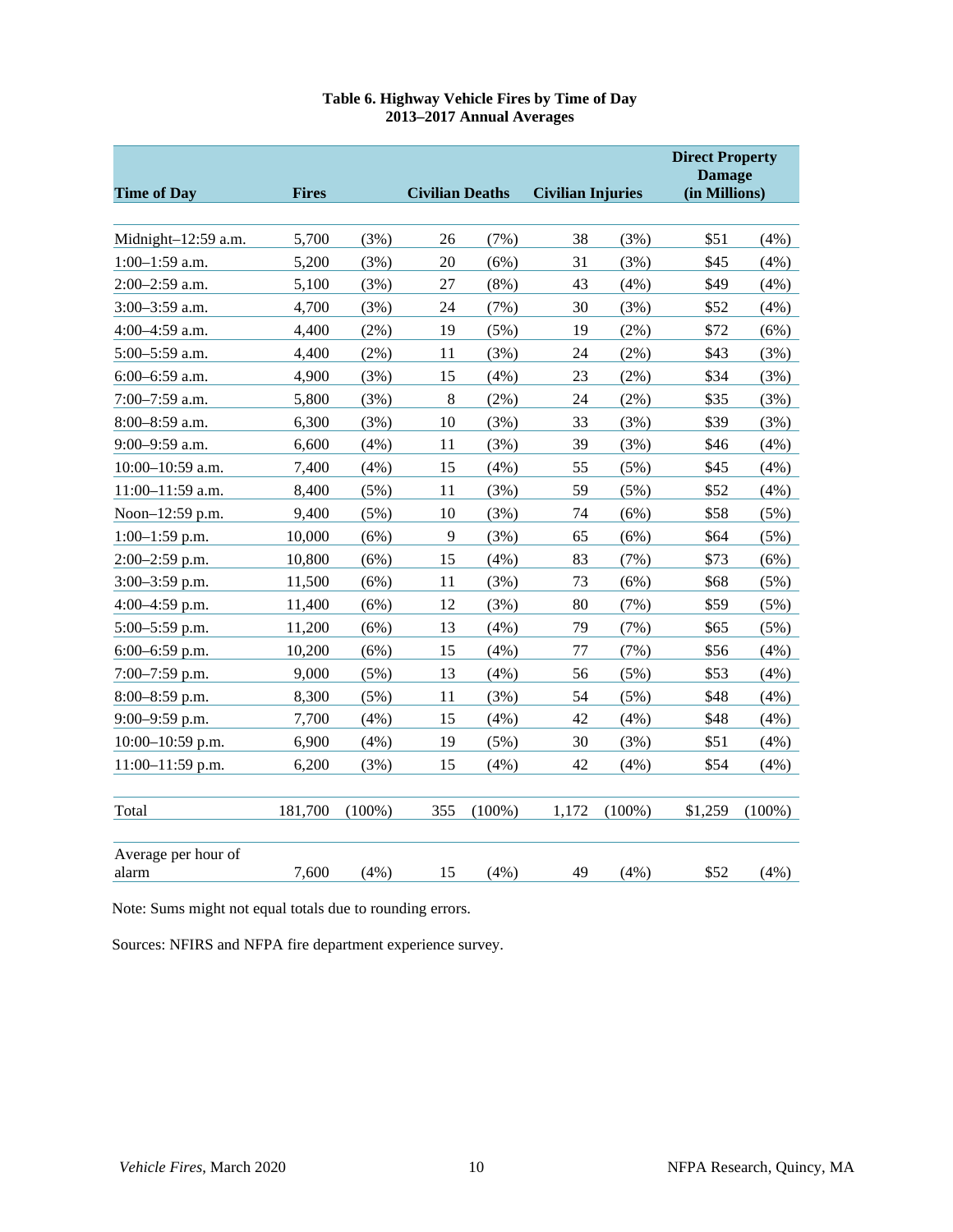<span id="page-11-0"></span>

| <b>Fixed Property Use</b>                               | <b>Fires</b> |         | <b>Civilian</b><br><b>Deaths</b> |         | <b>Civilian</b><br><b>Injuries</b> |          | <b>Direct Property</b><br><b>Damage</b><br>(in Millions) |         |
|---------------------------------------------------------|--------------|---------|----------------------------------|---------|------------------------------------|----------|----------------------------------------------------------|---------|
| Outside or special property                             | 139,500      | (77%)   | 313                              | (88%)   | 879                                | (75%)    | \$921                                                    | (73%)   |
| Highway, street, or parking area                        | 128,900      | (71%)   | 280                              | (79%)   | 806                                | (69%)    | \$834                                                    | (66%)   |
| Highway or divided highway                              | 40,800       | (22%)   | 155                              | (44%)   | 251                                | (21%)    | \$352                                                    | (28%)   |
| Residential street, road, or<br>residential driveway    | 32,500       | (18%)   | 59                               | (17%)   | 196                                | (17%)    | \$159                                                    | (13%)   |
| Vehicle parking area                                    | 29,000       | (16%)   | 14                               | (4%)    | 203                                | (17%)    | \$181                                                    | (14%)   |
| Street or road in commercial area                       | 15,600       | (9%)    | 33                               | $(9\%)$ | 70                                 | (6%)     | \$77                                                     | (6%)    |
| Unclassified street                                     | 11,000       | (6%)    | 19                               | (5%)    | 87                                 | (7%)     | \$65                                                     | (5%)    |
| Open land, beach, or campsite                           | 6,800        | (4%)    | 21                               | (6%)    | 55                                 | (5%)     | \$50                                                     | (4%)    |
| Open land or field                                      | 3,700        | (2%)    | 12                               | (3%)    | 24                                 | (2%)     | \$28                                                     | (2%)    |
| Vacant lot                                              | 1,600        | $(1\%)$ | 5                                | $(2\%)$ | 6                                  | (1%)     | \$11                                                     | (1%)    |
| Graded or cared-for plot of land                        | 1,300        | $(1\%)$ | 3                                | $(1\%)$ | 16                                 | $(1\%)$  | \$8                                                      | (1%)    |
| Unclassified outside or special<br>property             | 2,600        | (1%)    | 5                                | (1%)    | 5                                  | (0%)     | \$14                                                     | (1%)    |
| Residential                                             | 14,200       | (8%)    | 13                               | (4%)    | 114,                               | $(10\%)$ | \$87                                                     | (7%)    |
| One- or two-family home                                 | 11,100       | (6%)    | 10                               | (3%)    | 93                                 | $(8\%)$  | \$66                                                     | (5%)    |
| Apartment or multifamily home                           | 1,600        | (1%)    | $\mathbf{1}$                     | $(0\%)$ | 10                                 | $(1\%)$  | \$9                                                      | (1%)    |
| Unclassified or unknown-type<br>residential             | 1,300        | $(1\%)$ | 2                                | (1%)    | 11                                 | $(1\%)$  | \$11                                                     | (1%)    |
| Mercantile or business                                  | 10,500       | (6%)    | 5                                | (1%)    | 86                                 | (7%)     | \$90                                                     | (7%)    |
| Service station or gas station                          | 2,300        | $(1\%)$ | 1                                | $(0\%)$ | 23                                 | (2%)     | \$12                                                     | (1%)    |
| Grocery or convenience store                            | 2,200        | $(1\%)$ | 2                                | (1%)    | 25                                 | (2%)     | \$46                                                     | (4%)    |
| Motor vehicle or boat sales, service or<br>repair       | 2,200        | $(1\%)$ | 1                                | $(0\%)$ | 16                                 | $(1\%)$  | \$8                                                      | $(1\%)$ |
| Storage                                                 | 3,100        | (2%)    | 2                                | $(0\%)$ | 38                                 | (3%)     | \$56                                                     | (4%)    |
| Vehicle storage, garage, or fire station                | 2,200        | $(1\%)$ | $\boldsymbol{0}$                 | $(0\%)$ | 25                                 | $(2\%)$  | \$42                                                     | (3%)    |
| Public assembly                                         | 2,300        | (1%)    | 6                                | $(2\%)$ | 15                                 | $(1\%)$  | \$13                                                     | (1%)    |
| Industrial, utility, defense, agriculture,<br>or mining | 1,100        | $(1\%)$ | $\overline{c}$                   | (1%)    | $\overline{4}$                     | $(0\%)$  | \$19                                                     | (2%)    |
| Educational                                             | 800          | $(0\%)$ | $\boldsymbol{0}$                 | (0%)    | $\overline{4}$                     | $(0\%)$  | \$3                                                      | $(0\%)$ |

# **Table 7. Highway Vehicle Fires by Property Use Where Fire Occurred 2013–2017 Annual Averages**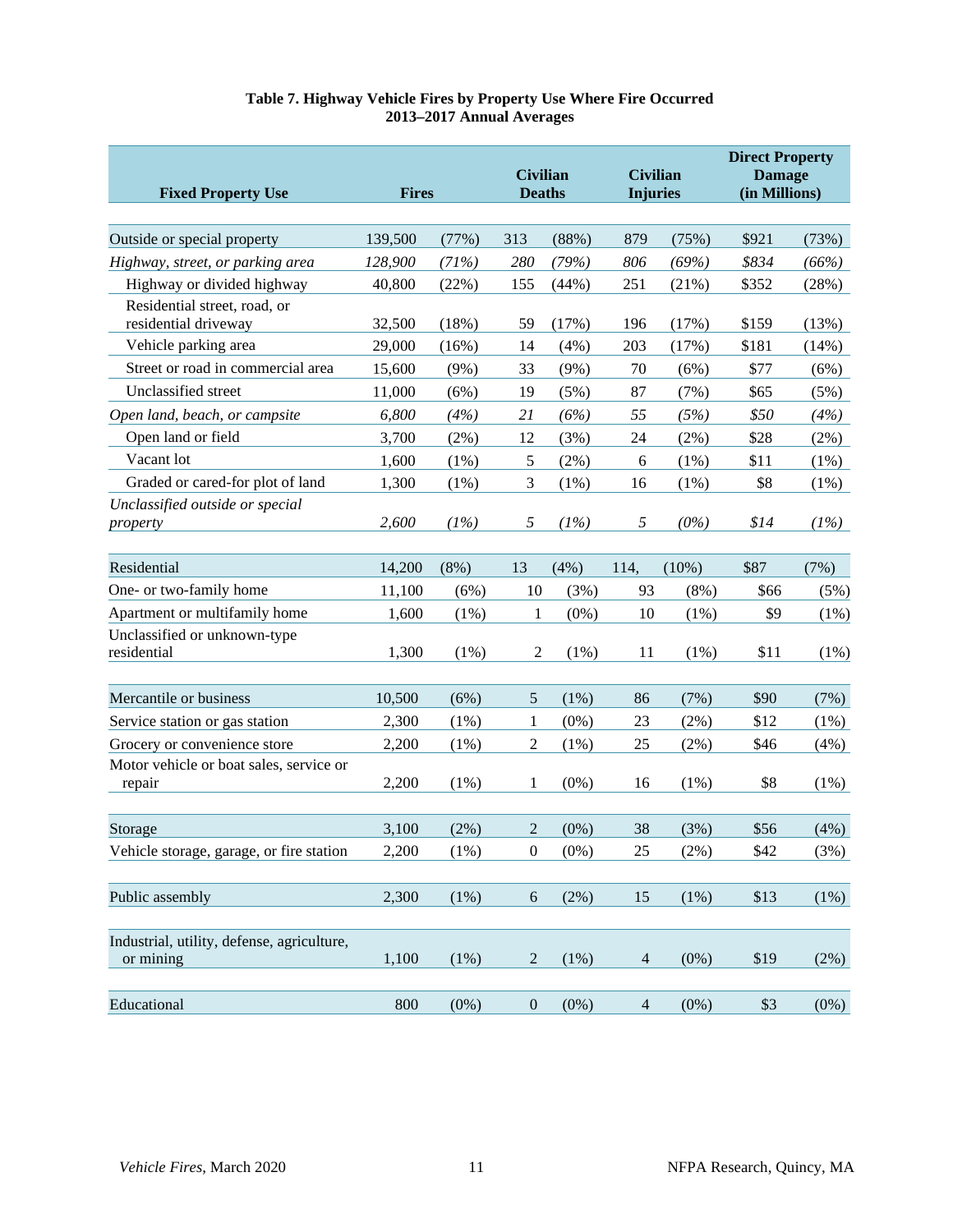| <b>Fixed Property Use</b>              | <b>Fires</b> |           | <b>Civilian</b><br><b>Deaths</b> |           | <b>Civilian</b><br><b>Injuries</b> |           | <b>Direct Property</b><br><b>Damage</b><br>(in Millions) |           |
|----------------------------------------|--------------|-----------|----------------------------------|-----------|------------------------------------|-----------|----------------------------------------------------------|-----------|
| Health care, detention, and correction | 600          | $(0\%)$   |                                  | $(0\%)$   | $\overline{2}$                     | $(0\%)$   | \$3                                                      | $(0\%)$   |
| Manufacturing or processing            | 500          | $(0\%)$   | $\overline{0}$                   | $(0\%)$   | 2                                  | $(0\%)$   | \$8                                                      | (1%)      |
| Unclassified or unknown property use   | 9.100        | (5%)      | 13                               | (4%)      | 27                                 | (2%)      | \$59                                                     | (5%)      |
| Total                                  | 181,700      | $(100\%)$ | 355                              | $(100\%)$ | 1,172                              | $(100\%)$ | \$1,259                                                  | $(100\%)$ |

#### **Table 7. Highway Vehicle Fires by Property Use Where Fire Occurred 2013–2017 Annual Averages (Continued)**

Note: Sums might not equal totals due to rounding errors.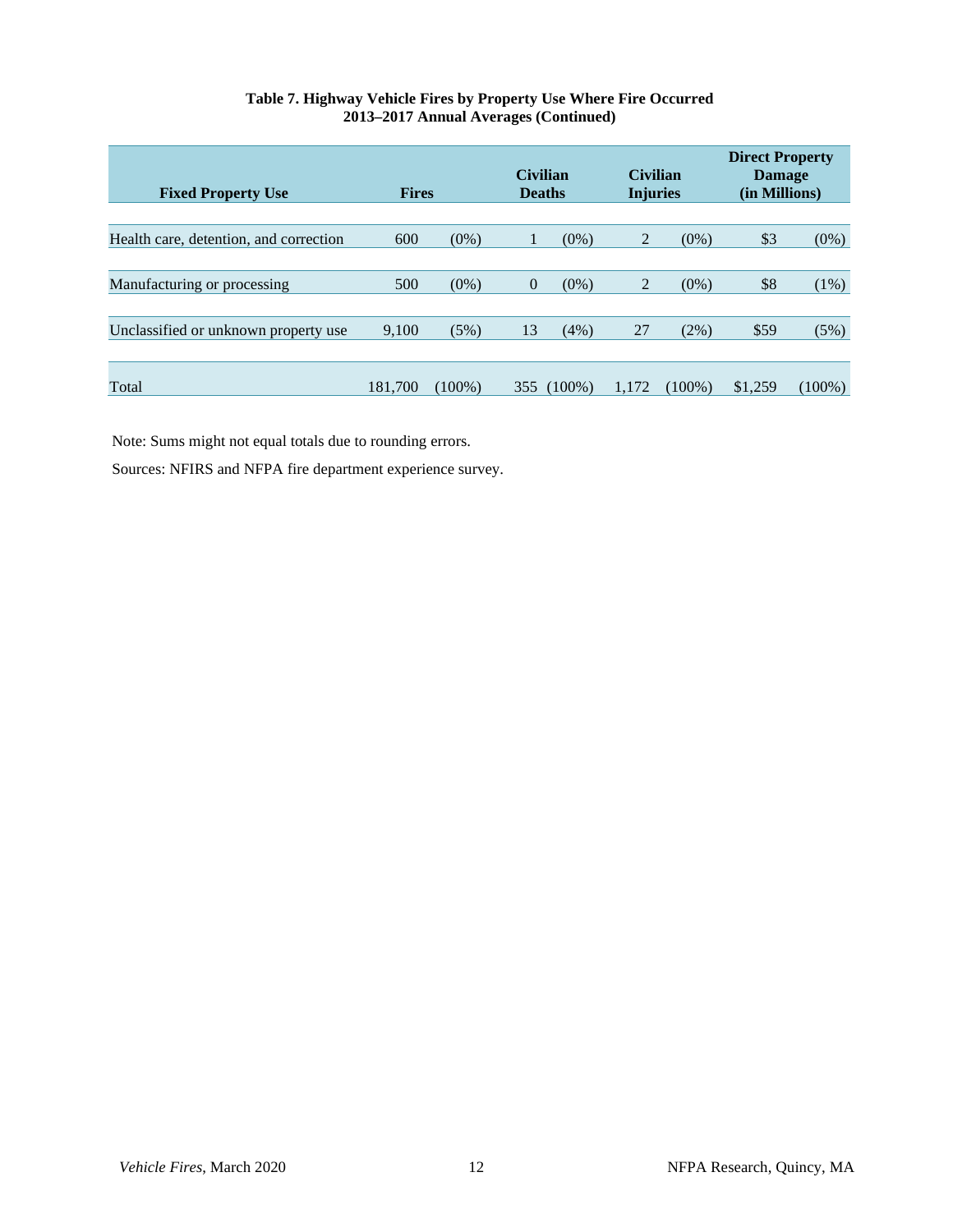#### **Table 8. Highway Vehicle Fires by Cause of Ignition 2013–2017 Annual Averages**

<span id="page-13-0"></span>

| <b>Cause</b>                 | <b>Fires</b> |           |     |           | <b>Civilian Deaths Civilian Injuries</b> |           | <b>Direct Property</b><br><b>Damage</b><br>(in Millions) |           |
|------------------------------|--------------|-----------|-----|-----------|------------------------------------------|-----------|----------------------------------------------------------|-----------|
|                              |              |           |     |           |                                          |           |                                                          |           |
| Unintentional                | 102,600      | (56%)     | 285 | $(80\%)$  | 845                                      | (72%)     | \$677                                                    | (54%)     |
| Failure of equipment or heat |              |           |     |           |                                          |           |                                                          |           |
| source                       | 58,700       | $(32\%)$  | 23  | (6%)      | 245                                      | $(21\%)$  | \$377                                                    | (30%)     |
| Intentional                  | 12,200       | (7%)      | 34  | $(9\%)$   | 59                                       | (5%)      | \$99                                                     | (8%)      |
| Unclassified                 | 7.400        | (4%)      | 10  | (3%)      | 21                                       | $(2\%)$   | \$102                                                    | $(8\%)$   |
| Act of nature                | 700          | $(0\%)$   | 3   | $(1\%)$   | 1                                        | $(0\%)$   | \$4                                                      | $(0\%)$   |
| Total                        | 181.700      | $(100\%)$ | 355 | $(100\%)$ | 1.172                                    | $(100\%)$ | \$1,259                                                  | $(100\%)$ |

Note: Sums might not equal totals due to rounding errors.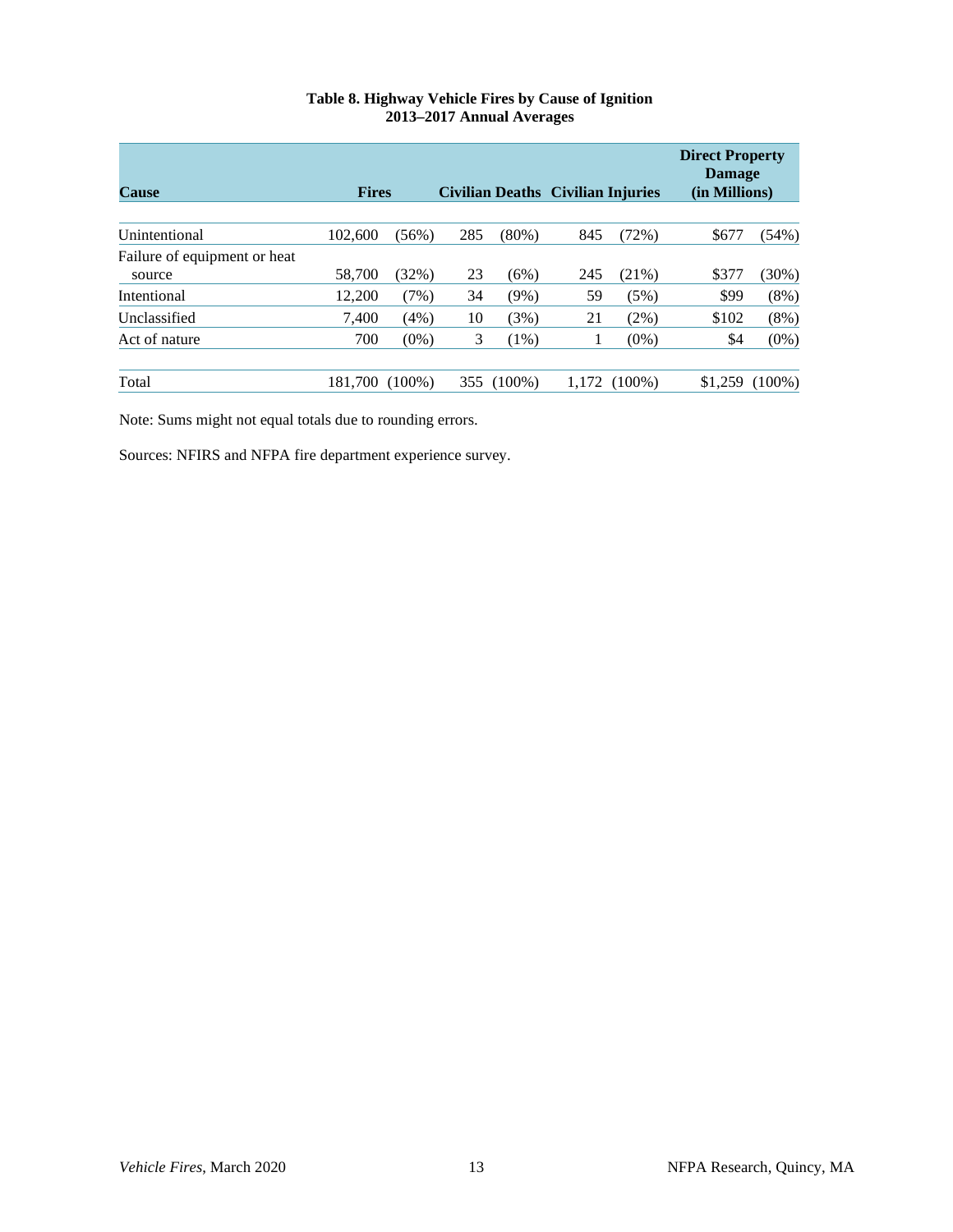#### **Table 9. Highway Vehicle Fires by Factor Contributing to Ignition 2013–2017 Annual Averages**

<span id="page-14-0"></span>

| <b>Factor Contributing to Ignition</b>         | <b>Fires</b> |           |                          | <b>Civilian</b><br><b>Deaths</b> |       | <b>Civilian</b><br><b>Injuries</b> | <b>Direct Property</b><br><b>Damage</b><br>(in Millions) |           |
|------------------------------------------------|--------------|-----------|--------------------------|----------------------------------|-------|------------------------------------|----------------------------------------------------------|-----------|
| Mechanical failure or malfunction              | 84,700       | (47%)     | 28                       | (8%)                             | 304   | (26%)                              | \$502                                                    | (40%)     |
| Unclassified mechanical failure or             |              |           |                          |                                  |       |                                    |                                                          |           |
| malfunction                                    | 60,300       | (33%)     | 13                       | (4%)                             | 177   | (15%)                              | \$386                                                    | (31%)     |
| Leak or break                                  | 14,100       | $(8\%)$   | 14                       | (4%)                             | 83    | (7%)                               | \$72                                                     | (6%)      |
| Worn out                                       | 6,200        | (3%)      | $\boldsymbol{0}$         | $(0\%)$                          | $8\,$ | (1%)                               | \$26                                                     | (2%)      |
| <b>Backfire</b>                                | 2,900        | $(2\%)$   | $\boldsymbol{0}$         | $(0\%)$                          | 27    | $(2\%)$                            | \$9                                                      | (1%)      |
| Electrical failure or malfunction              | 38,500       | (21%)     | 3                        | $(1\%)$                          | 124   | (11%)                              | \$221                                                    | (18%)     |
| Other factors                                  | 65,400       | (36%)     | 340                      | (96%)                            | 800   | (68%)                              | \$589                                                    | (47%)     |
| Unclassified factor contributed to             |              |           |                          |                                  |       |                                    |                                                          |           |
| ignition                                       | 11,700       | (6%)      | 55                       | (16%)                            | 90    | $(8\%)$                            | \$111                                                    | $(9\%)$   |
| Exposure fire                                  | 10,500       | (6%)      | 5                        | $(1\%)$                          | 18    | $(2\%)$                            | \$150                                                    | (12%)     |
| Collision, knockdown, run over, or<br>overturn | 7,800        | (4%)      | 212                      | (60%)                            | 220   | (19%)                              | \$110                                                    | $(9\%)$   |
| Heat source too close to                       |              |           |                          |                                  |       |                                    |                                                          |           |
| combustibles                                   | 6,500        | (4%)      | 9                        | (3%)                             | 89    | $(8\%)$                            | \$42                                                     | (3%)      |
| Unclassified misuse of material or             |              |           |                          |                                  |       |                                    |                                                          |           |
| product                                        | 4,600        | (3%)      | 13                       | (4%)                             | 74    | (6%)                               | \$23                                                     | $(2\%)$   |
| Flammable liquid or gas spilled                | 4,600        | (3%)      | 21                       | (6%)                             | 94    | (8%)                               | \$36                                                     | (3%)      |
| Abandoned or discarded material or             |              |           |                          |                                  |       |                                    |                                                          |           |
| product                                        | 3,500        | (2%)      | 1                        | $(0\%)$                          | 24    | $(2\%)$                            | \$14                                                     | $(1\%)$   |
| Unclassified operational deficiency            | 2,400        | $(1\%)$   | $\overline{2}$           | $(1\%)$                          | 9     | $(1\%)$                            | \$11                                                     | $(1\%)$   |
| Equipment not being operated                   |              |           |                          |                                  |       |                                    |                                                          |           |
| properly                                       | 1,800        | $(1\%)$   | 6                        | $(2\%)$                          | 25    | $(2\%)$                            | \$13                                                     | (1%)      |
| Flammable liquid used to kindle fire           | 1,700        | $(1\%)$   | $\overline{\mathcal{L}}$ | $(1\%)$                          | 9     | $(1\%)$                            | \$13                                                     | $(1\%)$   |
| Unclassified fire spread or control            | 1,100        | $(1\%)$   | 5                        | (2%)                             | 6     | $(1\%)$                            | \$9                                                      | $(1\%)$   |
| Cutting or welding too close to<br>combustible | 1,000        | $(1\%)$   | $\mathbf{0}$             | $(0\%)$                          | 28    | $(2\%)$                            | \$4                                                      | $(0\%)$   |
| Equipment overloaded                           | 900          | $(1\%)$   | $\boldsymbol{0}$         | $(0\%)$                          | 3     | $(0\%)$                            | \$5                                                      | $(0\%)$   |
| Total fires*                                   | 181,700      | $(100\%)$ |                          | 355 (100%)                       | 1,172 | $(100\%)$                          | \$1,259                                                  | $(100\%)$ |
| Total factors*                                 | 188,700      | $(104\%)$ |                          | 372 (105%)                       | 1,227 | $(105\%)$                          | \$1,312                                                  | $(104\%)$ |

\* Multiple entries are allowed, resulting in more factors than fires.

Note: Sums might not equal totals due to rounding errors.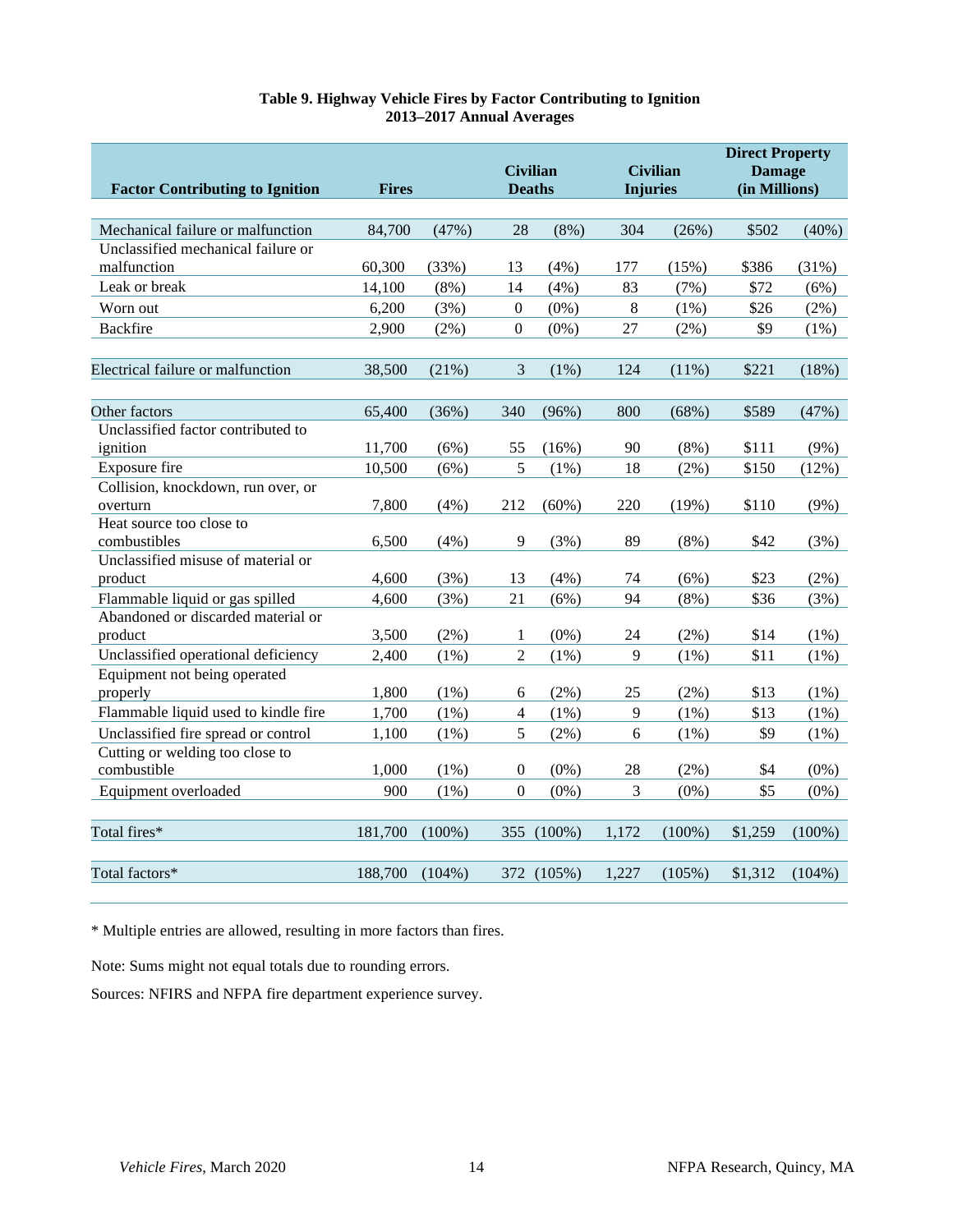<span id="page-15-0"></span>

| <b>Heat Source</b>                                     | <b>Fires</b>   |         | <b>Civilian</b><br><b>Deaths</b> |            |                | <b>Civilian</b><br><b>Injuries</b> |       | <b>Direct Property</b><br><b>Damage</b><br>(in Millions) |  |
|--------------------------------------------------------|----------------|---------|----------------------------------|------------|----------------|------------------------------------|-------|----------------------------------------------------------|--|
| Unclassified heat from powered                         |                |         |                                  |            |                |                                    |       |                                                          |  |
| equipment                                              | 40,800         | (22%)   | 64                               | (18%)      | 206            | (18%)                              | \$276 | (22%)                                                    |  |
| Radiated or conducted heat from<br>operating equipment | 32,600         | (18%)   | 48                               | (14%)      | 186            | (16%)                              | \$191 | (15%)                                                    |  |
| Arcing                                                 | 29,200         | (16%)   | $\,8\,$                          | $(2\%)$    | 123            | (10%)                              | \$168 | (13%)                                                    |  |
| Unclassified heat source                               | 16,000         | $(9\%)$ | 59                               | (17%)      | 80             | (7%)                               | \$120 | (10%)                                                    |  |
| Spark, ember, or flame from<br>operating equipment     | 13,600         | $(8\%)$ | 53                               | (15%)      | 186            | (16%)                              | \$96  | $(8\%)$                                                  |  |
| Unclassified hot or smoldering<br>object               | 10,400         | (6%)    | 13                               | (4%)       | 35             | (3%)                               | \$66  | (5%)                                                     |  |
| Heat or spark from friction                            | 10,300         | (6%)    | 33                               | $(9\%)$    | 69             | (6%)                               | \$85  | (7%)                                                     |  |
| Backfire from internal combustion<br>engine            | 3,900          | $(2\%)$ | 1                                | $(0\%)$    | 28             | (2%)                               | \$18  | (1%)                                                     |  |
| Radiated heat from another fire                        | 3,300          | $(2\%)$ | 1                                | $(0\%)$    | 4              | $(0\%)$                            | \$59  | (5%)                                                     |  |
| Smoking materials                                      | 2,900          | $(2\%)$ | 3                                | $(1\%)$    | 40             | (3%)                               | \$13  | $(1\%)$                                                  |  |
| Heat from direct flame or<br>convection currents       | 2,800          | (2%)    | $\overline{\mathcal{A}}$         | (1%)       | 20             | (2%)                               | \$33  | (3%)                                                     |  |
| Lighter                                                | 2,200          | (1%)    | 12                               | (3%)       | 68             | (6%)                               | \$15  | (1%)                                                     |  |
| Hot ember or ash                                       | 2,000          | (1%)    | 1                                | $(0\%)$    | 20             | (2%)                               | \$9   | (1%)                                                     |  |
| Multiple heat sources, including<br>multiple ignitions | 1,800          | (1%)    | 38                               | (11%)      | 21             | (2%)                               | \$30  | (2%)                                                     |  |
| Molten or hot material                                 | 1,600          | $(1\%)$ | $\mathbf{1}$                     | $(0\%)$    | 5              | $(0\%)$                            | \$12  | (1%)                                                     |  |
| Unclassified heat spread from<br>another fire          | 1,400          | (1%)    | 1                                | $(0\%)$    | 7              | $(1\%)$                            | \$19  | $(2\%)$                                                  |  |
| Flame or torch used for lighting                       | 1,200          | $(1\%)$ | $\overline{2}$                   | $(1\%)$    | 16             | $(1\%)$                            | \$9   | $(1\%)$                                                  |  |
| Match                                                  | 1,200          | $(1\%)$ | 3                                | $(1\%)$    | 8              | $(1\%)$                            | \$9   | (1%)                                                     |  |
| Incendiary device                                      | 1,200          | (1%)    | $\mathbf{1}$                     | $(0\%)$    | $\overline{2}$ | $(0\%)$                            | \$9   | (1%)                                                     |  |
| Other known heat source                                | 3,200          | $(2\%)$ | 11                               | (3%)       | 47             | (4%)                               | \$22  | (2%)                                                     |  |
| Total                                                  | 181,700 (100%) |         |                                  | 355 (100%) |                | 1,172 (100%)                       |       | \$1,259 (100%)                                           |  |

# **Table 10. Highway Vehicle Fires by Heat Source 2013–2017 Annual Averages**

Note: Sums might not equal totals due to rounding errors.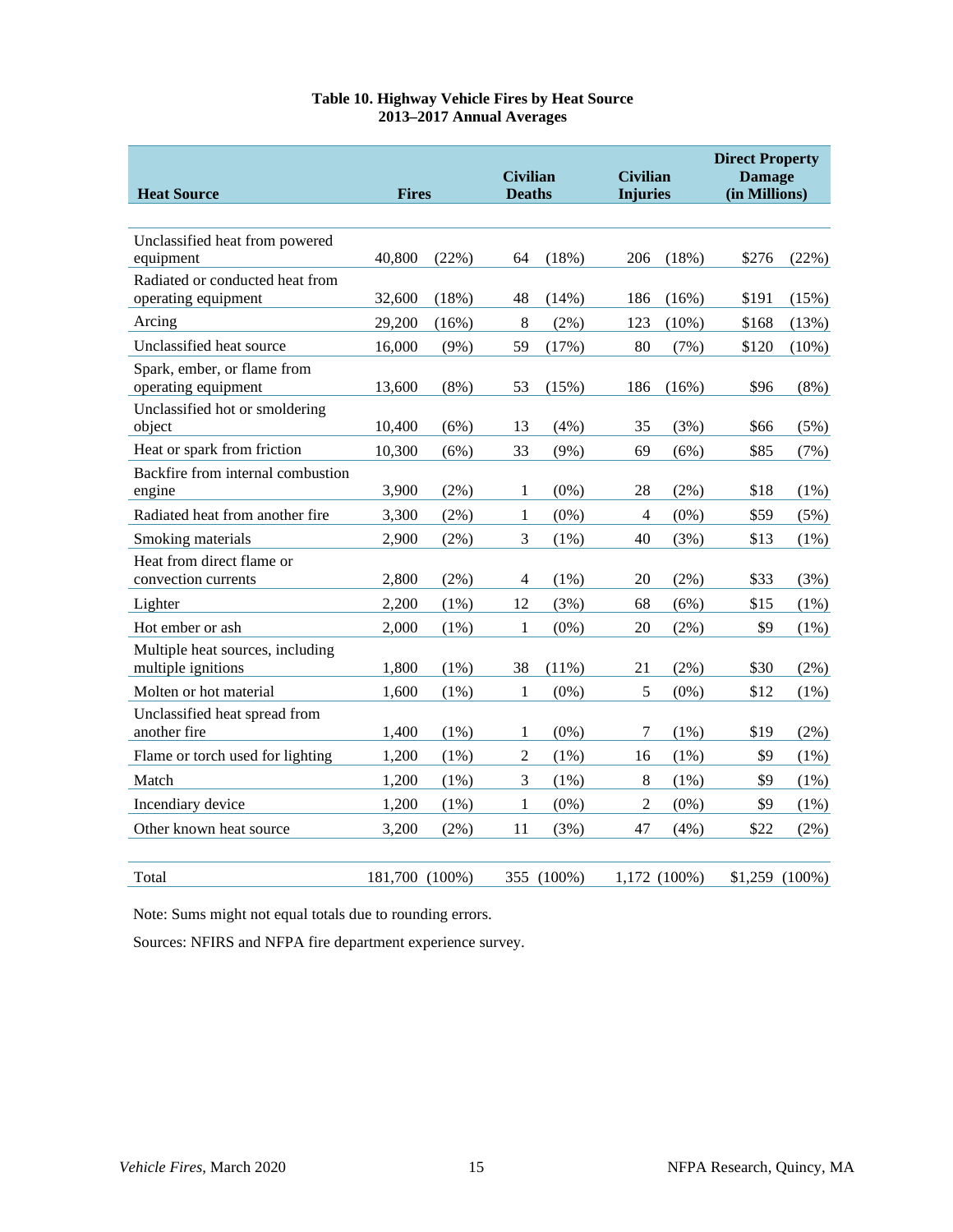<span id="page-16-0"></span>

| <b>Area of Fire Origin</b>                    | <b>Fires</b> |           |          | <b>Civilian</b><br><b>Deaths</b> |       | <b>Civilian</b><br><b>Injuries</b> | <b>Direct Property</b><br><b>Damage</b><br>(in Millions) |           |
|-----------------------------------------------|--------------|-----------|----------|----------------------------------|-------|------------------------------------|----------------------------------------------------------|-----------|
|                                               |              |           |          |                                  |       |                                    |                                                          |           |
| Engine area, running gear, or<br>wheel area   | 113,600      | (63%)     | 122      | (34%)                            | 505   | (43%)                              | \$695                                                    | (55%)     |
| Passenger area                                | 20,500       | (11%)     | 71       | (20%)                            | 214   | (18%)                              | \$156                                                    | (12%)     |
| Unclassified vehicle area                     | 16,900       | (9%)      | 75       | (21%)                            | 100   | $(9\%)$                            | \$126                                                    | $(10\%)$  |
| Cargo or trunk area                           | 8,400        | (5%)      | 7        | (2%)                             | 105   | $(9\%)$                            | \$81                                                     | (6%)      |
| Exterior or exposed vehicle<br>surface        | 6,100        | (3%)      | 4        | $(1\%)$                          | 35    | (3%)                               | \$37                                                     | (3%)      |
| Unclassified area of origin                   | 3,900        | $(2\%)$   | 7        | (2%)                             | 17    | $(1\%)$                            | \$30                                                     | (2%)      |
| Fuel tank or fuel line                        | 3,000        | (2%)      | 45       | (13%)                            | 95    | (8%)                               | \$33                                                     | (3%)      |
| On or near highway, parking lot,<br>or street | 2,800        | $(2\%)$   | 10       | (3%)                             | 19    | $(2\%)$                            | \$19                                                     | (1%)      |
| Unclassified outside area                     | 1,900        | $(1\%)$   | 1        | $(0\%)$                          | 13    | $(1\%)$                            | \$12                                                     | (1%)      |
| Garage or vehicle storage area*               | 900          | $(1\%)$   | $\theta$ | $(0\%)$                          | 22    | (2%)                               | \$13                                                     | (1%)      |
| Other known area                              | 3,600        | $(2\%)$   | 12       | (3%)                             | 46    | (4%)                               | \$58                                                     | (5%)      |
| Total                                         | 181,700      | $(100\%)$ | 355      | $(100\%)$                        | 1.172 | $(100\%)$                          | \$1,259                                                  | $(100\%)$ |

#### **Table 11. Highway Vehicle Fires by Area of Fire Origin 2013–2017 Annual Averages**

Note: Sums might not equal totals due to rounding errors.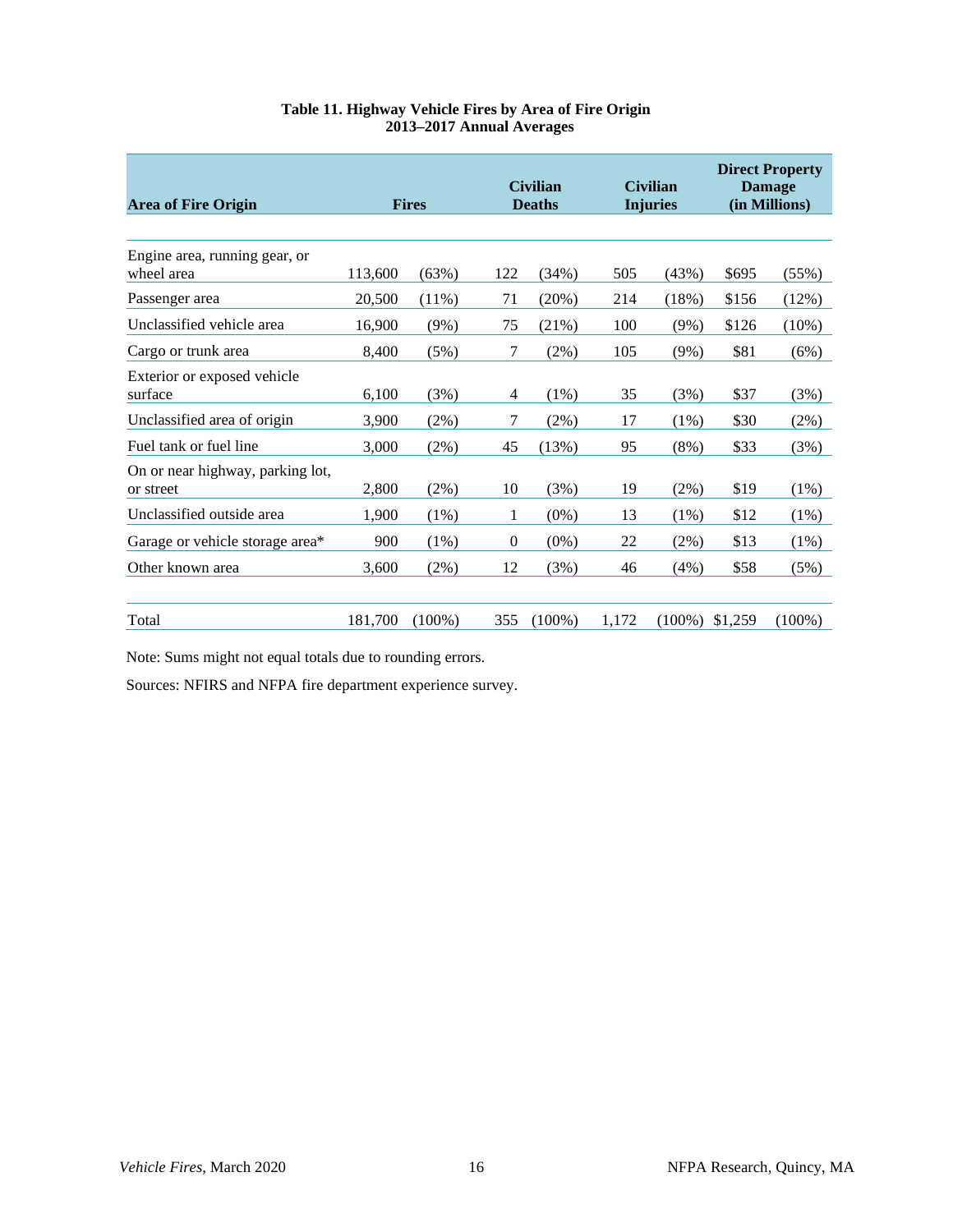| Table 12. Highway Vehicle Fires by Item First Ignited |
|-------------------------------------------------------|
| 2013–2017 Annual Averages                             |

<span id="page-17-0"></span>

|                                      |                |              |                |                 |       |                 | <b>Direct Property</b> |               |  |
|--------------------------------------|----------------|--------------|----------------|-----------------|-------|-----------------|------------------------|---------------|--|
|                                      |                |              |                | <b>Civilian</b> |       | <b>Civilian</b> |                        | <b>Damage</b> |  |
| <b>Item First Ignited</b>            |                | <b>Fires</b> |                | <b>Deaths</b>   |       | <b>Injuries</b> |                        | (in Millions) |  |
|                                      |                |              |                |                 |       |                 |                        |               |  |
| Electrical wire or cable insulation  | 51,500         | (28%)        | 4              | $(1\%)$         | 142   | (12%)           | \$308                  | (24%)         |  |
| Flammable or combustible liquid,     |                |              |                |                 |       |                 |                        |               |  |
| gas filter, or piping                | 47,900         | (26%)        | 232            | (65%)           | 595   | $(51\%)$        | \$331                  | (26%)         |  |
| Unclassified item first ignited      | 30,000         | (17%)        | 39             | $(11\%)$        | 120   | $(10\%)$        | \$217                  | (17%)         |  |
| Multiple items first ignited         | 12,800         | (7%)         | 46             | (13%)           | 86    | (7%)            | \$109                  | $(9\%)$       |  |
| Tire                                 | 11,300         | (6%)         | 7              | (2%)            | 31    | (3%)            | \$130                  | $(10\%)$      |  |
| Upholstered furniture or vehicle     |                |              |                |                 |       |                 |                        |               |  |
| seat                                 | 8,500          | (5%)         | 9              | (3%)            | 58    | (5%)            | \$54                   | (4%)          |  |
| Light vegetation, including grass    | 3,300          | (2%)         | 6              | (2%)            | 24    | (2%)            | \$18                   | $(1\%)$       |  |
| Rubbish, trash, or waste             | 2,900          | (2%)         | $\mathbf{0}$   | $(0\%)$         | 11    | (1%)            | \$13                   | $(1\%)$       |  |
| Conveyor belt, drive belt, or V-belt | 1,800          | (1%)         | 1              | $(0\%)$         | 3     | $(0\%)$         | \$8                    | $(1\%)$       |  |
| Magazine, newspaper, or writing      |                |              |                |                 |       |                 |                        |               |  |
| paper                                | 1,200          | $(1\%)$      | 1              | $(0\%)$         | 14    | (1%)            | \$6                    | $(0\%)$       |  |
| Unclassified organic materials       | 1,200          | (1%)         | $\overline{0}$ | $(0\%)$         | 8     | (1%)            | \$5                    | $(0\%)$       |  |
| Box, carton, bag, basket, or barrel  | 1,000          | $(1\%)$      | $\overline{0}$ | $(0\%)$         | 12    | $(1\%)$         | \$5                    | $(0\%)$       |  |
| Other known item                     | 8,200          | (5%)         | 10             | (3%)            | 67    | (6%)            | \$55                   | (4%)          |  |
|                                      |                |              |                |                 |       |                 |                        |               |  |
| Total                                | 181,700 (100%) |              | 355            | $(100\%)$       | 1,172 | $(100\%)$       | \$1,259                | $(100\%)$     |  |

Note: Sums might not equal totals due to rounding errors.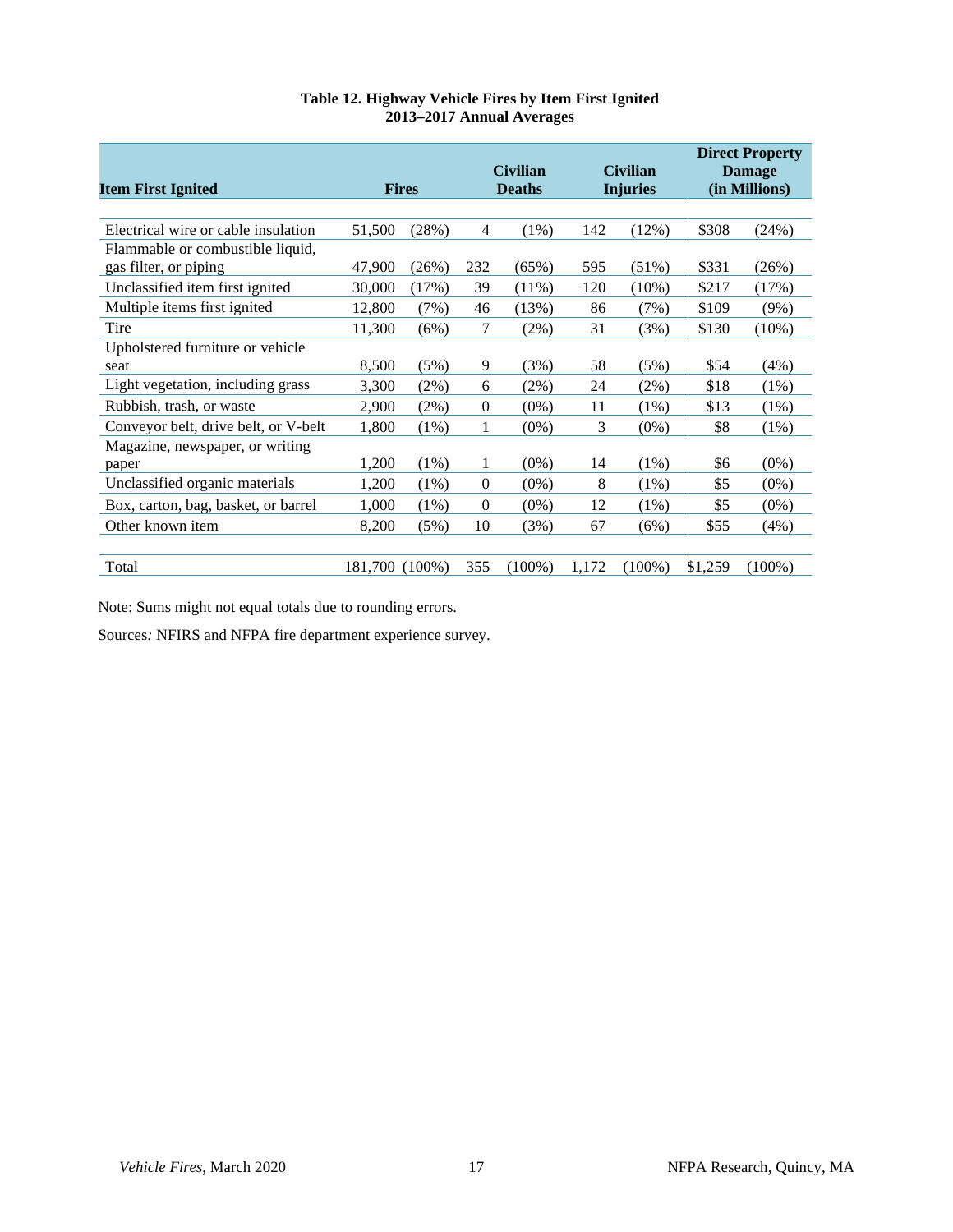#### <span id="page-18-0"></span>**Table 13. Highway Vehicle Fires in Which Flammable or Combustible Liquids or Gases or Piping or Filters Were the Items First Ignited by Type of Material First Ignited 2013–2017 Annual Averages**

| <b>Type of Material</b>                                                                                 | <b>Fires</b> |           | <b>Civilian</b><br><b>Deaths</b> |           | <b>Civilian</b><br><b>Injuries</b> |           | <b>Direct Property</b><br><b>Damage</b><br>(in Millions) |           |
|---------------------------------------------------------------------------------------------------------|--------------|-----------|----------------------------------|-----------|------------------------------------|-----------|----------------------------------------------------------|-----------|
|                                                                                                         |              |           |                                  |           |                                    |           |                                                          |           |
| Flammable or combustible liquid                                                                         | 34,400       | (72%)     | 200                              | (86%)     | 445                                | (75%)     | \$251                                                    | (76%)     |
| Gasoline                                                                                                | 19,700       | $(41\%)$  | 154                              | (67%)     | 329                                | (55%)     | \$122                                                    | (37%)     |
| Class IIIB combustible liquid,<br>including lubricating, transformer, or<br>cooking oil                 | 4,100        | $(8\%)$   | $\boldsymbol{0}$                 | $(0\%)$   | 5                                  | (1%)      | \$13                                                     | (4%)      |
| Class II combustible liquid,<br>including kerosene, numbers 1 and 2<br>fuel oil, and diesel-type liquid | 900          | $(2\%)$   | 14                               | (6%)      | 14                                 | $(2\%)$   | \$38                                                     | (12%)     |
| Unclassified flammable or<br>combustible liquid                                                         | 9,300        | (19%)     | 30                               | (13%)     | 92                                 | (15%)     | \$76                                                     | (23%)     |
| Flammable gas                                                                                           | 5,000        | (10%)     | 21                               | $(9\%)$   | 102                                | (17%)     | \$33                                                     | (10%)     |
| Plastic                                                                                                 | 3,900        | $(8\%)$   | $\overline{c}$                   | (1%)      | 22                                 | (4%)      | \$19                                                     | (6%)      |
| Multiple types of material                                                                              | 1,600        | (3%)      | 7                                | (3%)      | 9                                  | (1%)      | \$12                                                     | (4%)      |
| Unclassified material compounded<br>with oil                                                            | 800          | (2%)      | $\mathbf{0}$                     | $(0\%)$   | $\overline{c}$                     | $(0\%)$   | \$3                                                      | (1%)      |
| Unclassified type of material                                                                           | 700          | (2%)      | $\overline{2}$                   | (1%)      | $\mathbf{1}$                       | $(0\%)$   | \$4                                                      | (1%)      |
| Rubber, excluding synthetic rubber                                                                      | 600          | (1%)      | $\boldsymbol{0}$                 | $(0\%)$   | 4                                  | (1%)      | \$3                                                      | (1%)      |
| Other known type of material                                                                            | 900          | (2%)      | 1                                | $(0\%)$   | 12                                 | (2%)      | \$5                                                      | (2%)      |
| Total                                                                                                   | 47,900       | $(100\%)$ | 232                              | $(100\%)$ | 595                                | $(100\%)$ | \$331                                                    | $(100\%)$ |

Note: Sums might not equal totals due to rounding errors.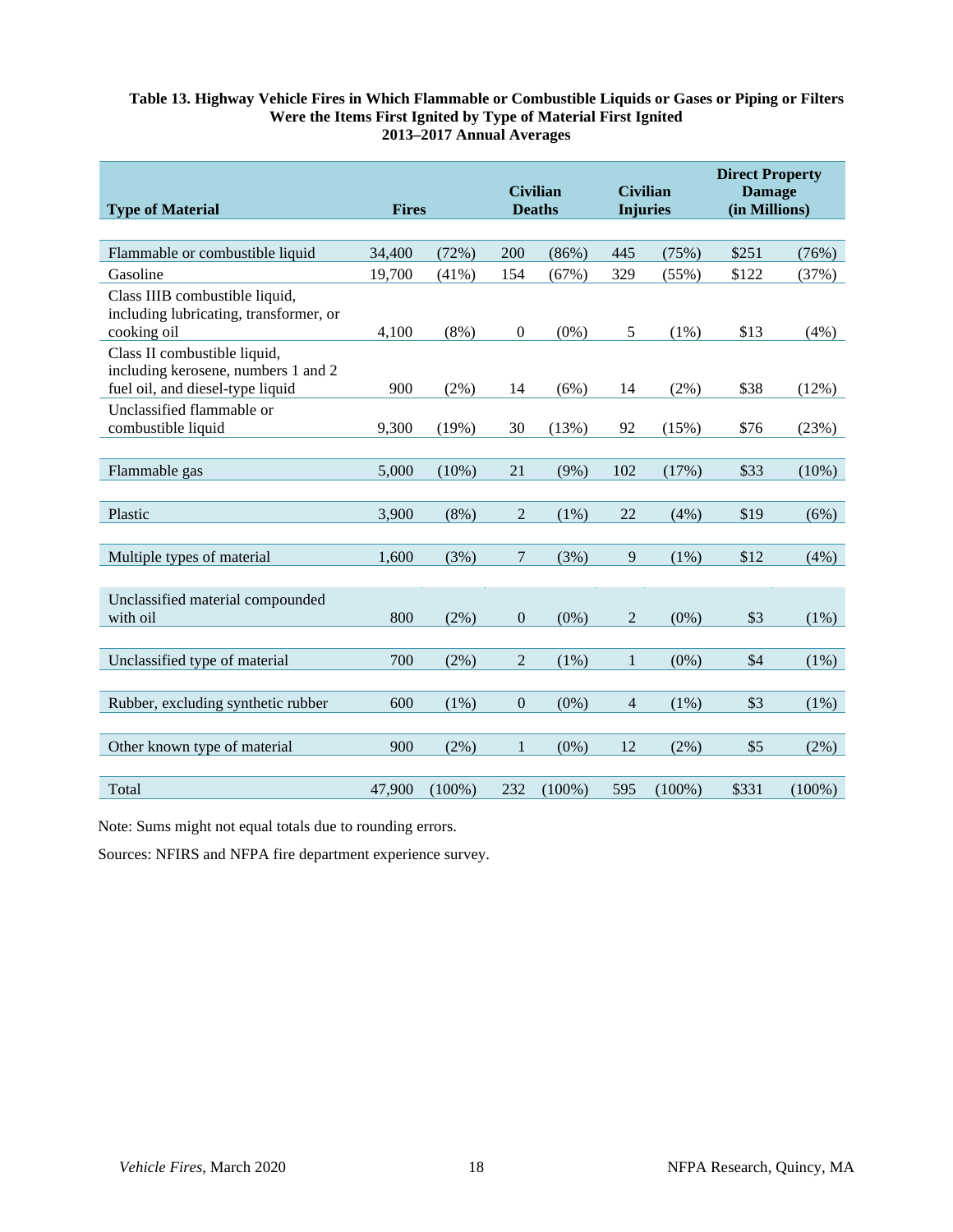<span id="page-19-0"></span>

|                     |     | <b>Population</b> |        | <b>Civilian</b> | Deaths per     | <b>Relative</b> | <b>Civilian</b> |           | <b>Injuries</b> per | <b>Relative</b> |
|---------------------|-----|-------------------|--------|-----------------|----------------|-----------------|-----------------|-----------|---------------------|-----------------|
| Age                 |     | in Millions       |        | <b>Deaths</b>   | <b>Million</b> | <b>Risk</b>     | <b>Injuries</b> |           | <b>Million</b>      | <b>Risk</b>     |
|                     |     |                   |        |                 |                |                 |                 |           |                     |                 |
| Under 5             | 20  | (6%)              | 12     | (3%)            | 0.6            | 0.5             | 18              | (1%)      | 0.9                 | 0.2             |
| $5 - 9$             | 20  | (6%)              | 3      | $(1\%)$         | 0.1            | 0.1             | 6               | (1%)      | 0.3                 | 0.1             |
| $10 - 14$           | 21  | (6%)              | 2      | $(1\%)$         | 0.1            | 0.1             | 12              | (1%)      | 0.6                 | 0.2             |
| $15 - 24$           | 44  | $14\%)$           | 74     | (21%)           | 1.7            | 1.5             | 195             | (17%)     | 4.5                 | 1.2             |
| $25 - 34$           | 44  | $(14\%)$          | 82     | (23%)           | 1.9            | 1.7             | 256             | (22%)     | 5.8                 | 1.6             |
| $35 - 44$           | 41  | (13%)             | 57     | (16%)           | 1.4            | 1.3             | 209             | (18%)     | 5.1                 | 1.4             |
| $45 - 54$           | 43  | (13%)             | 49     | (14%)           | 1.1            | 1.0             | 215             | (18%)     | 5.0                 | 1.4             |
| $55 - 64$           | 41  | (13%)             | 41     | (12%)           | 1.0            | 0.9             | 151             | (13%)     | 3.7                 | 1.0             |
| $65 - 74$           | 27  | $(9\%)$           | 18     | (5%)            | 0.7            | 0.6             | 64              | (5%)      | 2.3                 | 0.6             |
| $75 - 84$           | 14  | (4%)              | 9      | (3%)            | 0.7            | 0.6             | 33              | (3%)      | 2.4                 | 0.6             |
| $85+$               | 6   | (2%)              | $\tau$ | $(2\%)$         | 1.2            | 1.1             | 14              | $(1\%)$   | 2.2                 | 0.6             |
|                     |     |                   |        |                 |                |                 |                 |           |                     |                 |
| Total               | 321 | $100\%$ )         |        | 355 (100%)      | 1.1            | 1.0             | 1,172           | $(100\%)$ | 3.6                 | 1.0             |
| Selected age groups |     |                   |        |                 |                |                 |                 |           |                     |                 |
| 14 and under        | 61  | (19%)             | 17     | (5%)            | 0.3            | 0.3             | 35              | (3%)      | 0.6                 | 0.2             |
| 65 and over         | 48  | (15%)             | 35     | $(10\%)$        |                | 0.7             | 110             | $(9\%)$   |                     | 0.6             |
|                     |     |                   |        |                 | 0.7            |                 |                 |           | 2.3                 |                 |

# **Table 14. Fire Deaths and Injuries in Reported Highway Vehicle Fires by Age Group 2013–2017 Annual Averages**

Note: Sums might not equal totals due to rounding errors.

Sources: NFIRS 5.0 and NFPA survey, US Census Bureau.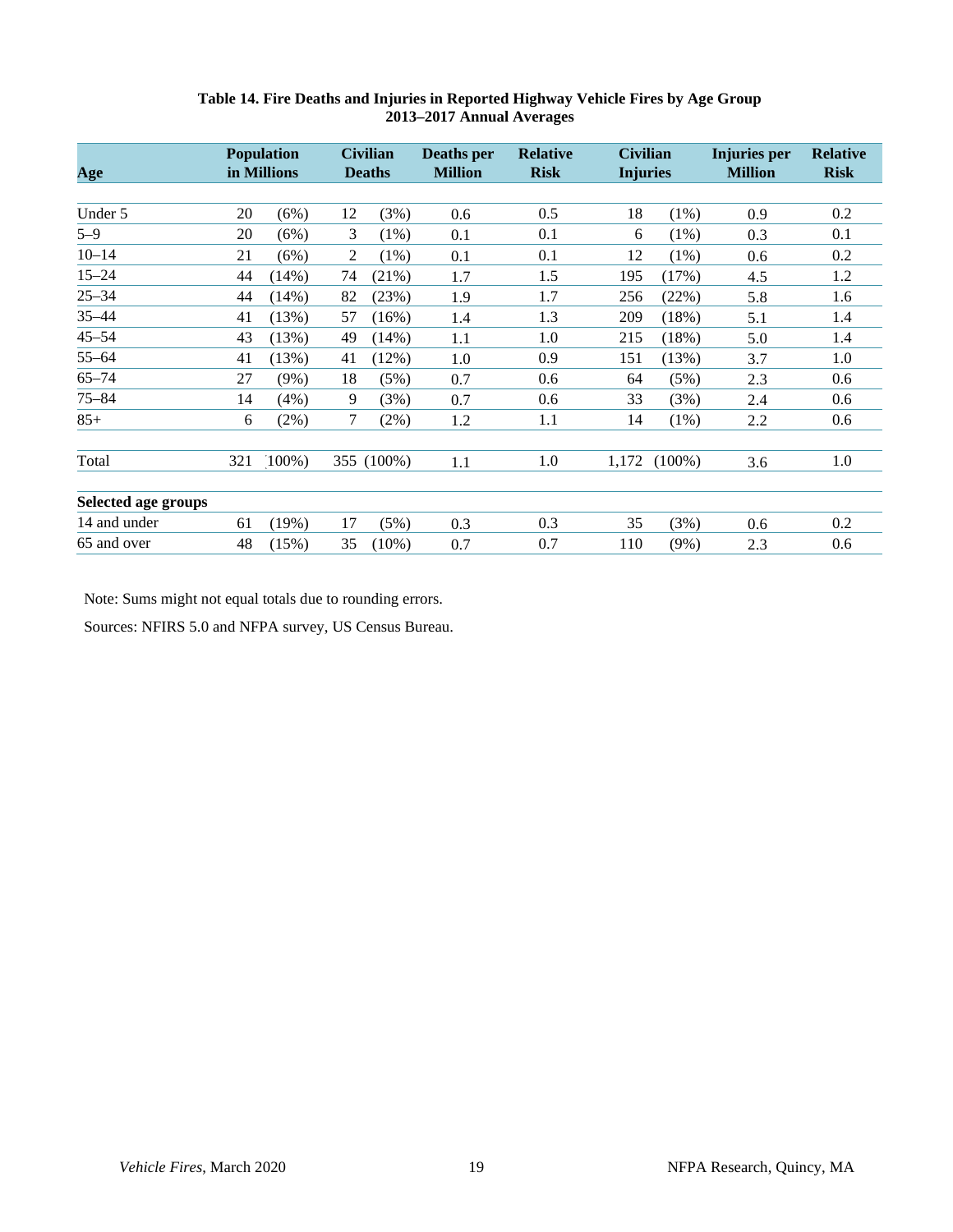| Table 15. Car Fires by Property Use Where Fire Occurred |  |
|---------------------------------------------------------|--|
| 2013–2017 Annual Averages                               |  |

<span id="page-20-0"></span>

| <b>Fixed Property Use</b>                               | <b>Fires</b> |         | <b>Civilian</b><br><b>Deaths</b> |         | <b>Civilian</b><br><b>Injuries</b> |         | <b>Direct Property</b><br><b>Damage</b><br>(in Millions) |         |
|---------------------------------------------------------|--------------|---------|----------------------------------|---------|------------------------------------|---------|----------------------------------------------------------|---------|
|                                                         |              |         |                                  |         |                                    |         |                                                          |         |
| Outside or special property                             | 91,400       | (78%)   | 204                              | (89%)   | 524                                | (76%)   | \$432                                                    | (78%)   |
| Highway, street, or parking area                        | 85,500       | (73%)   | 182                              | (79%)   | 493                                | (71%)   | \$399                                                    | (72%)   |
| Highway or divided highway                              | 24,200       | (21%)   | 86                               | (38%)   | 140                                | (20%)   | \$122                                                    | (22%)   |
| Residential street, road, or<br>residential driveway    | 23,600       | (20%)   | 48                               | (21%)   | 129                                | (19%)   | \$101                                                    | (18%)   |
| Vehicle parking area                                    | 20,300       | (17%)   | 10                               | (4%)    | 128                                | (18%)   | \$94                                                     | (17%)   |
| Unclassified street                                     | 9,900        | $(8\%)$ | 24                               | (10%)   | 43                                 | (6%)    | \$44                                                     | (8%)    |
| Street or road in commercial area                       | 7,500        | (6%)    | 14                               | (6%)    | 53                                 | (8%)    | \$38                                                     | (7%)    |
| Highway or divided highway                              | 24,200       | (21%)   | 86                               | (38%)   | 140                                | (20%)   | \$122                                                    | (22%)   |
| Open land, beach, or campsite                           | 4,000        | (3%)    | 15                               | (6%)    | 23                                 | (3%)    | \$24                                                     | (4%)    |
| Open land or field                                      | 2,200        | $(2\%)$ | 9                                | (4%)    | 10                                 | (2%)    | \$15                                                     | (3%)    |
| Vacant lot                                              | 1,000        | $(1\%)$ | 3                                | $(1\%)$ | $\boldsymbol{2}$                   | $(0\%)$ | \$6                                                      | (1%)    |
| Graded or cared-for plot of land                        | 800          | $(1\%)$ | $\overline{2}$                   | $(1\%)$ | 9                                  | $(1\%)$ | \$4                                                      | $(1\%)$ |
| Unclassified outside or special<br>property             | 1,300        | (1%)    | $\overline{2}$                   | (1%)    | $\overline{2}$                     | (0%)    | \$5                                                      | (1%)    |
| Residential                                             | 9,300        | (8%)    | 6                                | (3%)    | 66                                 | (10%)   | \$51                                                     | (9%)    |
| One- or two-family home                                 | 7,400        | (6%)    | 6                                | $(2\%)$ | 53                                 | (8%)    | \$38                                                     | (7%)    |
| Apartment or multifamily home                           | 1,200        | $(1\%)$ | $\Omega$                         | $(0\%)$ | $\tau$                             | (1%)    | \$6                                                      | $(1\%)$ |
| Mercantile or business                                  | 6,600        | (6%)    | 3                                | (1%)    | 49                                 | (7%)    | \$26                                                     | (5%)    |
| Service station or gas station                          | 1,500        | $(1\%)$ | 1                                | $(0\%)$ | 13                                 | (2%)    | \$5                                                      | (1%)    |
| Grocery or convenience store                            | 1,400        | $(1\%)$ | $\overline{0}$                   | $(0\%)$ | 10                                 | (2%)    | \$4                                                      | (1%)    |
| Motor vehicle or boat sales, service, or<br>repair      | 1,400        | $(1\%)$ | 1                                | $(1\%)$ | 14                                 | (2%)    | \$9                                                      | (2%)    |
| Unclassified or unknown-type mercant<br>or business     | 600          | $(1\%)$ | $\overline{0}$                   | $(0\%)$ | $\overline{2}$                     | $(0\%)$ | \$2                                                      | $(0\%)$ |
| Storage                                                 | 1,700        | $(1\%)$ | $\mathbf{1}$                     | (1%)    | 25                                 | (4%)    | \$11                                                     | (2%)    |
| Vehicle storage, garage, or fire station                | 1,300        | (1%)    | $\boldsymbol{0}$                 | $(0\%)$ | 17                                 | (2%)    | \$9                                                      | $(2\%)$ |
| Public assembly                                         | 1,500        | $(1\%)$ | $\sqrt{5}$                       | (2%)    | 11                                 | (2%)    | \$6                                                      | (1%)    |
| Industrial, utility, defense, agriculture,<br>or mining | 500          | $(0\%)$ | $\mathbf{2}$                     | (1%)    | $\sqrt{2}$                         | $(0\%)$ | \$3                                                      | (1%)    |
| Educational                                             | 500          | $(0\%)$ | $\boldsymbol{0}$                 | (0%)    | $\mathfrak{Z}$                     | $(0\%)$ | \$2                                                      | $(0\%)$ |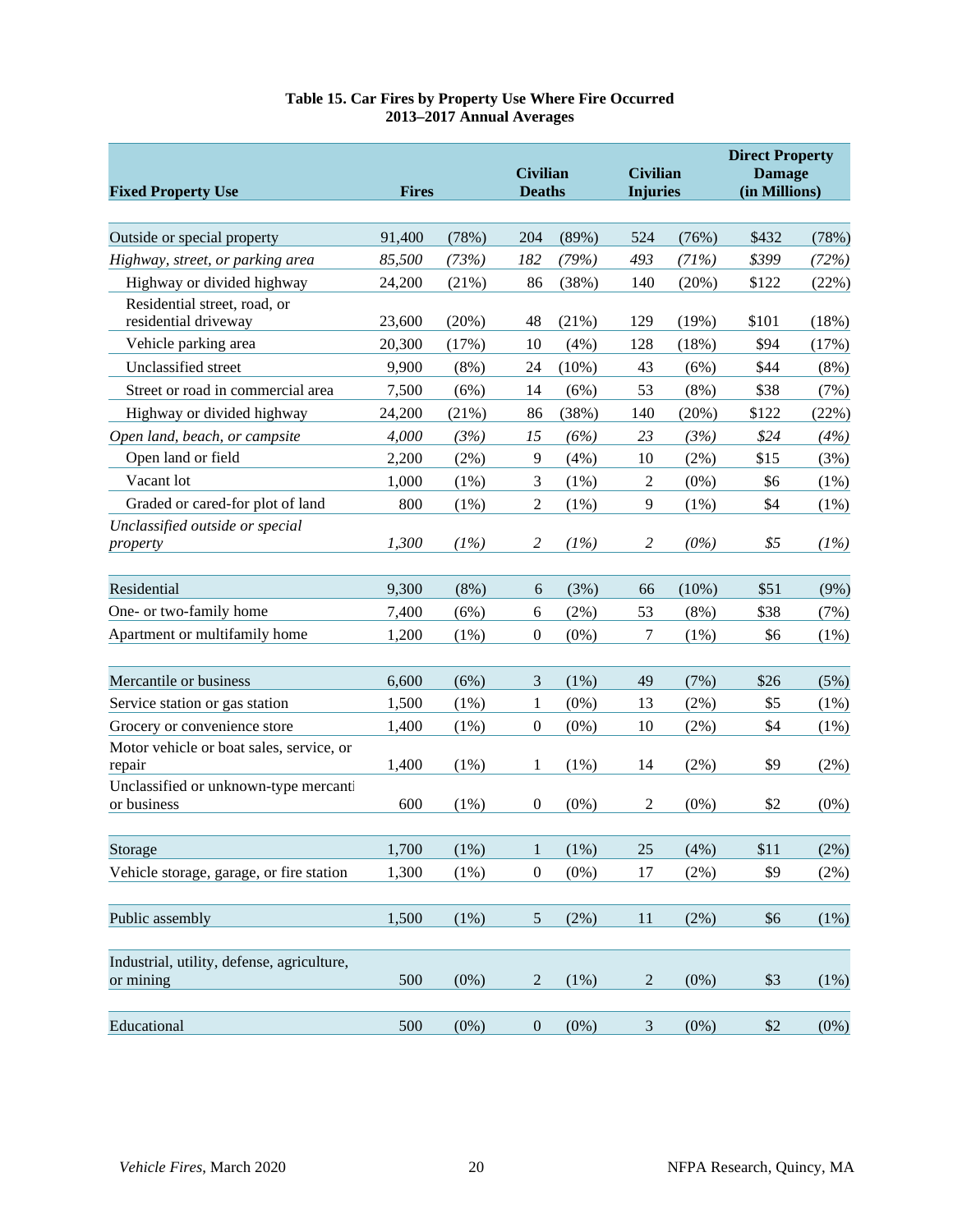# **Table 15. Car Fires by Property Use Where Fire Occurred 2013–2017 Annual Averages (Continued)**

| <b>Fixed Property Use</b>              | <b>Fires</b> |           | <b>Civilian</b><br><b>Deaths</b> |           | <b>Civilian</b><br><b>Injuries</b> |           | <b>Direct Property</b><br><b>Damage</b><br>(in Millions) |           |
|----------------------------------------|--------------|-----------|----------------------------------|-----------|------------------------------------|-----------|----------------------------------------------------------|-----------|
| Health care, detention, and correction | 400          | $(0\%)$   | $\theta$                         | $(0\%)$   | 2                                  | $(0\%)$   | \$2                                                      | $(0\%)$   |
| Manufacturing or processing            | 200          | $(0\%)$   | $\Omega$                         | $(0\%)$   | $\mathbf{0}$                       | $(0\%)$   | \$1                                                      | $(0\%)$   |
| Unclassified or unknown property use   | 5.200        | $(4\%)$   | 8                                | (3%)      | 13                                 | $(2\%)$   | \$23                                                     | (4%)      |
| Total                                  | 117,400      | $(100\%)$ | 230                              | $(100\%)$ | 694                                | $(100\%)$ | \$557                                                    | $(100\%)$ |

Note: Subcategories are only shown if they account for at least 1 percent of the fires. Sums might not equal totals due to rounding errors.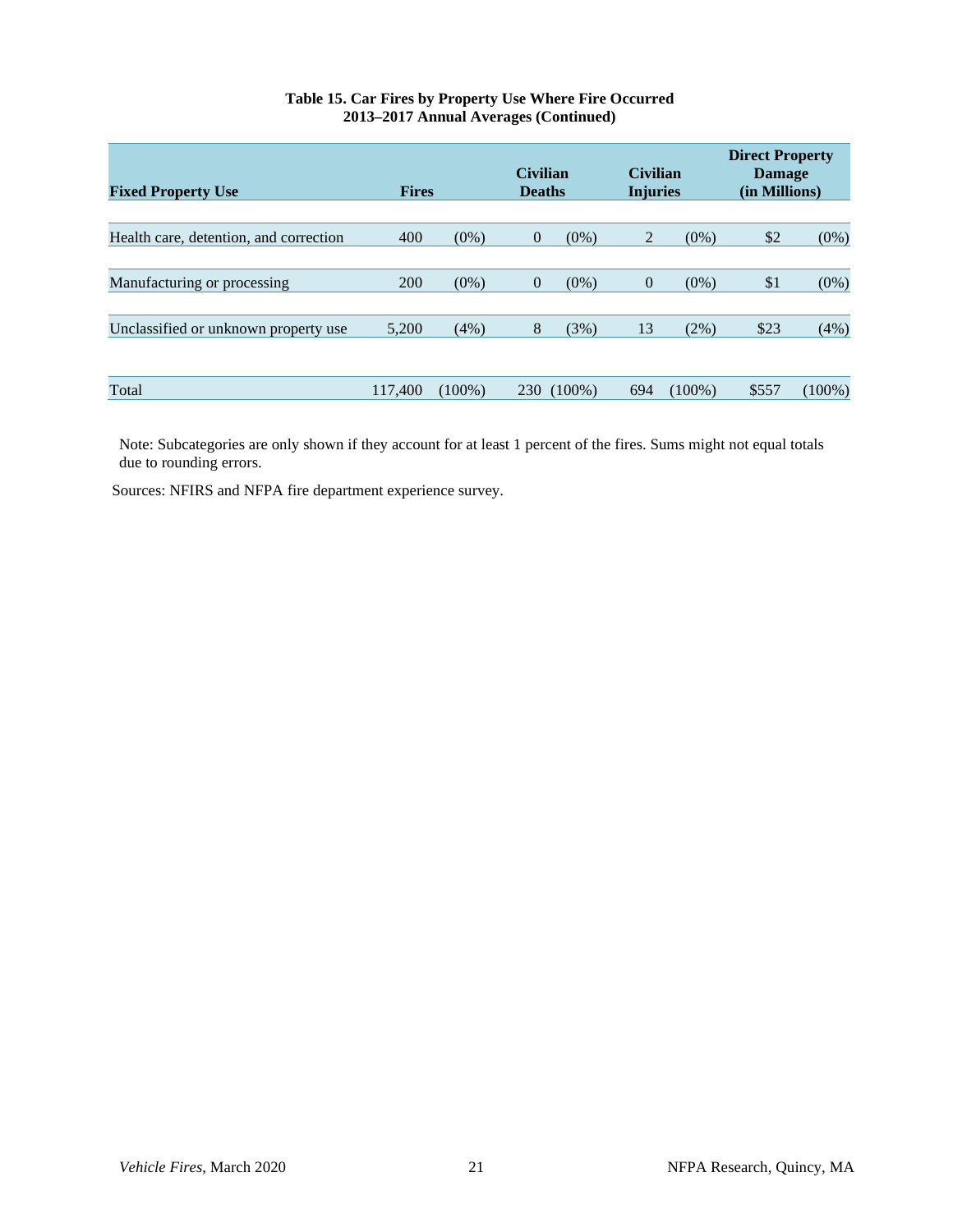#### **Table16. Car Fires by Cause of Ignition 2013–2017 Annual Averages**

<span id="page-22-0"></span>

| <b>Cause</b>                 | <b>Fires</b> |           | <b>Civilian</b><br><b>Deaths</b> |           | <b>Civilian</b><br><b>Injuries</b> |           | <b>Direct Property</b><br><b>Damage</b><br>(in Millions) |           |
|------------------------------|--------------|-----------|----------------------------------|-----------|------------------------------------|-----------|----------------------------------------------------------|-----------|
| Unintentional                | 65,400       | (56%)     | 183                              | (79%)     | 500                                | (72%)     | \$299                                                    | (54%)     |
| Failure of equipment or heat |              |           |                                  |           |                                    |           |                                                          |           |
| source                       | 37,400       | (32%)     | 11                               | (5%)      | 138                                | (20%)     | \$150                                                    | (27%)     |
| Intentional                  | 9,200        | $(8\%)$   | 28                               | (12%)     | 46                                 | (7%)      | \$72                                                     | (13%)     |
| Unclassified                 | 5,000        | $(4\%)$   | 6                                | (3%)      | 10                                 | $(1\%)$   | \$33                                                     | (6%)      |
| Act of nature                | 400          | $(0\%)$   |                                  | $(1\%)$   | $\theta$                           | $(0\%)$   | \$2                                                      | $(0\%)$   |
|                              |              |           |                                  |           |                                    |           |                                                          |           |
| Total                        | 117.400      | $(100\%)$ | 230                              | $(100\%)$ | 694                                | $(100\%)$ | \$557                                                    | $(100\%)$ |

Note: Sums might not equal totals due to rounding errors.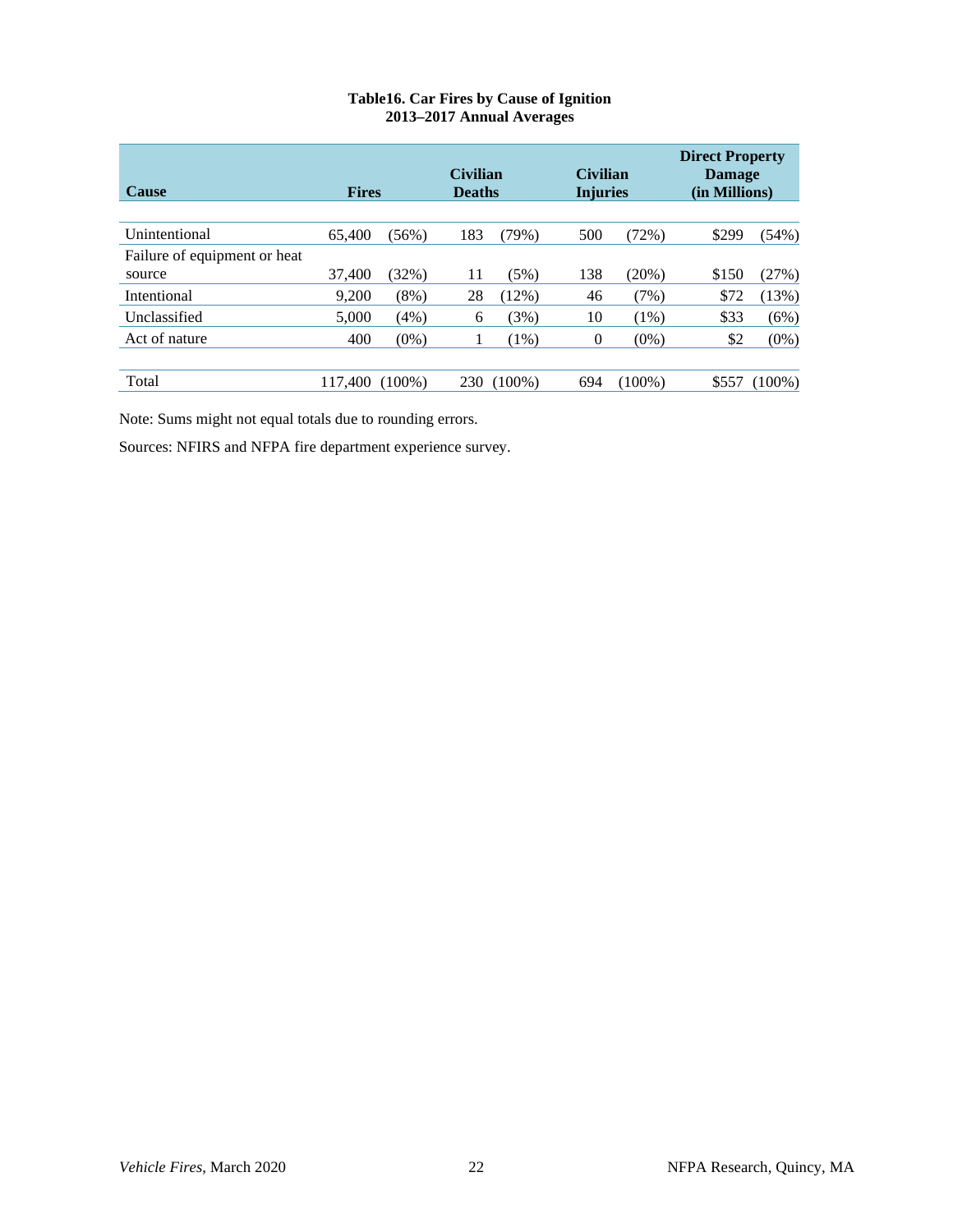#### **Table 17. Car Fires by Factor Contributing to Ignition 2013–2017 Annual Averages**

<span id="page-23-0"></span>

| <b>Factor Contributing to Ignition</b> | <b>Fires</b> |           | <b>Civilian</b><br><b>Deaths</b> |            | <b>Civilian</b><br><b>Injuries</b> |           | <b>Direct Property</b><br><b>Damage</b><br>(in Millions) |           |
|----------------------------------------|--------------|-----------|----------------------------------|------------|------------------------------------|-----------|----------------------------------------------------------|-----------|
| Mechanical failure or malfunction      | 52,500       | (45%)     | 15                               | (7%)       | 168                                | (24%)     | \$193                                                    | (35%)     |
| Unclassified mechanical failure or     |              |           |                                  |            |                                    |           |                                                          |           |
| malfunction                            | 36,100       | (31%)     | 6                                | $(2\%)$    | 109                                | (16%)     | \$139                                                    | (25%)     |
| Leak or break                          | 9,900        | (8%)      | 8                                | (4%)       | 40                                 | (6%)      | \$33                                                     | (6%)      |
| Worn out                               | 3,900        | (3%)      | $\boldsymbol{0}$                 | $(0\%)$    | $\overline{4}$                     | $(1\%)$   | \$13                                                     | (2%)      |
| <b>Backfire</b>                        | 2,000        | $(2\%)$   | $\overline{0}$                   | $(0\%)$    | 10                                 | $(1\%)$   | \$5                                                      | $(1\%)$   |
| Electrical failure or malfunction      | 26,600       | (23%)     | $\boldsymbol{0}$                 | $(0\%)$    | 70                                 | (10%)     | \$111                                                    | (20%)     |
| Other factors                          | 65,400       | (36%)     | 340                              | (96%)      | 800                                | (68%)     | \$589                                                    | (47%)     |
| Unclassified factor contributed to     |              |           |                                  |            |                                    |           |                                                          |           |
| ignition                               | 7,600        | (6%)      | 34                               | (15%)      | 61                                 | $(9\%)$   | \$71                                                     | (13%)     |
| Exposure fire                          | 7,400        | (6%)      | 4                                | $(2\%)$    | 9                                  | (1%)      | \$51                                                     | (9%)      |
| Collision, knockdown, run over, or     |              |           |                                  |            |                                    |           |                                                          |           |
| overturn                               | 6,000        | (5%)      | 145                              | (63%)      | 163                                | (24%)     | \$56                                                     | (10%)     |
| Heat source too close to combustibles  | 3,800        | (3%)      | $\overline{4}$                   | $(2\%)$    | 41                                 | (6%)      | \$15                                                     | (3%)      |
| Unclassified misuse of material or     |              |           |                                  |            |                                    |           |                                                          |           |
| product                                | 3,100        | (3%)      | 10                               | (4%)       | 53                                 | $(8\%)$   | \$15                                                     | (3%)      |
| Flammable liquid or gas spilled        | 3,000        | (3%)      | 12                               | (5%)       | 52                                 | (7%)      | \$15                                                     | (3%)      |
| Abandoned or discarded material or     |              |           |                                  |            |                                    |           |                                                          |           |
| product                                | 2,200        | $(2\%)$   | $\boldsymbol{0}$                 | $(0\%)$    | 12                                 | (2%)      | \$8                                                      | $(2\%)$   |
| Unclassified operational deficiency    | 1,400        | $(1\%)$   | 1                                | $(1\%)$    | 4                                  | $(1\%)$   | \$5                                                      | (1%)      |
| Flammable liquid used to kindle fire   | 1,400        | $(1\%)$   | $\overline{c}$                   | $(1\%)$    | 4                                  | $(1\%)$   | \$9                                                      | $(2\%)$   |
| Equipment not being operated properly  | 1,100        | $(1\%)$   | 3                                | $(1\%)$    | 13                                 | (2%)      | \$5                                                      | (1%)      |
| Unclassified fire spread or control    | 600          | $(1\%)$   | 1                                | $(1\%)$    | 3                                  | $(0\%)$   | \$4                                                      | $(1\%)$   |
| Other known factor                     | 5,200        | (4%)      | 6                                | (3%)       | 75                                 | (11%)     | \$21                                                     | (4%)      |
| <b>Total fires</b>                     | 117,400      | $(100\%)$ |                                  | 230 (100%) | 694                                | $(100\%)$ | \$557                                                    | $(100\%)$ |
| Total factors*                         | 121,900      | $(104\%)$ |                                  | 239 (104%) | 729                                | (105%)    | \$579                                                    | $(104\%)$ |

\* Multiple entries are allowed, resulting in more factors than fires.

Note: Sums might not equal totals due to rounding errors.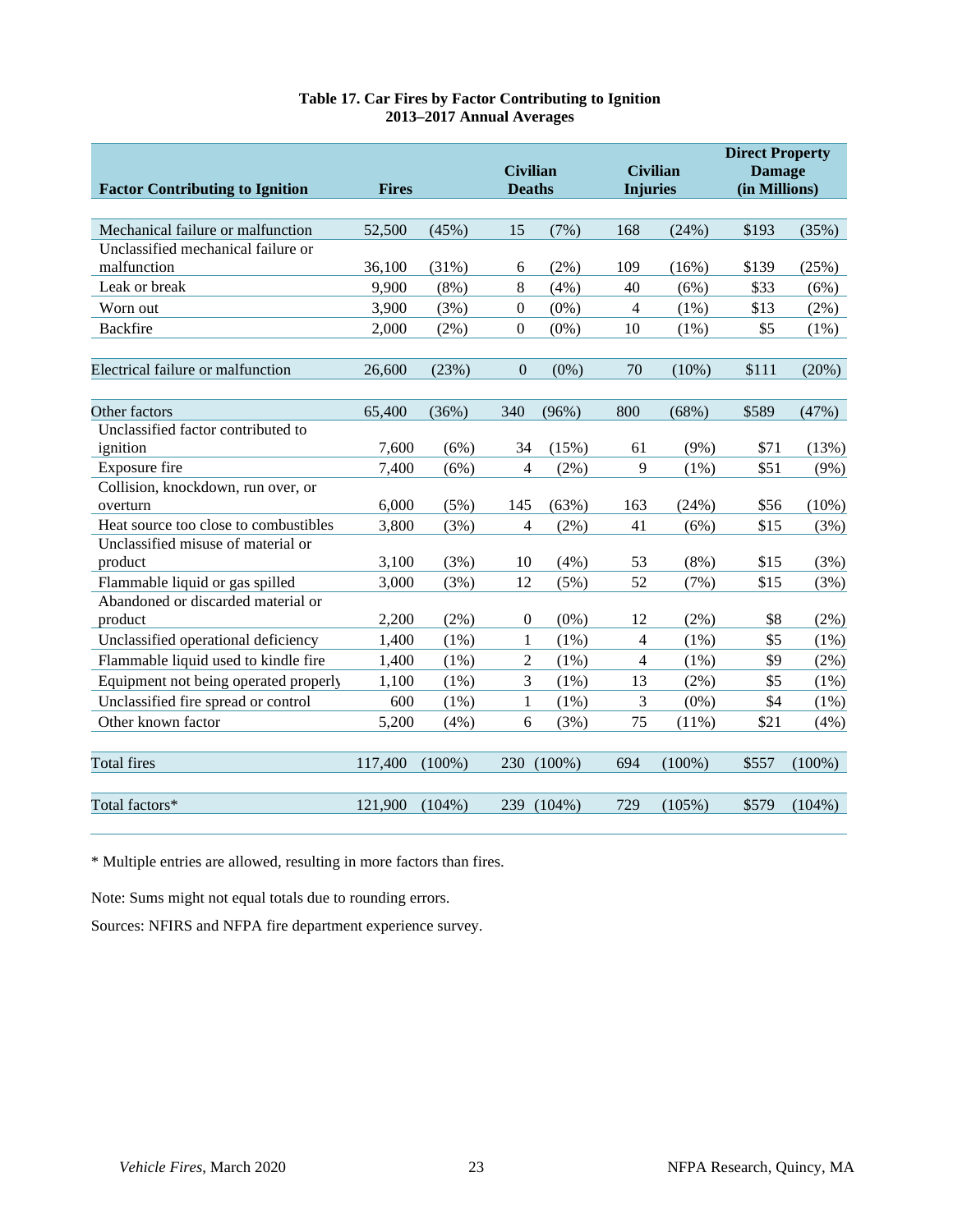## **Table 18. Car Fires by Heat Source 2013–2017 Annual Averages**

<span id="page-24-0"></span>

| <b>Heat Source</b>                                     | <b>Fires</b> |           | <b>Civilian</b><br><b>Deaths</b> |           | <b>Civilian</b><br><b>Injuries</b> |           | <b>Direct Property</b><br><b>Damage</b><br>(in Millions) |           |
|--------------------------------------------------------|--------------|-----------|----------------------------------|-----------|------------------------------------|-----------|----------------------------------------------------------|-----------|
|                                                        |              |           |                                  |           |                                    |           |                                                          |           |
| Unclassified heat from<br>powered equipment            | 26,500       | (23%)     | 45                               | (19%)     | 111                                | (16%)     | \$113                                                    | (20%)     |
| Radiated or conducted heat<br>from operating equipment | 21,200       | (18%)     | 36                               | (15%)     | 112                                | (16%)     | \$79                                                     | (14%)     |
| Arcing                                                 | 20,200       | (17%)     | $\overline{4}$                   | $(2\%)$   | 74                                 | (11%)     | \$82                                                     | (15%)     |
| Spark, ember, or flame from<br>operating equipment     | 9,500        | $(8\%)$   | 33                               | (14%)     | 116                                | (17%)     | \$45                                                     | $(8\%)$   |
| Unclassified heat source                               | 9,500        | $(8\%)$   | 31                               | (14%)     | 41                                 | (6%)      | \$69                                                     | (12%)     |
| Unclassified hot or smoldering<br>object               | 5,900        | (5%)      | 10                               | (4%)      | 20                                 | (3%)      | \$23                                                     | (4%)      |
| Heat or spark from friction                            | 4,900        | (4%)      | 22                               | $(9\%)$   | 40                                 | (6%)      | \$21                                                     | (4%)      |
| Backfire from internal<br>combustion engine            | 2,600        | $(2\%)$   | 1                                | $(0\%)$   | 16                                 | $(2\%)$   | \$10                                                     | (2%)      |
| Radiated heat from another fire                        | 2,400        | $(2\%)$   | $\mathbf{1}$                     | $(0\%)$   | $\overline{2}$                     | $(0\%)$   | \$11                                                     | $(2\%)$   |
| Heat from direct flame or<br>convection currents       | 2,000        | $(2\%)$   | 1                                | $(0\%)$   | 10                                 | (1%)      | \$16                                                     | (3%)      |
| Smoking materials                                      | 1,900        | $(2\%)$   | $\overline{2}$                   | (1%)      | 26                                 | (4%)      | \$8                                                      | (1%)      |
| Lighter                                                | 1,700        | (1%)      | 11                               | (5%)      | 49                                 | (7%)      | \$11                                                     | $(2\%)$   |
| Multiple heat sources,<br>including multiple ignitions | 1,200        | $(1\%)$   | 22                               | (10%)     | 11                                 | $(2\%)$   | \$17                                                     | (3%)      |
| Hot ember or ash                                       | 1,200        | $(1\%)$   | $\mathbf{0}$                     | $(0\%)$   | 17                                 | $(2\%)$   | \$5                                                      | (1%)      |
| Molten or hot material                                 | 1,000        | $(1\%)$   | $\mathbf{1}$                     | $(0\%)$   | 3                                  | $(0\%)$   | \$8                                                      | $(1\%)$   |
| Incendiary device                                      | 1,000        | $(1\%)$   | $\mathbf{1}$                     | $(0\%)$   | $\sqrt{2}$                         | $(0\%)$   | \$8                                                      | (1%)      |
| Match                                                  | 1,000        | $(1\%)$   | 3                                | (1%)      | 6                                  | $(1\%)$   | \$7                                                      | $(1\%)$   |
| Flame or torch used for lighting                       | 800          | $(1\%)$   | $\mathbf{1}$                     | $(0\%)$   | 6                                  | (1%)      | \$6                                                      | (1%)      |
| Unclassified heat spread from<br>another fire          | 800          | $(1\%)$   | 1                                | $(0\%)$   | $\mathfrak{Z}$                     | $(0\%)$   | \$7                                                      | (1%)      |
| Other known heat source                                | 1,900        | $(2\%)$   | 6                                | (3%)      | 29                                 | (4%)      | \$10                                                     | $(2\%)$   |
|                                                        |              |           |                                  |           |                                    |           |                                                          |           |
| Total                                                  | 117,400      | $(100\%)$ | 230                              | $(100\%)$ | 694                                | $(100\%)$ | \$557                                                    | $(100\%)$ |

Note: Sums might not equal totals due to rounding errors.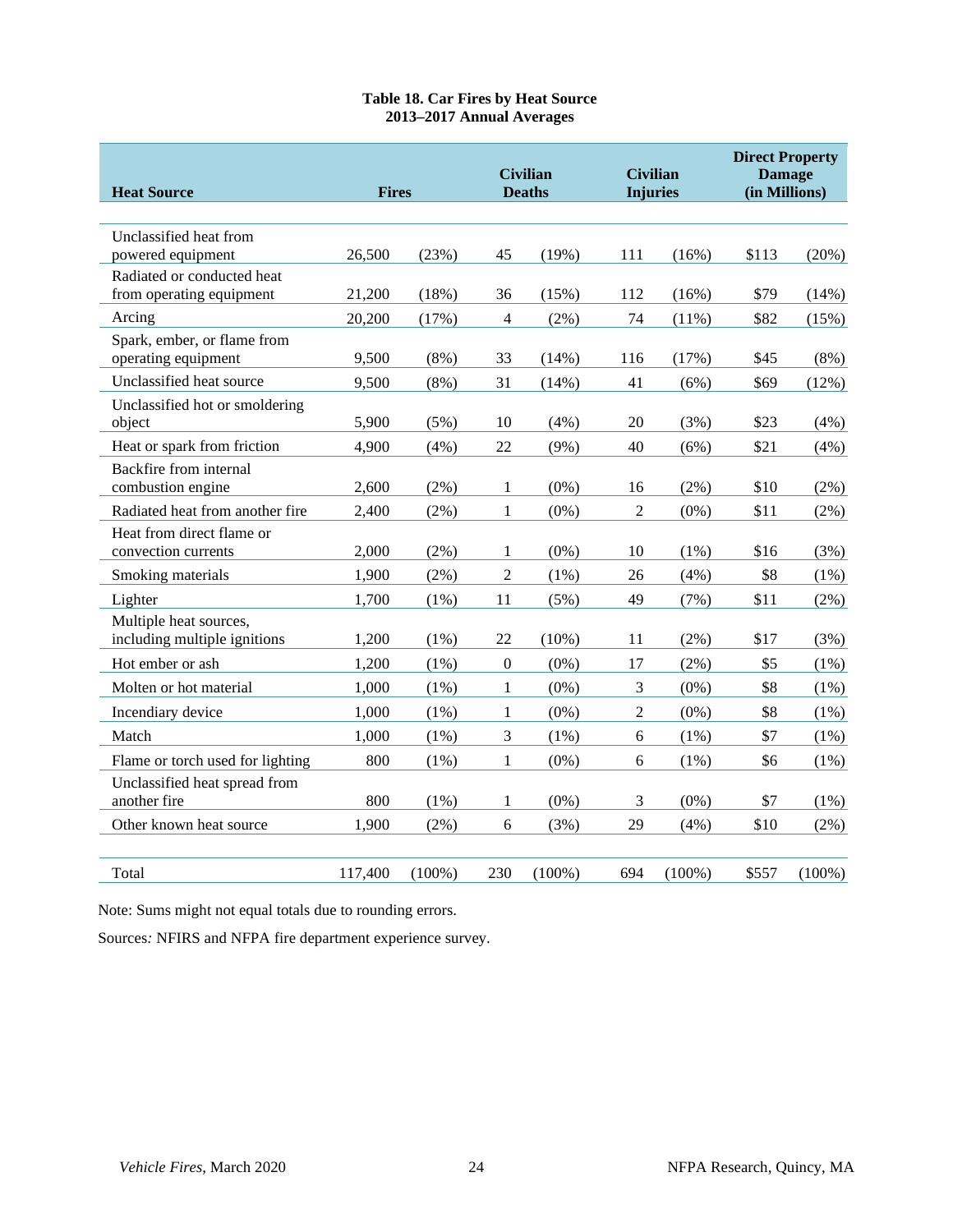<span id="page-25-0"></span>

| <b>Area of Fire Origin</b>                      | <b>Fires</b> |           | <b>Civilian</b><br><b>Deaths</b> |           | <b>Civilian</b><br><b>Injuries</b> |           | <b>Direct Property</b><br><b>Damage</b><br>(in Millions) |           |
|-------------------------------------------------|--------------|-----------|----------------------------------|-----------|------------------------------------|-----------|----------------------------------------------------------|-----------|
| Engine area, running gear, or<br>wheel area     | 77,100       | (66%)     | 81                               | (35%)     | 329                                | (47%)     | \$324                                                    | (58%)     |
| Passenger area                                  | 14,800       | (13%)     | 50                               | (22%)     | 146                                | (21%)     | \$83                                                     | (15%)     |
| Unclassified vehicle area                       | 9,100        | $(8\%)$   | 50                               | (22%)     | 49                                 | (7%)      | \$43                                                     | (8%)      |
| Cargo or trunk area                             | 4,300        | (4%)      | 5                                | (2%)      | 55                                 | $(8\%)$   | \$30                                                     | (5%)      |
| Exterior or exposed vehicle<br>surface          | 3,400        | (3%)      | 3                                | $(1\%)$   | 16                                 | $(2\%)$   | \$15                                                     | (3%)      |
| Unclassified area of origin                     | 2,100        | (2%)      | 3                                | $(1\%)$   | 10                                 | $(1\%)$   | \$19                                                     | (3%)      |
| Fuel tank or fuel line                          | 1,800        | (2%)      | 28                               | (12%)     | 52                                 | $(8\%)$   | \$14                                                     | (2%)      |
| On or near a highway, parking<br>lot, or street | 1,700        | $(1\%)$   | 5                                | (2%)      | 10                                 | (2%)      | \$9                                                      | (2%)      |
| Unclassified outside area                       | 900          | $(1\%)$   | 1                                | $(0\%)$   | 5                                  | $(1\%)$   | \$4                                                      | (1%)      |
| Other known area                                | 2,000        | (2%)      | 5                                | (2%)      | 21                                 | (3%)      | \$16                                                     | (3%)      |
| Total                                           | 117,400      | $(100\%)$ | 230                              | $(100\%)$ | 694                                | $(100\%)$ | \$557                                                    | $(100\%)$ |

#### **Table 19. Car Fires by Area of Fire Origin 2013–2017 Annual Averages**

Note: Sums might not equal totals due to rounding errors.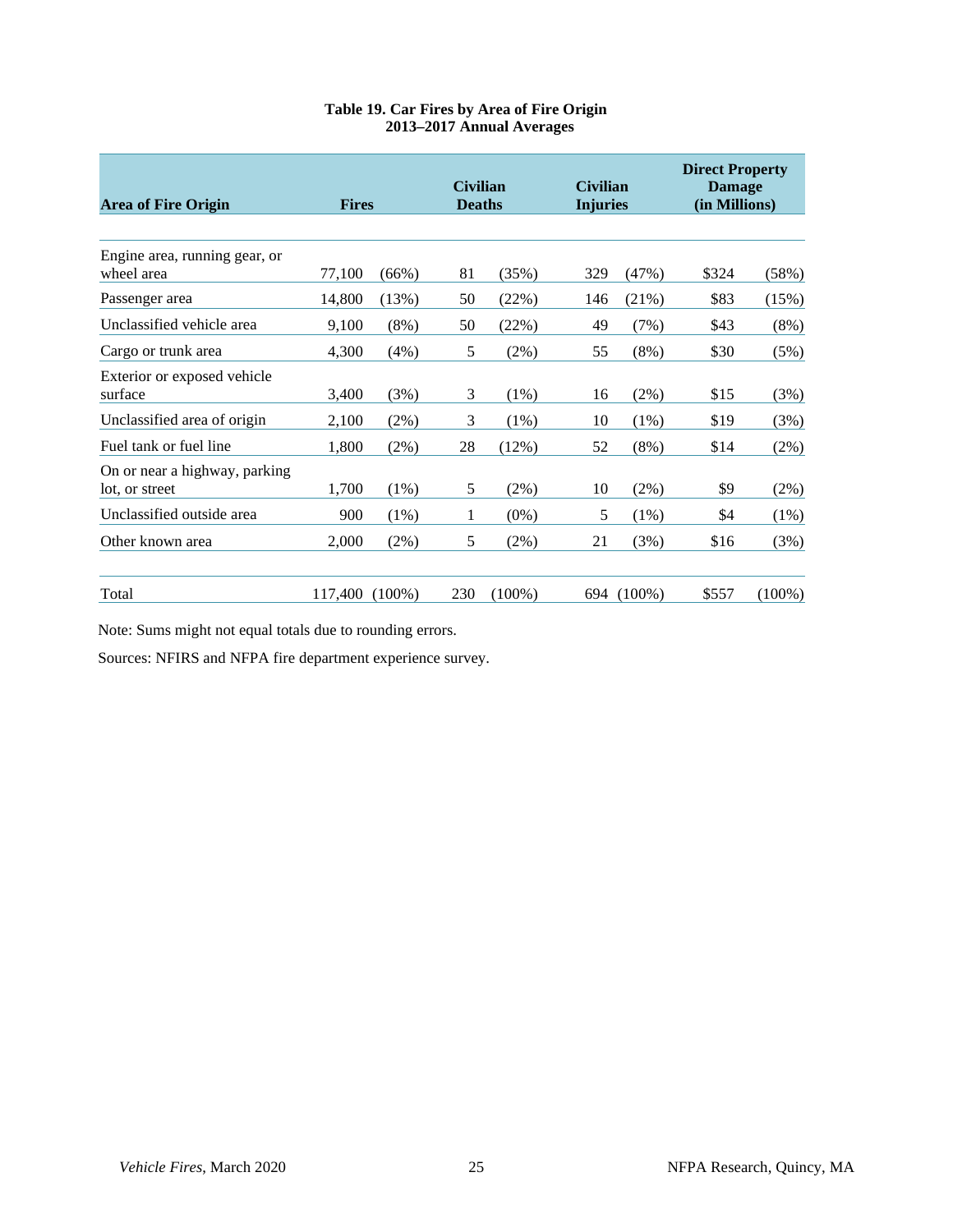#### **Table 20. Car Fires by Item First Ignited 2013–2017 Annual Averages**

<span id="page-26-0"></span>

| <b>Item First Ignited</b>             | <b>Fires</b> |           |                | <b>Civilian</b><br><b>Deaths</b> |     | <b>Civilian</b><br><b>Injuries</b> |       | <b>Direct Property</b><br>(in Millions) |
|---------------------------------------|--------------|-----------|----------------|----------------------------------|-----|------------------------------------|-------|-----------------------------------------|
|                                       |              |           |                |                                  |     |                                    |       |                                         |
| Electrical wire or cable insulation   | 36,600       | $(31\%)$  | 2              | $(1\%)$                          | 85  | (12%)                              | \$148 | (27%)                                   |
| Flammable or combustible liquid,      |              |           |                |                                  |     |                                    |       |                                         |
| gas filter, or piping                 | 33,400       | (28%)     | 156            | (68%)                            | 340 | (49%)                              | \$158 | (28%)                                   |
| Unclassified item first ignited       | 17,900       | (15%)     | 22             | $(9\%)$                          | 72  | $(10\%)$                           | \$105 | (19%)                                   |
| Multiple items first ignited          | 9,300        | $(8\%)$   | 28             | (12%)                            | 65  | $(9\%)$                            | \$52  | $(9\%)$                                 |
| Upholstered furniture or vehicle seat | 6,600        | (6%)      | 4              | (2%)                             | 44  | (6%)                               | \$39  | (7%)                                    |
| Tire                                  | 3,100        | (3%)      | 7              | (3%)                             | 12  | $(2\%)$                            | \$18  | (3%)                                    |
| Light vegetation, including grass     | 2,100        | (2%)      | 4              | $(2\%)$                          | 18  | (3%)                               | \$10  | (2%)                                    |
| Drive belt or V-belt                  | 1,300        | $(1\%)$   |                | $(0\%)$                          | 3   | $(0\%)$                            | \$4   | $(1\%)$                                 |
| Rubbish, trash, or waste              | 1,100        | $(1\%)$   | $\Omega$       | $(0\%)$                          | 3   | $(0\%)$                            | \$4   | $(1\%)$                                 |
| Magazine, newspaper, or writing       |              |           |                |                                  |     |                                    |       |                                         |
| paper                                 | 600          | $(1\%)$   | 1              | $(0\%)$                          | 10  | $(2\%)$                            | \$2   | $(0\%)$                                 |
| Clothing                              | 600          | (1%)      | $\overline{0}$ | $(0\%)$                          | 6   | (1%)                               | \$2   | $(0\%)$                                 |
| Other known item                      | 4,700        | $(4\%)$   | 5              | $(2\%)$                          | 37  | (5%)                               | \$16  | (3%)                                    |
| Total                                 | 117,400      | $(100\%)$ | 230            | $(100\%)$                        | 694 | $(100\%)$                          | \$557 | $(100\%)$                               |

Note: Sums might not equal totals due to rounding errors.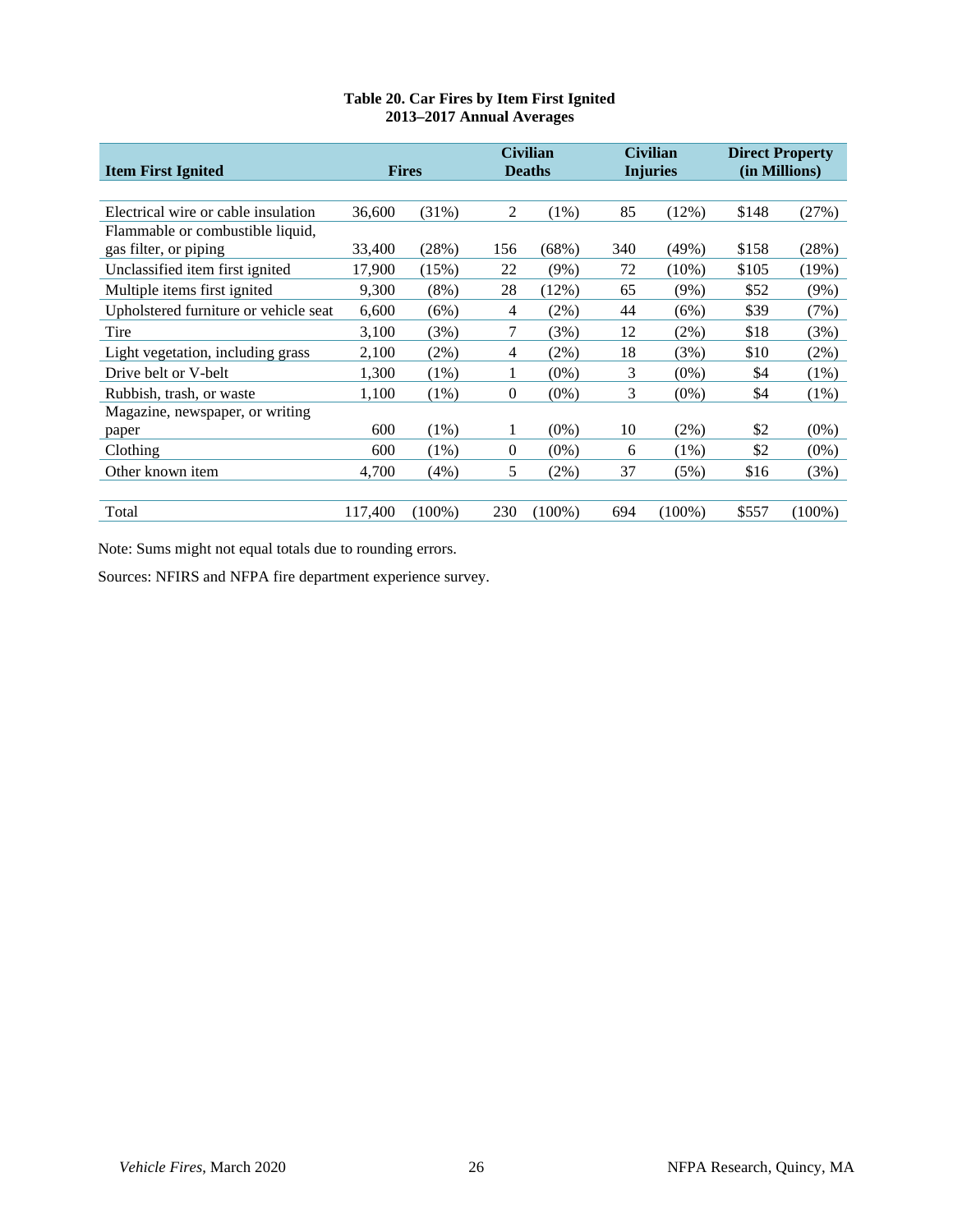# **Table 21. Large Truck Fires by Property Use Where Fire Occurred 2013–2017 Annual Averages**

<span id="page-27-0"></span>

| <b>Fixed Property Use</b>                               |        | <b>Fires</b> |                  | <b>Civilian</b><br><b>Deaths</b> | <b>Civilian</b><br><b>Injuries</b> |           | <b>Direct Property</b><br><b>Damage</b><br>(in Millions) |           |
|---------------------------------------------------------|--------|--------------|------------------|----------------------------------|------------------------------------|-----------|----------------------------------------------------------|-----------|
| Outside or special property                             | 10,100 | (81%)        | 31               | $(91\%)$                         | 87                                 | (85%)     | \$211                                                    | (75%)     |
| Highway, street, or parking area                        | 9,400  | (75%)        | 30               | (89%)                            | 80                                 | (78%)     | \$188                                                    | (67%)     |
| Highway or divided highway                              | 5,500  | (44%)        | 26               | (79%)                            | 42                                 | (41%)     | \$121                                                    | (43%)     |
| Vehicle parking area                                    | 1,400  | (11%)        | $\boldsymbol{0}$ | $(1\%)$                          | 17                                 | (17%)     | \$35                                                     | (13%)     |
| Residential street, road, or residential<br>driveway    | 1,100  | (9%)         | 1                | (4% )                            | 15                                 | (15%)     | \$15                                                     | (5%)      |
| Street or road in commercial area                       | 800    | (6%)         | 1                | (3%)                             | 3                                  | (3%)      | \$9                                                      | (3%)      |
| Unclassified street                                     | 600    | (5%)         | $\boldsymbol{0}$ | $(1\%)$                          | $\overline{c}$                     | (2%)      | \$7                                                      | (3%)      |
| Open land, beach, or campsite                           | 300    | (3%)         | 0                | (1%)                             | $\overline{4}$                     | (4%)      | \$6                                                      | (2%)      |
| Dump or sanitary landfill                               | 100    | (1%)         | $\theta$         | (0%)                             | $\mathcal O$                       | (0%)      | \$3                                                      | (1%)      |
| Industrial plant yard or area                           | 100    | (1%)         | 0                | (0%)                             | $\overline{2}$                     | (2%)      | \$5                                                      | (2%)      |
| Unclassified or unknown-type special<br>property        | 100    | (1%)         | 0                | $(0\%)$                          | $\theta$                           | $(0\%)$   | \$3                                                      | (1%)      |
| Mercantile or business                                  | 700    | (6%)         | 1                | $(2\%)$                          | $\mathfrak{S}$                     | (4%)      | \$13                                                     | (5%)      |
| Service station or gas station                          | 200    | $(2\%)$      | $\boldsymbol{0}$ | $(1\%)$                          | 2                                  | $(2\%)$   | \$3                                                      | (1%)      |
| Motor vehicle or boat sales, service,<br>or repair      | 200    | $(1\%)$      | $\boldsymbol{0}$ | (1%)                             | 1                                  | $(1\%)$   | \$4                                                      | (1%)      |
| Grocery or convenience store                            | 100    | (1%)         | $\boldsymbol{0}$ | (1%)                             | $\mathbf{0}$                       | $(0\%)$   | \$1                                                      | $(0\%)$   |
| Unclassified or unknown-type mercantile<br>business     | 100    | (1%)         | $\boldsymbol{0}$ | $(0\%)$                          | $\overline{0}$                     | $(0\%)$   | \$2                                                      | (1%)      |
| Storage                                                 | 400    | (3%)         | $\overline{0}$   | (1%)                             | 2                                  | (2%)      | \$26                                                     | (9%)      |
| Vehicle storage, garage, or fire station                | 200    | $(2\%)$      | $\boldsymbol{0}$ | $(0\%)$                          | 1                                  | $(1\%)$   | \$21                                                     | (7%)      |
| Warehouse                                               | 100    | $(1\%)$      | $\boldsymbol{0}$ | $(0\%)$                          | 1                                  | $(1\%)$   | \$3                                                      | (1%)      |
| Residential                                             | 200    | $(2\%)$      | $\boldsymbol{0}$ | $(0\%)$                          | $\overline{4}$                     | (4%)      | \$3                                                      | (1%)      |
| One- or two-family home                                 | 200    | (1%)         | $\overline{0}$   | $(0\%)$                          | 4                                  | (4%)      | \$3                                                      | (1%)      |
| Industrial, utility, defense, agriculture, or<br>mining | 200    | (2%)         | $\boldsymbol{0}$ | $(0\%)$                          | $\overline{2}$                     | (2%)      | \$8                                                      | (3%)      |
| Utility or distribution system                          | 100    | (1%)         | $\boldsymbol{0}$ | $(0\%)$                          | $\mathbf{1}$                       | (1%)      | \$4                                                      | $(1\%)$   |
| Manufacturing or processing                             | 100    | $(1\%)$      | $\boldsymbol{0}$ | $(0\%)$                          | $\boldsymbol{0}$                   | $(0\%)$   | \$5                                                      | $(2\%)$   |
| Public assembly                                         | 100    | $(1\%)$      | $\boldsymbol{0}$ | $(0\%)$                          | $\boldsymbol{0}$                   | (0%)      | \$2                                                      | (1%)      |
| Other, unclassified, or unknown property                | 600    | (5%)         | $\overline{c}$   | (6%)                             | $\sqrt{2}$                         | (2%)      | \$12                                                     | (4%)      |
| Total                                                   | 12,600 | $(100\%)$    |                  | 33 (100%)                        | 102                                | $(100\%)$ | \$281                                                    | $(100\%)$ |

Note: Subcategories are only shown if they account for at least 1 percent of the fires. Sums might not equal totals due to rounding errors.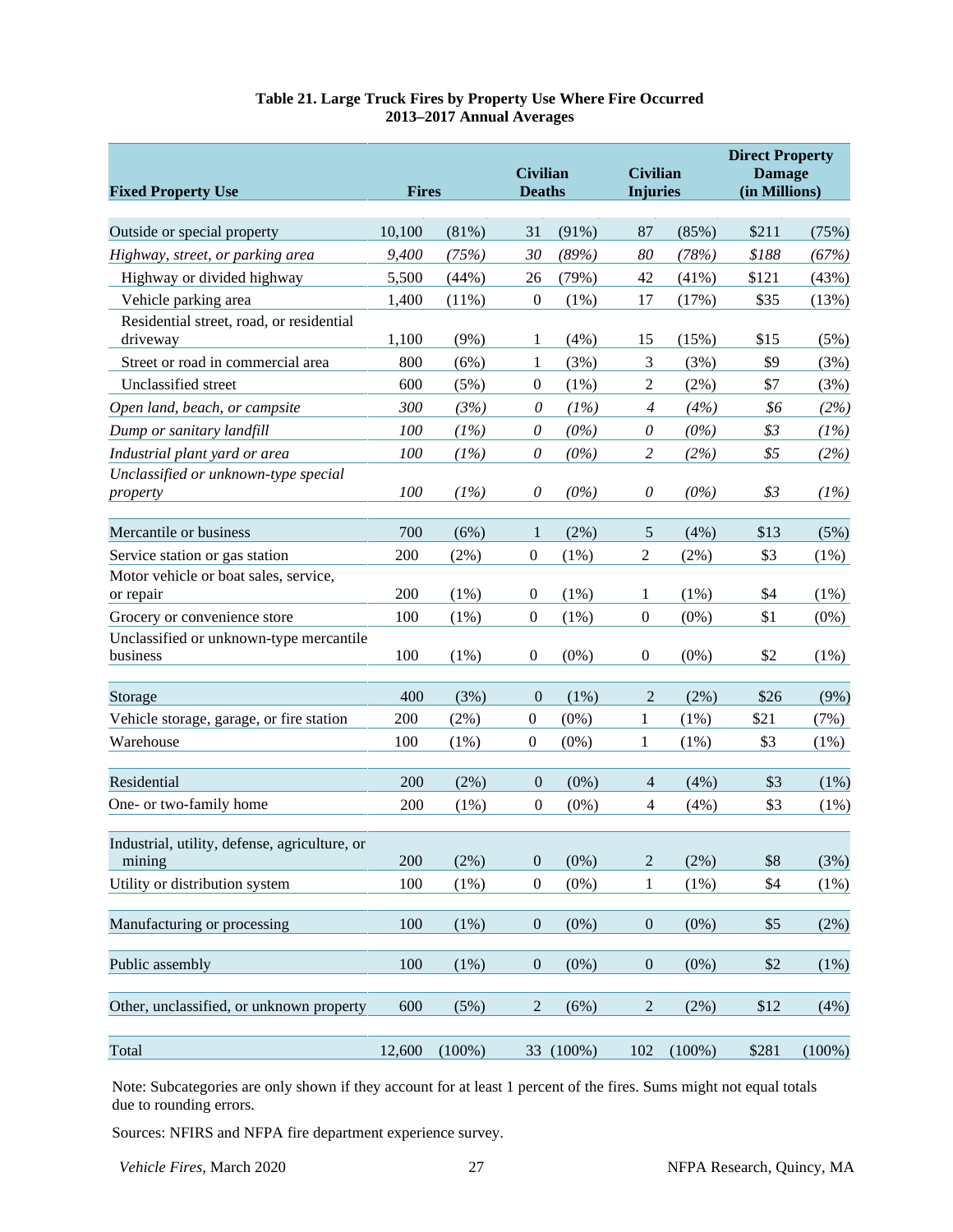<span id="page-28-0"></span>

| <b>Cause</b>                 |        | <b>Fires</b> | <b>Civilian</b><br><b>Deaths</b> |           | <b>Civilian</b><br><b>Injuries</b> |           | <b>Direct Property</b><br><b>Damage</b><br>(in Millions) |           |
|------------------------------|--------|--------------|----------------------------------|-----------|------------------------------------|-----------|----------------------------------------------------------|-----------|
|                              |        |              |                                  |           |                                    |           |                                                          |           |
| Unintentional                | 6.700  | $(54\%)$     | 29                               | $(86\%)$  | 70                                 | (69%)     | \$158                                                    | (56%)     |
| Failure of equipment or heat |        |              |                                  |           |                                    |           |                                                          |           |
| source                       | 5,300  | (42%)        | 2                                | (7%)      | 28                                 | (27%)     | \$108                                                    | (39%)     |
| Intentional                  | 300    | (3%)         | $\mathbf{I}$                     | (3%)      | 2                                  | (2%)      | \$10                                                     | (3%)      |
| Unclassified                 | 200    | (2%)         | 0                                | $(1\%)$   | 2                                  | (2%)      | \$5                                                      | $(2\%)$   |
| Act of nature                | 100    | $(1\%)$      | $\bf{r}$                         | (3%)      | 0                                  | $(0\%)$   | \$1                                                      | $(0\%)$   |
|                              |        |              |                                  |           |                                    |           |                                                          |           |
| Total                        | 12.600 | $(100\%)$    | 33                               | $(100\%)$ | 102                                | $(100\%)$ | \$281                                                    | $(100\%)$ |

#### **Table 22. Large Truck Fires by Cause of Ignition 2013–2017 Annual Averages**

Note: Sums might not equal totals due to rounding errors.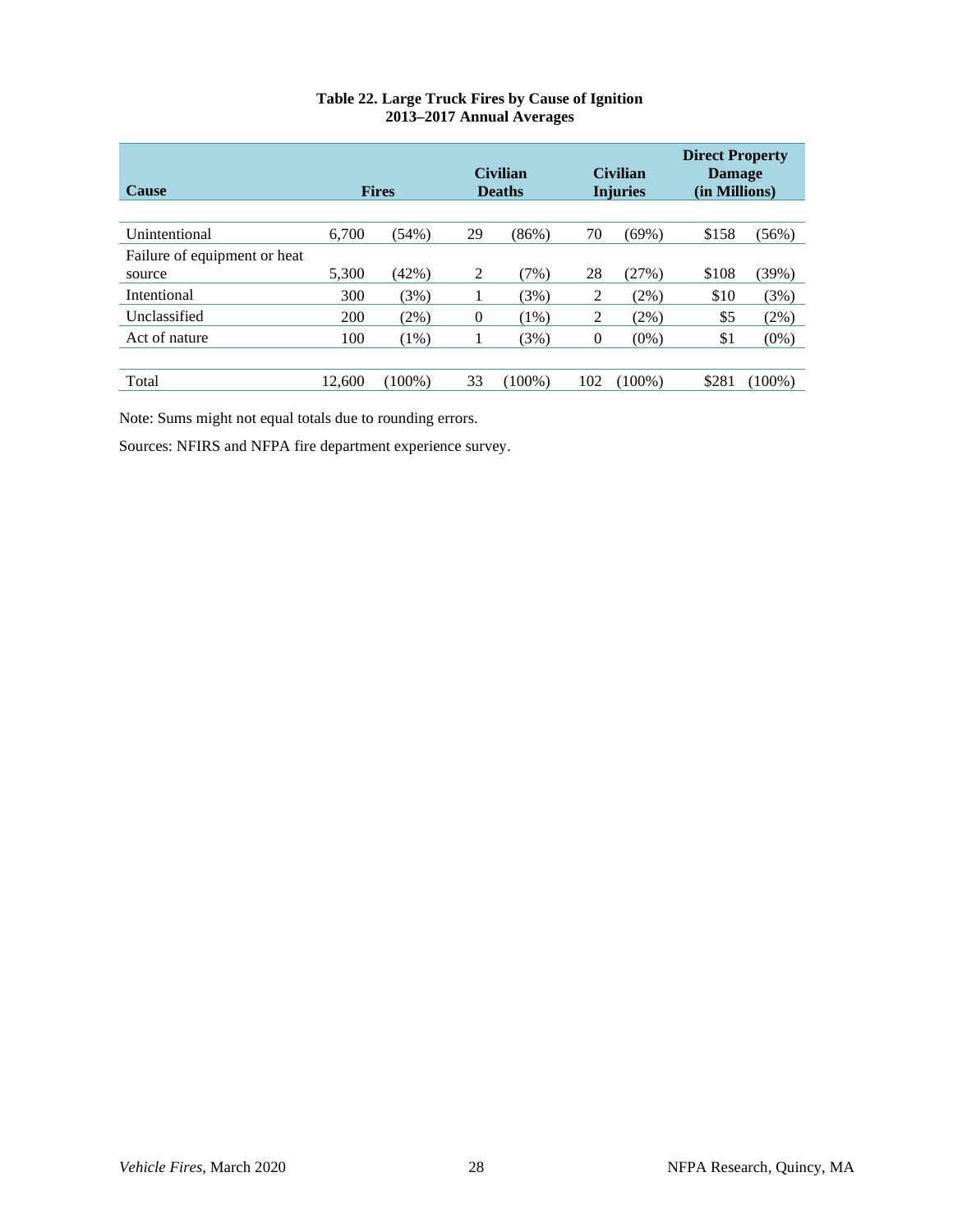## **Table 23. Large Truck Fires by Factor Contributing to Ignition 2013–2017 Annual Averages**

<span id="page-29-0"></span>

| <b>Factor Contributing to Ignition</b>                   | <b>Fires</b> |             | <b>Civilian</b><br><b>Deaths</b> |           | <b>Civilian</b><br><b>Injuries</b> |           | <b>Direct Property</b><br><b>Damage</b><br>(in Millions) |           |
|----------------------------------------------------------|--------------|-------------|----------------------------------|-----------|------------------------------------|-----------|----------------------------------------------------------|-----------|
|                                                          |              |             |                                  |           |                                    |           |                                                          |           |
| Mechanical failure or malfunction                        | 7,400        | (59%)       | $\overline{4}$                   | (11%)     | 39                                 | (38%)     | \$156                                                    | (56%)     |
| Unclassified mechanical failure or                       |              |             |                                  |           |                                    |           |                                                          |           |
| malfunction                                              |              | 5,400 (43%) | 1                                | (4%)      | 18                                 | (17%)     | \$122                                                    | (43%)     |
| Leak or break                                            | 900          | (7%)        | $\overline{2}$                   | (6%)      | 17                                 | (16%)     | \$22                                                     | (8%)      |
| Wear out                                                 | 900          | (7%)        | $\boldsymbol{0}$                 | $(0\%)$   | 3                                  | (3%)      | \$9                                                      | (3%)      |
| Automatic control failure                                | 100          | $(1\%)$     | $\boldsymbol{0}$                 | $(0\%)$   | $\boldsymbol{0}$                   | $(0\%)$   | \$1                                                      | $(0\%)$   |
| Manual control failure                                   | 100          | (1%)        | $\mathbf{0}$                     | $(0\%)$   | $\boldsymbol{0}$                   | $(0\%)$   | \$1                                                      | $(0\%)$   |
| <b>Backfire</b>                                          | 100          | $(1\%)$     | $\Omega$                         | $(0\%)$   | $\overline{2}$                     | $(2\%)$   | \$1                                                      | $(0\%)$   |
| Electrical failure or malfunction                        | 1,700        | (13%)       | $\overline{0}$                   | $(0\%)$   | 7                                  | (7%)      | \$35                                                     | (12%)     |
| Other factors                                            | 3,800        | (30%)       | 32                               | (96%)     | 60                                 | (58%)     | \$106                                                    | (38%)     |
| Unclassified factor contributed to                       |              |             |                                  |           |                                    |           |                                                          |           |
| ignition                                                 | 600          | (5%)        | 4                                | (11%)     | 9                                  | (9%)      | \$15                                                     | (5%)      |
| Heat source too close to combustible                     | 500          | (4%)        | $\mathbf{1}$                     | $(2\%)$   | $\overline{7}$                     | (6%)      | \$8                                                      | (3%)      |
| Exposure fire                                            | 400          | (4% )       | $\mathbf{1}$                     | (3%)      | 3                                  | (3%)      | \$15                                                     | (5%)      |
| Collision, knockdown, run over, or                       |              |             |                                  |           |                                    |           |                                                          |           |
| overturn                                                 | 300          | (3%)        | 21                               | (64%)     | 17                                 | (17%)     | \$31                                                     | (11%)     |
| Abandoned or discarded material or                       |              |             |                                  |           |                                    |           |                                                          |           |
| product                                                  | 300          | $(2\%)$     | $\boldsymbol{0}$                 | $(0\%)$   | 2                                  | $(2\%)$   | \$2                                                      | $(1\%)$   |
| Unclassified operational deficiency                      | 200          | $(2\%)$     | $\boldsymbol{0}$                 | $(1\%)$   | $\mathbf{1}$                       | $(1\%)$   | \$3                                                      | $(1\%)$   |
| Equipment not being operated properly                    | 200          | $(1\%)$     | $\boldsymbol{0}$                 | $(1\%)$   | $\boldsymbol{0}$                   | $(0\%)$   | \$4                                                      | (2%)      |
| Equipment overloaded                                     | 100          | (1%)        | $\boldsymbol{0}$                 | $(0\%)$   | $\boldsymbol{0}$                   | $(0\%)$   | \$1                                                      | $(0\%)$   |
| Flammable liquid or gas spilled                          | 100          | (1%)        | 3                                | (10%)     | 3                                  | (3%)      | \$11                                                     | (4%)      |
| Cutting or welding too close to<br>combustible materials |              |             |                                  |           |                                    |           |                                                          |           |
| Unclassified misuse of material or                       | 100          | $(1\%)$     | $\Omega$                         | $(0\%)$   | $\overline{2}$                     | $(2\%)$   | \$1                                                      | $(0\%)$   |
| product                                                  | 100          | $(1\%)$     | $\boldsymbol{0}$                 | $(0\%)$   | 3                                  | (3%)      | \$2                                                      | $(1\%)$   |
| Failure to clean                                         | 100          | (1%)        | $\boldsymbol{0}$                 | $(0\%)$   | $\boldsymbol{0}$                   | $(0\%)$   | \$0                                                      | $(0\%)$   |
| Unclassified natural condition                           | 100          | (1%)        | $\boldsymbol{0}$                 | $(0\%)$   | $\boldsymbol{0}$                   | $(0\%)$   | \$1                                                      | $(0\%)$   |
| Rekindle                                                 | 100          | $(1\%)$     | $\boldsymbol{0}$                 | $(0\%)$   | $\boldsymbol{0}$                   | $(0\%)$   | \$1                                                      | $(0\%)$   |
| Other known factor                                       | 500          | (4%)        | 1                                | (4%)      | 12                                 | (12%)     | \$11                                                     | (4%)      |
|                                                          |              |             |                                  |           |                                    |           |                                                          |           |
| <b>Total fires</b>                                       | 12,600       | $(100\%)$   |                                  | 33 (100%) | 102                                | $(100\%)$ | \$281                                                    | $(100\%)$ |
| Total factors*                                           | 12,900       | (103%)      |                                  | 36 (107%) | 106                                | $(104\%)$ | \$296                                                    | (106%)    |

\* Multiple entries are allowed, resulting in more factors than fires.

Note: Sums might not equal totals due to rounding errors.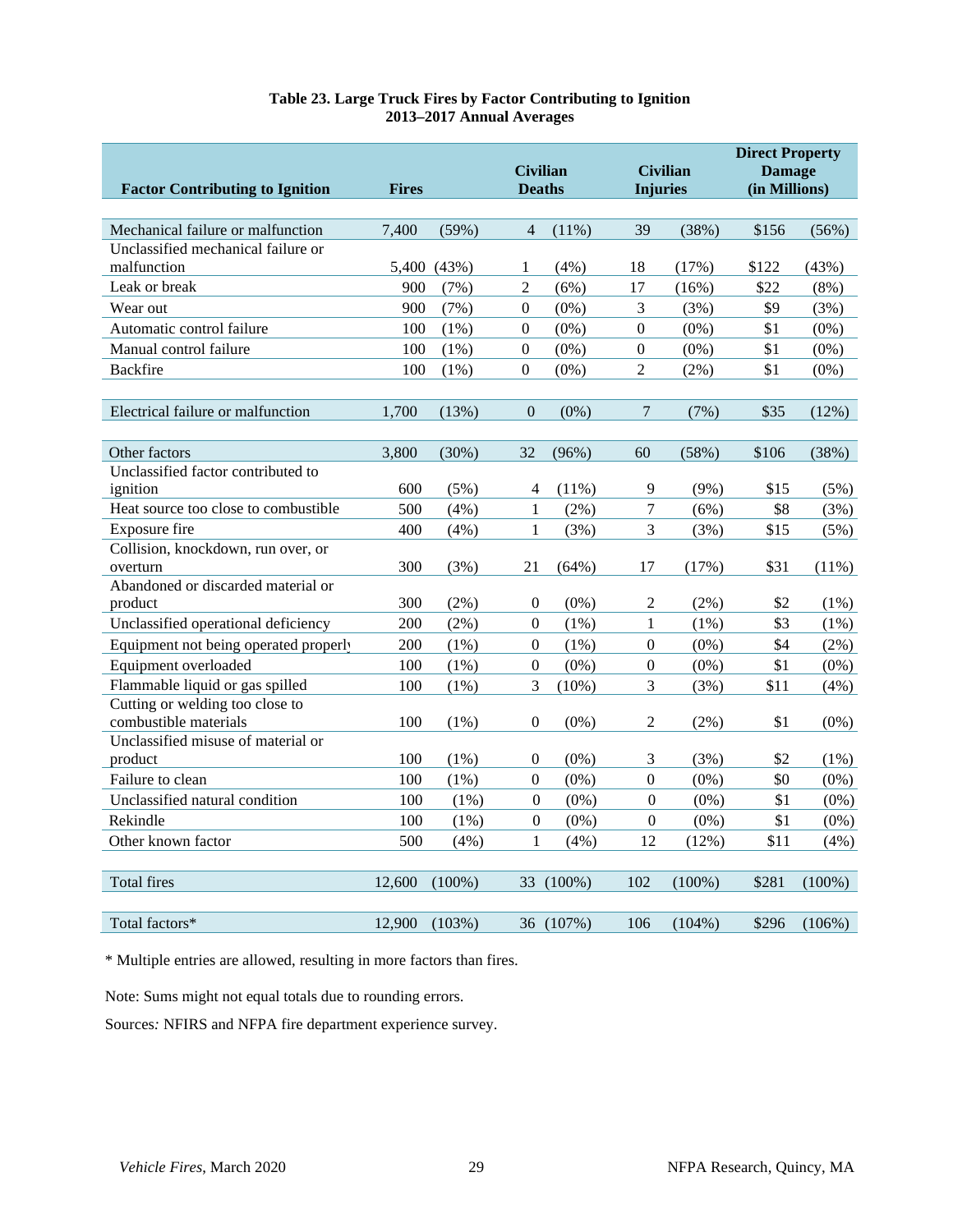#### **Table 24. Large Truck Fires by Heat Source 2013–2017 Annual Averages**

<span id="page-30-0"></span>

| <b>Heat Source</b>                                     | <b>Fires</b> |               | <b>Civilian</b><br><b>Deaths</b> |           | <b>Civilian</b><br><b>Injuries</b> |            | <b>Direct Property</b><br><b>Damage</b><br>(in Millions) |              |
|--------------------------------------------------------|--------------|---------------|----------------------------------|-----------|------------------------------------|------------|----------------------------------------------------------|--------------|
|                                                        |              |               |                                  |           |                                    |            |                                                          |              |
| Radiated or conducted heat from<br>operating equipment | 3,500        | (28%)         | 3                                | $(9\%)$   | 26                                 | (25%)      |                                                          | \$58 (21%)   |
| Heat or spark from friction                            | 2,100        | (17%)         | 6                                | (17%)     | 12                                 | (12%)      | \$38                                                     | (13%)        |
| Unclassified heat from powered<br>equipment            | 1,800        | (14%)         | 2                                | (7%)      | 15                                 | (14%)      | \$70                                                     | (25%)        |
| Arcing                                                 | 1,300        | (10%)         | 1                                | (4%)      | 7                                  | (7%)       | \$27                                                     | (10%)        |
| Unclassified heat source                               | 1,000        | $(8\%)$       | 6                                | (18%)     | 11                                 | (11%)      | \$18                                                     | (7%)         |
| Unclassified hot or smoldering<br>object               | 800          | (7%)          | 1                                | (2%)      | 1                                  | $(1\%)$    | \$16                                                     | (6%)         |
| Spark, ember, or flame from<br>operating equipment     | 700          | (5%)          | 7                                | (21%)     | 13                                 | (12%)      | \$24                                                     | $(8\%)$      |
| Hot ember or ash                                       | 200          | (2%)          | $\boldsymbol{0}$                 | $(0\%)$   | 1                                  | $(1\%)$    | \$1                                                      | $(0\%)$      |
| Molten or hot material                                 | 200          | $(2\%)$       | $\boldsymbol{0}$                 | $(0\%)$   | $\Omega$                           | $(0\%)$    | \$2                                                      | $(1\%)$      |
| Radiated heat from another fire                        | 100          | $(1\%)$       | $\boldsymbol{0}$                 | $(0\%)$   | $\boldsymbol{0}$                   | $(0\%)$    | \$4                                                      | $(2\%)$      |
| Heat from direct flame or<br>convection current        | 100          | $(1\%)$       | $\overline{0}$                   | $(0\%)$   | 2                                  | $(2\%)$    | \$4                                                      | (1%)         |
| Smoking materials                                      | 100          | $(1\%)$       | $\theta$                         | $(0\%)$   | 1                                  | $(1\%)$    | \$1                                                      | $(0\%)$      |
| Backfire from internal combustion<br>engine            | 100          | $(1\%)$       | $\theta$                         | $(0\%)$   | 1                                  | $(1\%)$    | \$2                                                      | $(1\%)$      |
| Chemical reaction or spontaneous<br>combustion         | 100          | $(1\%)$       | 1                                | (2%)      | $\overline{2}$                     | (2%)       | \$1                                                      | $(0\%)$      |
| Multiple heat sources, including<br>multiple ignitions | 100          | $(1\%)$       | 5                                | (16%)     | $\overline{2}$                     | $(2\%)$    | \$5                                                      | (2%)         |
| Unclassified heat spread from<br>another fire          | 100          | (1%)          | $\boldsymbol{0}$                 | $(0\%)$   | $\boldsymbol{0}$                   | $(0\%)$    | \$3                                                      | $(1\%)$      |
| Other known heat source                                | 200          | $(2\%)$       | 1                                | (4%)      | 10                                 | $(10\%)$   | \$6                                                      | $(2\%)$      |
|                                                        |              |               |                                  |           |                                    |            |                                                          |              |
| Total                                                  |              | 12,600 (100%) |                                  | 33 (100%) |                                    | 102 (100%) |                                                          | \$281 (100%) |

Note: Sums might not equal totals due to rounding errors.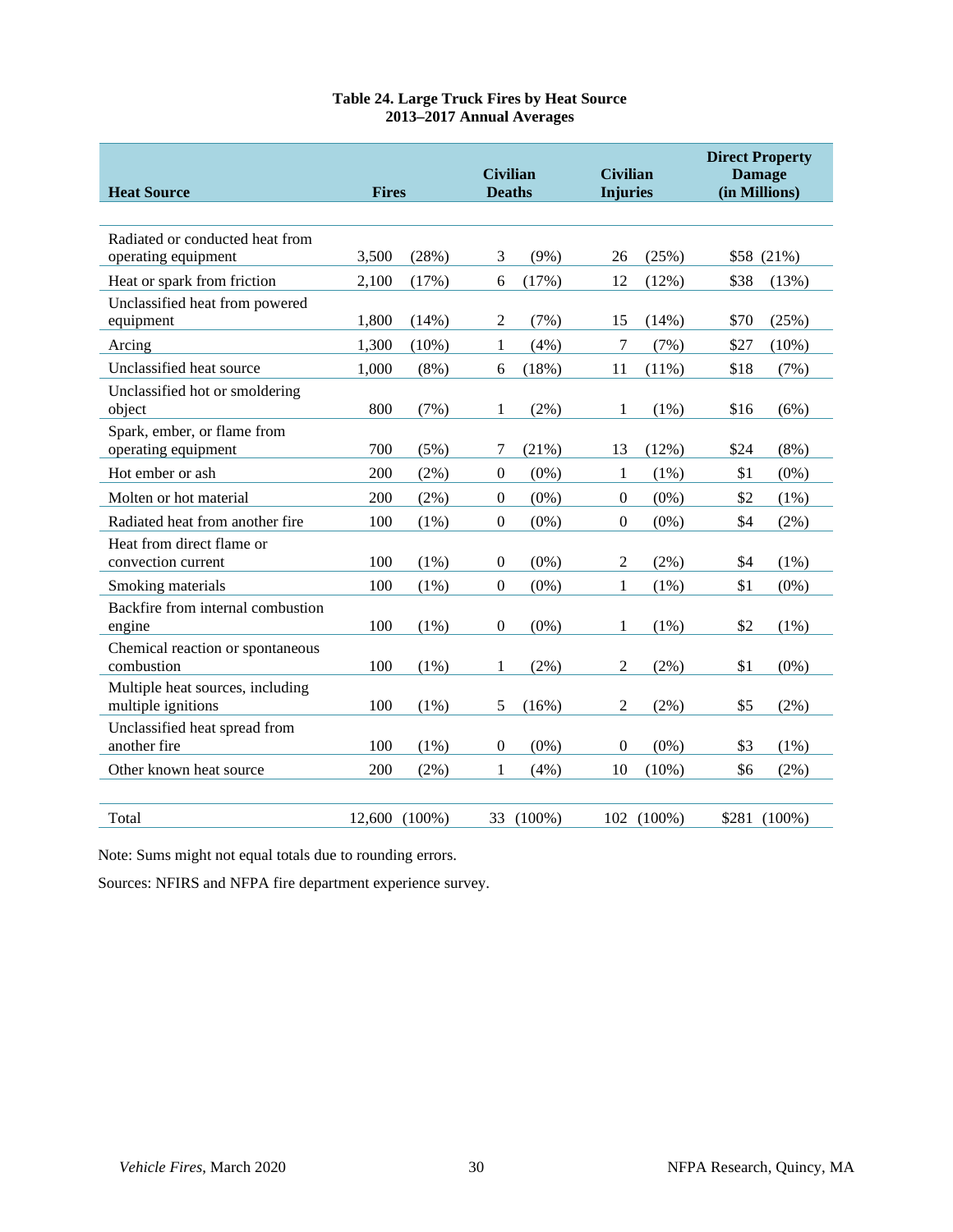<span id="page-31-0"></span>

| <b>Area of Fire Origin</b>                       | <b>Fires</b> |           |                | <b>Civilian</b><br><b>Deaths</b> |              | <b>Civilian</b><br><b>Injuries</b> | <b>Direct Property</b><br><b>Damage</b><br>(in Millions) |           |
|--------------------------------------------------|--------------|-----------|----------------|----------------------------------|--------------|------------------------------------|----------------------------------------------------------|-----------|
| Engine area, running gear,<br>or wheel area      | 6.900        | $(55\%)$  | 10             | $(31\%)$                         | 38           | (37%)                              | \$147                                                    | (52%)     |
| Cargo or trunk area                              | 1,600        | (12%)     |                | $(4\%)$                          | 18           | (18%)                              | \$30                                                     | $(11\%)$  |
| Unclassified vehicle area                        | 1,200        | $(10\%)$  | 3              | $(10\%)$                         | 9            | $(9\%)$                            | \$26                                                     | $(9\%)$   |
| Exterior or exposed vehicle<br>surface           | 1.000        | $(8\%)$   | 1              | (3%)                             | 5            | (5%)                               | \$11                                                     | (4%)      |
| Operator or passenger area                       | 800          | (6%)      | 6              | (17%)                            | 5            | (4%)                               | \$23                                                     | (8%)      |
| Unclassified area of origin                      | 200          | (2%)      | 1              | (3%)                             | 2            | (2%)                               | \$2                                                      | (1%)      |
| Separate operating or control<br>area of vehicle | 200          | $(2\%)$   | 1              | (3%)                             | 8            | (8%)                               | \$20                                                     | (7%)      |
| On or near a highway,<br>parking lot, or street  | 200          | $(2\%)$   | 2              | (7%)                             | 2            | $(2\%)$                            | \$3                                                      | (1%)      |
| Fuel tank or fuel line                           | 200          | $(1\%)$   | 7              | (21%)                            | 13           | (13%)                              | \$9                                                      | (3%)      |
| Unclassified outside area                        | 100          | $(1\%)$   | $\Omega$       | $(0\%)$                          | $\mathbf{0}$ | $(0\%)$                            | \$2                                                      | $(1\%)$   |
| Trash or rubbish chute,<br>area, or container    | 100          | $(1\%)$   | $\Omega$       | $(0\%)$                          | $\Omega$     | $(0\%)$                            | \$0                                                      | $(0\%)$   |
| Other known area                                 | 200          | (2%)      | $\overline{0}$ | $(1\%)$                          | 3            | (3%)                               | \$5                                                      | (2%)      |
| Total                                            | 12,600       | $(100\%)$ | 33             | $(100\%)$                        | 102          | $(100\%)$                          | \$281                                                    | $(100\%)$ |

#### **Table 25. Large Truck Fires by Area of Fire Origin 2013–2017 Annual Averages**

Note: Sums might not equal totals due to rounding errors.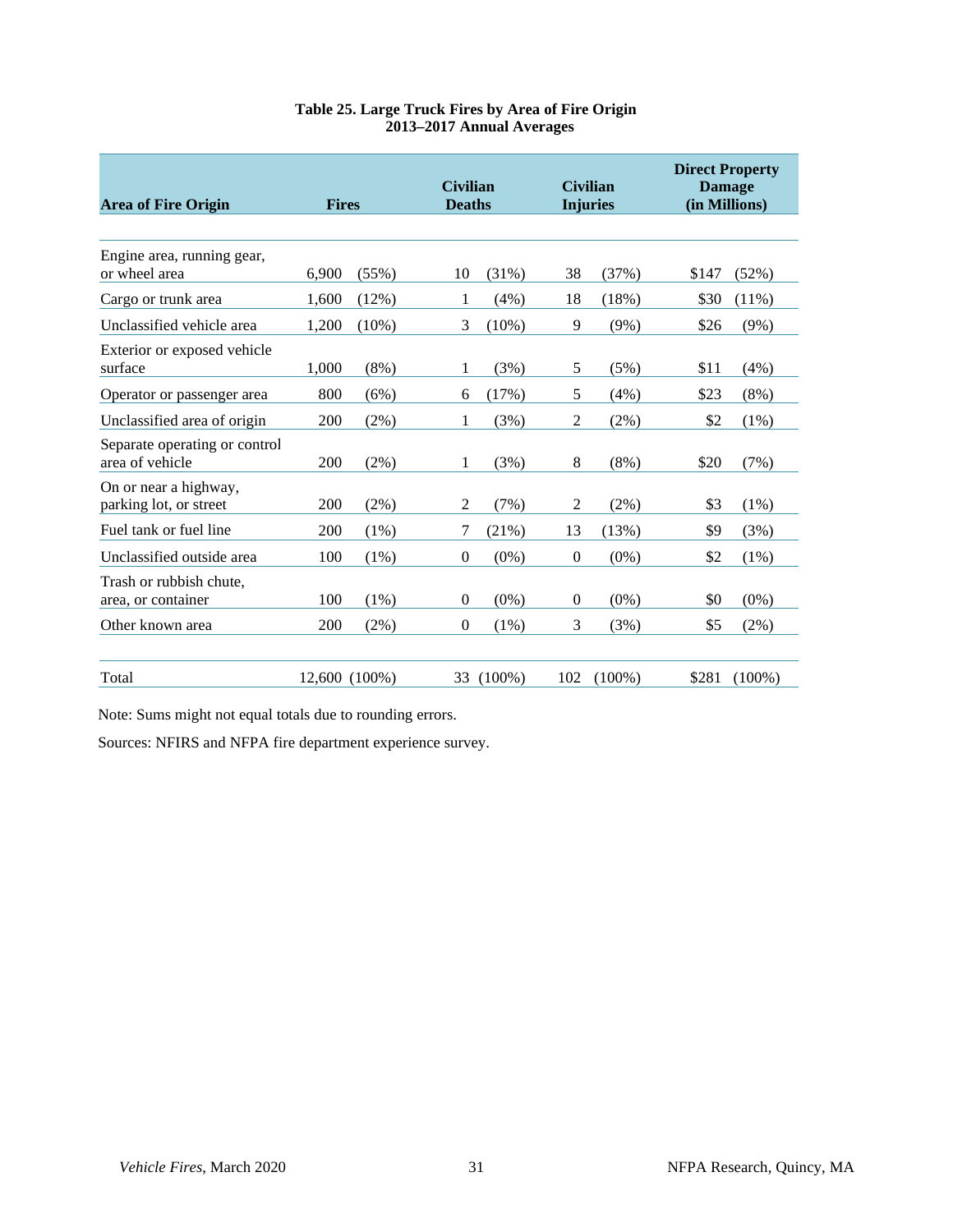## **Table 26. Large Truck Fires by Item First Ignited 2013–2017 Annual Averages**

<span id="page-32-0"></span>

| <b>Item First Ignited</b>         | <b>Fires</b> |           |                  | <b>Civilian</b><br><b>Deaths</b> |                  | <b>Civilian</b><br><b>Injuries</b> |       | <b>Direct Property</b><br><b>Damage</b><br>(in Millions) |
|-----------------------------------|--------------|-----------|------------------|----------------------------------|------------------|------------------------------------|-------|----------------------------------------------------------|
|                                   |              |           |                  |                                  |                  |                                    |       |                                                          |
| Tire                              | 3,800        | (30%)     | $\boldsymbol{0}$ | $(1\%)$                          | 14               | (14%)                              | \$66  | (24%)                                                    |
| Flammable or combustible          |              |           |                  |                                  |                  |                                    |       |                                                          |
| liquid, gas filter, or piping     | 2,000        | (16%)     | 23               | (70%)                            | 56               | (55%)                              | \$69  | (25%)                                                    |
| Unclassified item first ignited   | 1,900        | (15%)     | 3                | $(10\%)$                         | 6                | (5%)                               | \$36  | (13%)                                                    |
| Electrical wire or cable          |              |           |                  |                                  |                  |                                    |       |                                                          |
| insulation                        | 1,900        | (15%)     | 1                | $(2\%)$                          | 7                | (7%)                               | \$62  | (22%)                                                    |
| Rubbish, trash, or waste          | 800          | (7%)      | $\boldsymbol{0}$ | $(0\%)$                          | 3                | (3%)                               | \$7   | (2%)                                                     |
| Multiple items first ignited      | 500          | (4%)      | 5                | (16%)                            | 7                | (7%)                               | \$17  | (6%)                                                     |
| Magazine, newspaper, or writing   |              |           |                  |                                  |                  |                                    |       |                                                          |
| paper                             | 200          | $(2\%)$   | $\boldsymbol{0}$ | $(0\%)$                          | $\overline{2}$   | $(2\%)$                            | \$2   | (1%)                                                     |
| Box, carton, bag, basket, or      |              |           |                  |                                  |                  |                                    |       |                                                          |
| barrel                            | 200          | (1%)      | $\overline{0}$   | $(0\%)$                          | $\theta$         | $(0\%)$                            | \$2   | (1%)                                                     |
| Light vegetation, including grass | 200          | (1%)      | $\mathbf{0}$     | $(1\%)$                          | $\boldsymbol{0}$ | $(0\%)$                            | \$1   | $(0\%)$                                                  |
| Unclassified organic materials    | 100          | (1%)      | $\boldsymbol{0}$ | $(0\%)$                          | $\mathbf{1}$     | $(1\%)$                            | \$1   | $(0\%)$                                                  |
| Upholstered furniture or vehicle  |              |           |                  |                                  |                  |                                    |       |                                                          |
| seat                              | 100          | (1%)      | $\boldsymbol{0}$ | $(0\%)$                          | 3                | (3%)                               | \$2   | (1%)                                                     |
| Dust, fiber, or lint, including   |              |           |                  |                                  |                  |                                    |       |                                                          |
| sawdust or excelsior              | 100          | (1%)      | $\boldsymbol{0}$ | $(0\%)$                          | $\mathbf{0}$     | $(0\%)$                            | \$0   | $(0\%)$                                                  |
| Agricultural crops, including     |              |           |                  |                                  |                  |                                    |       |                                                          |
| fruits and vegetables             | 100          | (1%)      | $\boldsymbol{0}$ | $(0\%)$                          | $\boldsymbol{0}$ | $(0\%)$                            | \$2   | $(1\%)$                                                  |
| Film or residue, including paint, |              |           |                  |                                  |                  |                                    |       |                                                          |
| resin, and creosote               | 100          | (1%)      | $\boldsymbol{0}$ | $(0\%)$                          | $\boldsymbol{0}$ | $(0\%)$                            | \$1   | $(0\%)$                                                  |
| Other known item                  | 600          | (5%)      | $\boldsymbol{0}$ | $(0\%)$                          | $\overline{4}$   | (4%)                               | \$13  | (4%)                                                     |
|                                   |              |           |                  |                                  |                  |                                    |       |                                                          |
| Total                             | 12,600       | $(100\%)$ | 33               | $(100\%)$                        | 102              | $(100\%)$                          | \$281 | $(100\%)$                                                |
|                                   |              |           |                  |                                  |                  |                                    |       |                                                          |

Note: Sums might not equal totals due to rounding errors.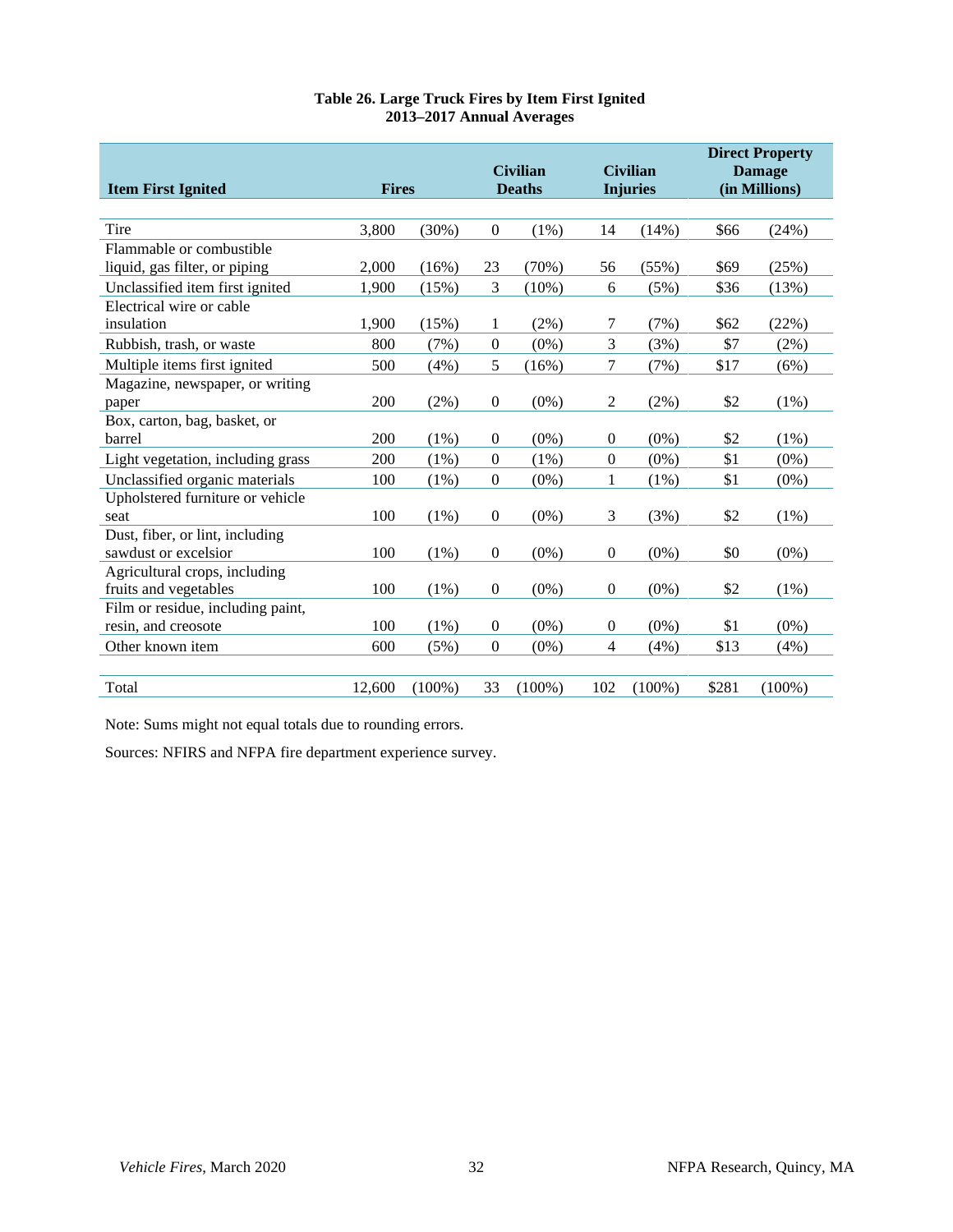<span id="page-33-0"></span>

|                                          | <b>Fires</b> |           |                  | <b>Civilian</b> | <b>Direct Property Damage</b><br>(in Millions) |           |
|------------------------------------------|--------------|-----------|------------------|-----------------|------------------------------------------------|-----------|
| <b>Fixed Property Use</b>                |              |           | <b>Injuries</b>  |                 |                                                |           |
| Outside or special property              | 1,230        | (80%)     | 9                | (86%)           | \$20                                           | (72%)     |
| Highway, street, or parking area         | 1,190        | (76%)     | 9                | (86%)           | \$20                                           | (70%)     |
| Highway or divided highway               | 360          | (23%)     | $\overline{2}$   | (23%)           | \$8                                            | (29%)     |
| Residential street, road, or residential |              |           |                  |                 |                                                |           |
| driveway                                 | 240          | (16%)     | 1                | (10%)           | \$2                                            | (8%)      |
| Vehicle parking area                     | 220          | (14%)     | 1                | (11%)           | \$5                                            | (16%)     |
| Street or road in commercial area        | 190          | (12%)     | $\boldsymbol{0}$ | (5%)            | \$3                                            | (11%)     |
| Unclassified street                      | 180          | $(11\%)$  | $\overline{4}$   | (38%)           | \$2                                            | (6%)      |
| Open land, beach, or campsite            | 20           | (2%)      | $\theta$         | (0%)            | \$0                                            | (1%)      |
| Unclassified or unknown-type special     |              |           |                  |                 |                                                |           |
| property                                 | 20           | (1%)      | $\mathbf{I}$     | $(0\%)$         | \$0                                            | (0%)      |
| Mercantile or business                   | 60           | (4%)      | $\mathbf{1}$     | (9%)            | \$2                                            | (8%)      |
| Motor vehicle or boat sales, service, or |              |           |                  |                 |                                                |           |
| repair                                   | 30           | (2%)      | 1                | (5%)            | \$1                                            | (2%)      |
| Office, bank, or mail facility           | 10           | $(1\%)$   | $\boldsymbol{0}$ | $(0\%)$         | \$0                                            | $(1\%)$   |
| Service station or gas station           | 10           | $(1\%)$   | $\mathbf{0}$     | $(0\%)$         | \$0                                            | $(1\%)$   |
|                                          |              |           |                  |                 |                                                |           |
| Educational                              | 60           | (4%)      | $\mathbf{0}$     | $(0\%)$         | \$1                                            | (3%)      |
| Preschool through grade 12               | 50           | (3%)      | $\boldsymbol{0}$ | $(0\%)$         | \$1                                            | (2%)      |
|                                          |              |           |                  |                 |                                                |           |
| Public assembly                          | 50           | (3%)      | $\boldsymbol{0}$ | $(0\%)$         | \$1                                            | (5%)      |
| Passenger terminal                       | 20           | $(1\%)$   | $\boldsymbol{0}$ | $(0\%)$         | \$1                                            | (2%)      |
| Church, mosque, synagogue, temple, or    |              |           |                  |                 |                                                |           |
| chapel                                   | 10           | $(1\%)$   | $\theta$         | $(0\%)$         | \$0                                            | (1%)      |
|                                          |              |           |                  |                 |                                                |           |
| Storage                                  | 40           | (3%)      | $\mathbf{0}$     | $(0\%)$         | \$2                                            | (7%)      |
| Vehicle storage, garage, or fire station | 40           | (2%)      | $\boldsymbol{0}$ | $(0\%)$         | \$2                                            | (5%)      |
| Residential                              | 20           | $(1\%)$   | $\boldsymbol{0}$ | $(0\%)$         | \$0                                            | $(1\%)$   |
| One- or two-family home                  | 10           | (1%)      | $\boldsymbol{0}$ | $(0\%)$         | \$0                                            | (1%)      |
|                                          |              |           |                  |                 |                                                |           |
| Health care, detention, and correction   | 10           | $(0\%)$   | $\boldsymbol{0}$ | $(0\%)$         | \$0                                            | (1%)      |
|                                          |              |           |                  |                 |                                                |           |
| Other known occupancy                    | 10           | $(0\%)$   | $\boldsymbol{0}$ | $(0\%)$         | \$0                                            | (1%)      |
|                                          |              |           |                  |                 |                                                |           |
| Unclassified or unknown property use     | $70\,$       | (4%)      | 1                | (5%)            | \$1                                            | (3%)      |
|                                          |              |           |                  |                 |                                                |           |
| Total                                    | 1,550        | $(100\%)$ | 11               | $(100\%)$       | \$28                                           | $(100\%)$ |

#### **Table 27. Bus Fires by Property Use Where Fire Occurred 2013–2017 Annual Averages**

Note: Subcategories are only shown if they account for at least 1 percent of the fires. Sums might not equal totals due to rounding errors.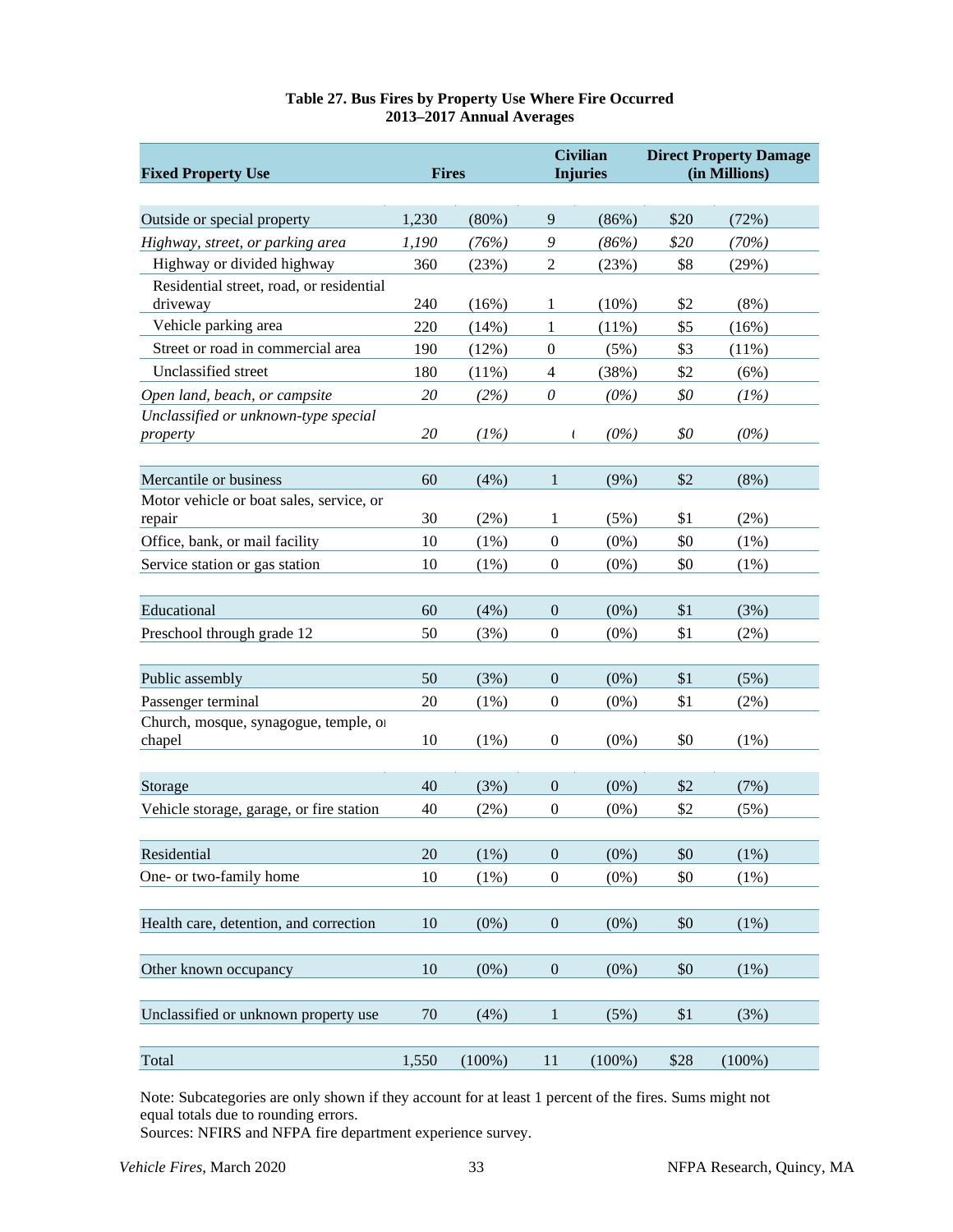## **Table 28. Bus Fires by Cause of Ignition 2013–2017 Annual Averages**

<span id="page-34-0"></span>

| <b>Cause of Ignition</b>            | <b>Fires</b> |           | <b>Civilian</b><br><b>Injuries</b> |           | <b>Direct Property Damage</b><br>(in Millions) |         |  |
|-------------------------------------|--------------|-----------|------------------------------------|-----------|------------------------------------------------|---------|--|
| Failure of equipment or heat source | 750          | (48%)     |                                    | (65%)     | \$12                                           | (42%)   |  |
| Unintentional                       | 690          | (45%)     | 4                                  | (35%)     | \$11                                           | (40%)   |  |
| Unclassified                        | 60           | (4%)      | 0                                  | $(0\%)$   | \$4                                            | (14%)   |  |
| Intentional                         | 40           | (3%)      | $\mathbf{0}$                       | $(0\%)$   | \$1                                            | (4%)    |  |
| Act of nature                       | 10           | $(0\%)$   | $\theta$                           | $(0\%)$   | \$0                                            | $(0\%)$ |  |
| Total                               | 1,550        | $(100\%)$ | 11                                 | $(100\%)$ | \$28                                           | (100%)  |  |

Note: Sums might not equal totals due to rounding errors.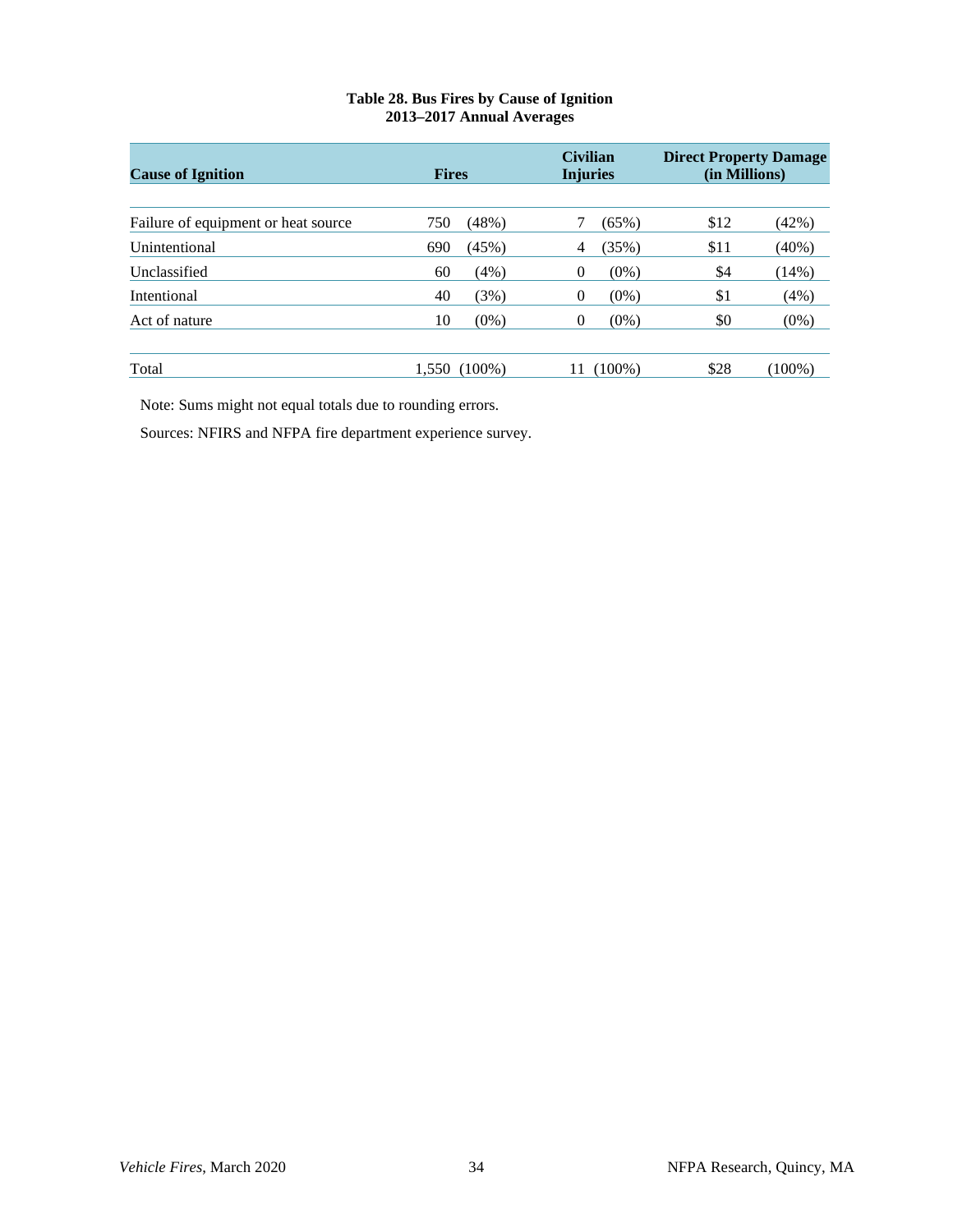<span id="page-35-0"></span>

| <b>Factor Contributing to</b><br><b>Ignition</b> | <b>Fires</b> |           | <b>Civilian</b><br><b>Injuries</b> |           |      | <b>Direct</b><br><b>Property Damage</b><br>(in Millions) |
|--------------------------------------------------|--------------|-----------|------------------------------------|-----------|------|----------------------------------------------------------|
| Mechanical failure or                            |              |           |                                    |           |      |                                                          |
| malfunction                                      | 920          | $(59\%)$  | 3                                  | (32%)     | \$15 | (53%)                                                    |
| Leak or break                                    | 140          | $(9\%)$   | $\boldsymbol{0}$                   | $(0\%)$   | \$1  | (3%)                                                     |
| Worn out                                         | 80           | $(5\%)$   | $\boldsymbol{0}$                   | $(0\%)$   | \$1  | (5%)                                                     |
| Automatic control failure                        | 10           | $(1\%)$   | $\overline{0}$                     | $(0\%)$   | \$0  | $(0\%)$                                                  |
| Manual control failure                           | 10           | $(1\%)$   | $\boldsymbol{0}$                   | $(0\%)$   | \$0  | $(0\%)$                                                  |
| <b>Backfire</b>                                  | 10           | $(1\%)$   | $\boldsymbol{0}$                   | $(0\%)$   | \$0  | $(0\%)$                                                  |
| Unclassified mechanical failure                  |              |           |                                    |           |      |                                                          |
| or malfunction                                   | 680          | (44%)     | 3                                  | (32%)     | \$12 | (44%)                                                    |
|                                                  |              |           |                                    |           |      |                                                          |
| Electrical failure or malfunction                | 350          | (23%)     | 5                                  | (45%)     | \$5  | (18%)                                                    |
|                                                  |              |           |                                    |           |      |                                                          |
| Other factors                                    | 330          | (22%)     | 2                                  | (23%)     | \$10 | (35%)                                                    |
| Exposure fire                                    | 60           | $(4\%)$   | $\boldsymbol{0}$                   | $(0\%)$   | \$6  | (20%)                                                    |
| Unclassified factor contributed                  |              |           |                                    |           |      |                                                          |
| to ignition                                      | 60           | (4%)      | $\overline{0}$                     | $(0\%)$   | \$1  | (4%)                                                     |
| Heat source too close to                         |              |           |                                    |           |      |                                                          |
| combustibles                                     | 40           | (2%)      | $\Omega$                           | $(0\%)$   | \$1  | (2%)                                                     |
| Unclassified operational                         |              |           |                                    |           |      |                                                          |
| deficiency                                       | 20           | (2%)      | 0                                  | $(0\%)$   | \$0  | (1%)                                                     |
| Equipment overloaded                             | 20           | $(1\%)$   | $\theta$                           | $(0\%)$   | \$0  | $(1\%)$                                                  |
| Flammable liquid or gas spilled                  | 20           | $(1\%)$   | $\overline{0}$                     | $(0\%)$   | \$0  | $(1\%)$                                                  |
| Unclassified misuse of material                  |              |           |                                    |           |      |                                                          |
| or product                                       | 20           | (1%)      | $\overline{0}$                     | $(0\%)$   | \$0  | (1%)                                                     |
| Equipment not being operated                     |              |           |                                    |           |      |                                                          |
| properly                                         | 20           | $(1\%)$   | $\boldsymbol{0}$                   | $(0\%)$   | \$0  | $(1\%)$                                                  |
| Abandoned or discarded                           |              |           |                                    |           |      |                                                          |
| material or product                              | 10           | $(1\%)$   | $\overline{2}$                     | (23%)     | \$0  | $(0\%)$                                                  |
| Unclassified design,                             |              |           |                                    |           |      |                                                          |
| manufacturing, or installation                   |              |           |                                    |           |      |                                                          |
| deficiency                                       | 10           | (1%)      | $\overline{0}$                     | $(0\%)$   | \$0  | $(0\%)$                                                  |
| Collision, knockdown, run                        |              |           |                                    |           |      |                                                          |
| over, or overturn                                | 10           | (1%)      | 0                                  | $(0\%)$   | \$0  | (2%)                                                     |
| Other known factors                              | 60           | (4%)      | $\overline{0}$                     | $(0\%)$   | \$0  | (2%)                                                     |
|                                                  |              |           |                                    |           |      |                                                          |
| <b>Total fires</b>                               | 1,550        | $(100\%)$ | 11                                 | $(100\%)$ | \$28 | $(100\%)$                                                |
|                                                  |              |           |                                    |           |      |                                                          |
| Total entries*                                   | 1,610        | $(104\%)$ | 11                                 | $(100\%)$ | \$30 | (107%)                                                   |

# **Table 29. Bus Fires by Factor Contributing to Ignition 2013–2017 Annual Averages**

\* Multiple entries are allowed, resulting in sums greater than the totals.

Note: Sums might not equal totals due to rounding errors.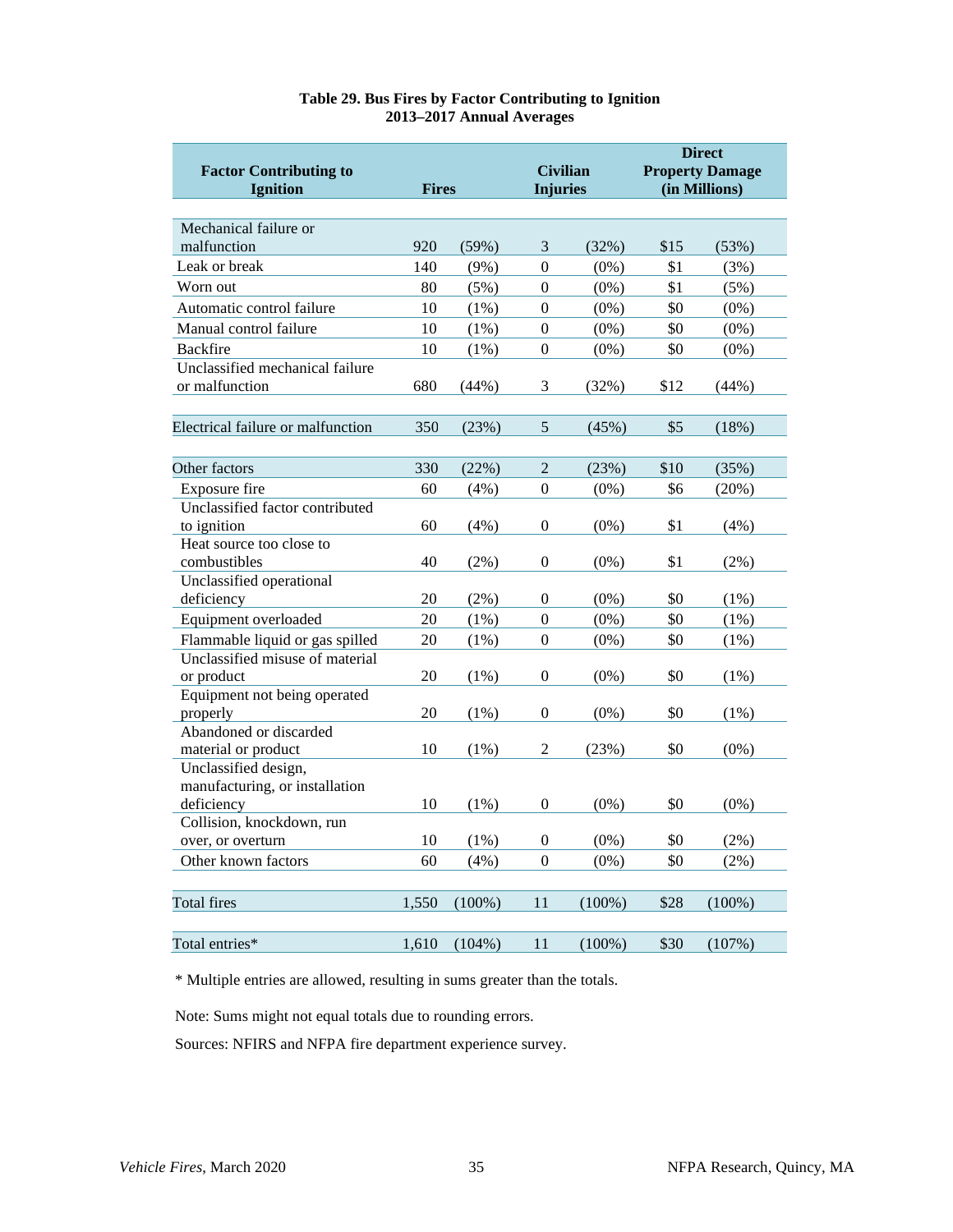# **Table 30. Bus Fires by Heat Source 2013–2017 Annual Averages**

<span id="page-36-0"></span>

| <b>Heat Source</b>                                     |       | <b>Fires</b> |                  | <b>Civilian</b><br><b>Injuries</b> |      | <b>Direct Property</b><br><b>Damage</b><br>(in Millions) |  |
|--------------------------------------------------------|-------|--------------|------------------|------------------------------------|------|----------------------------------------------------------|--|
|                                                        |       |              |                  |                                    |      |                                                          |  |
| Unclassified heat from powered equipment               | 400   | (26%)        | 5                | (48%)                              | \$8  | (28%)                                                    |  |
| Radiated or conducted heat from operating<br>equipment | 340   | (22%)        | 1                | $(10\%)$                           | \$5  | $(16\%)$                                                 |  |
| Arcing                                                 | 270   | (17%)        | 3                | (28%)                              | \$5  | (17%)                                                    |  |
| Unclassified heat source                               | 130   | $(8\%)$      | $\boldsymbol{0}$ | $(0\%)$                            | \$1  | (3%)                                                     |  |
| Heat or spark from friction                            | 130   | (8%)         | 0                | $(0\%)$                            | \$3  | (9%)                                                     |  |
| Spark, ember, or flame from operating<br>equipment     | 80    | (5%)         | $\boldsymbol{0}$ | $(0\%)$                            | \$3  | (9%)                                                     |  |
| Unclassified hot or smoldering object                  | 80    | (5%)         | $\mathbf{0}$     | $(0\%)$                            | \$1  | (3%)                                                     |  |
| Heat from direct flame or convection<br>current        | 20    | (1%)         | $\mathbf{0}$     | $(0\%)$                            | \$1  | (3%)                                                     |  |
| Smoking materials                                      | 20    | $(1\%)$      | $\overline{2}$   | $(14\%)$                           | \$2  | (6%)                                                     |  |
| Candle                                                 | 20    | (1%)         | $\overline{0}$   | $(0\%)$                            | \$1  | (3%)                                                     |  |
| Molten or hot material                                 | 20    | $(1\%)$      | $\overline{0}$   | $(0\%)$                            | \$0  | $(0\%)$                                                  |  |
| Flame or torch used for lighting                       | 10    | $(1\%)$      | $\overline{0}$   | $(0\%)$                            | \$0  | $(0\%)$                                                  |  |
| Radiated heat from another fire                        | 10    | $(1\%)$      | $\boldsymbol{0}$ | $(0\%)$                            | \$0  | $(1\%)$                                                  |  |
| Multiple heat sources, including multiple<br>ignitions | 10    | $(1\%)$      | $\boldsymbol{0}$ | $(0\%)$                            | \$0  | (1%)                                                     |  |
| Other known heat source                                | 30    | (2%)         | $\overline{0}$   | $(0\%)$                            | \$0  | (1%)                                                     |  |
|                                                        |       |              |                  |                                    |      |                                                          |  |
| Total                                                  | 1.550 | $(100\%)$    | 11               | $(100\%)$                          | \$28 | $(100\%)$                                                |  |

Note: Sums might not equal totals due to rounding errors.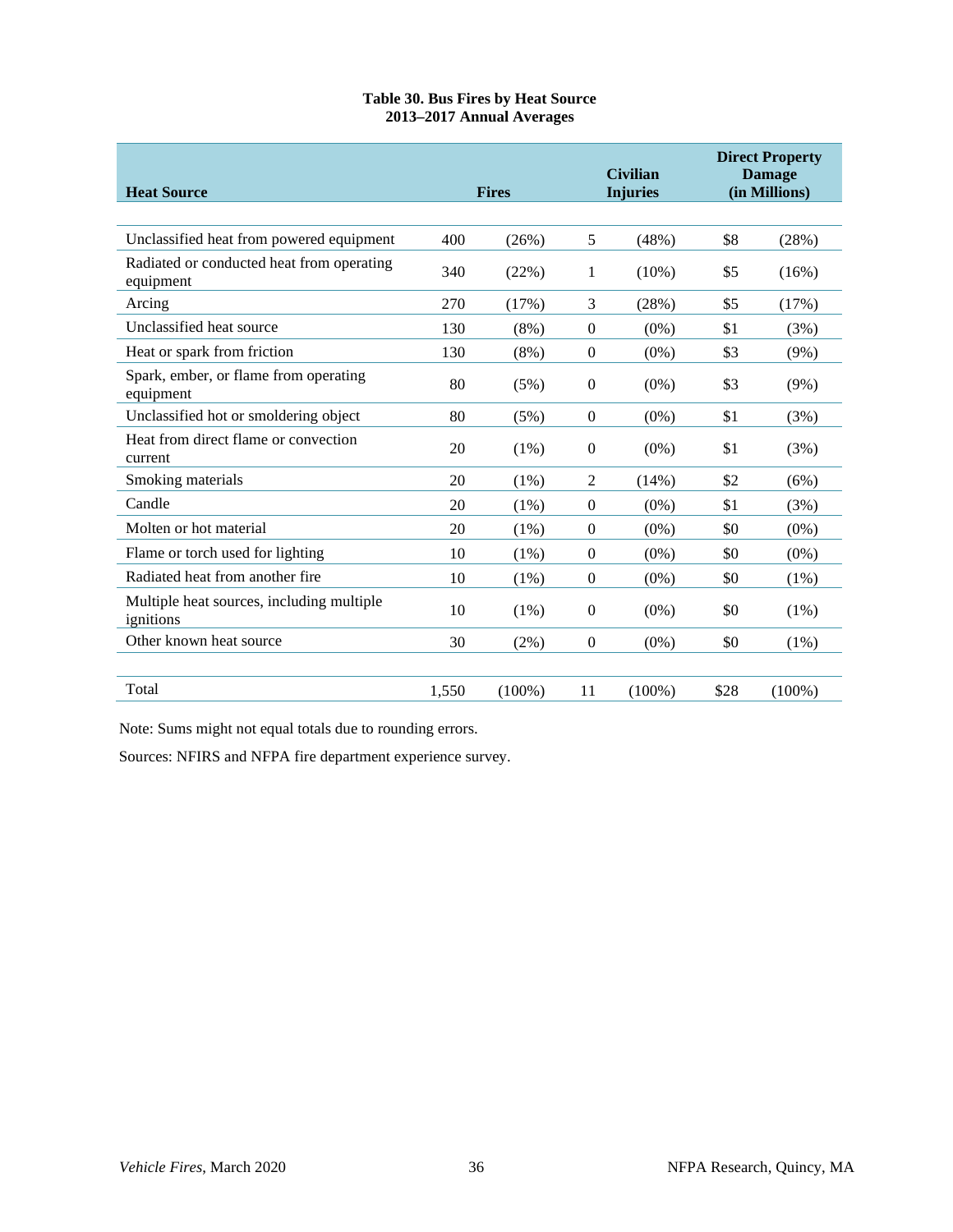<span id="page-37-0"></span>

| <b>Area of Fire Origin</b>                    | <b>Fires</b> |           | <b>Civilian</b><br><b>Injuries</b> |           | <b>Direct Property</b><br><b>Damage</b><br>(in Millions) |           |
|-----------------------------------------------|--------------|-----------|------------------------------------|-----------|----------------------------------------------------------|-----------|
|                                               |              |           |                                    |           |                                                          |           |
| Engine area, running gear, or wheel area      | 1,070        | $(69\%)$  | 8                                  | (75%)     | \$19                                                     | (70%)     |
| Operator or passenger area                    | 160          | $(10\%)$  | 1                                  | (5%)      | \$4                                                      | (15%)     |
| Unclassified vehicle area                     | 140          | (9%)      | 2                                  | $(16\%)$  | \$2                                                      | (9%)      |
| Exterior or exposed vehicle surface           | 50           | (3%)      | $\mathbf{0}$                       | $(0\%)$   | \$1                                                      | (2%)      |
| Unclassified area of origin                   | 50           | (3%)      | $\theta$                           | $(0\%)$   | \$0                                                      | $(1\%)$   |
| On or near a highway, parking lot, or street  | 20           | $(1\%)$   | $\theta$                           | $(0\%)$   | \$0                                                      | (1%)      |
| Cargo or trunk area                           | 20           | $(1\%)$   | $\theta$                           | $(0\%)$   | \$0                                                      | (1%)      |
| Separate operating or control area of vehicle | 10           | (1%)      | $\theta$                           | $(0\%)$   | \$0                                                      | (0%)      |
| Unclassified outside area                     | 10           | (1%)      | $\mathbf{0}$                       | $(0\%)$   | \$0                                                      | (0%)      |
| Other known area                              | 30           | (2%)      | 1                                  | (5%)      | \$0                                                      | (1%)      |
|                                               |              |           |                                    |           |                                                          |           |
| Total                                         | 1,550        | $(100\%)$ | 11                                 | $(100\%)$ | \$28                                                     | $(100\%)$ |

# **Table 31. Bus Fires by Area of Fire Origin 2013–2017 Annual Averages**

Note: Sums might not equal totals due to rounding errors.